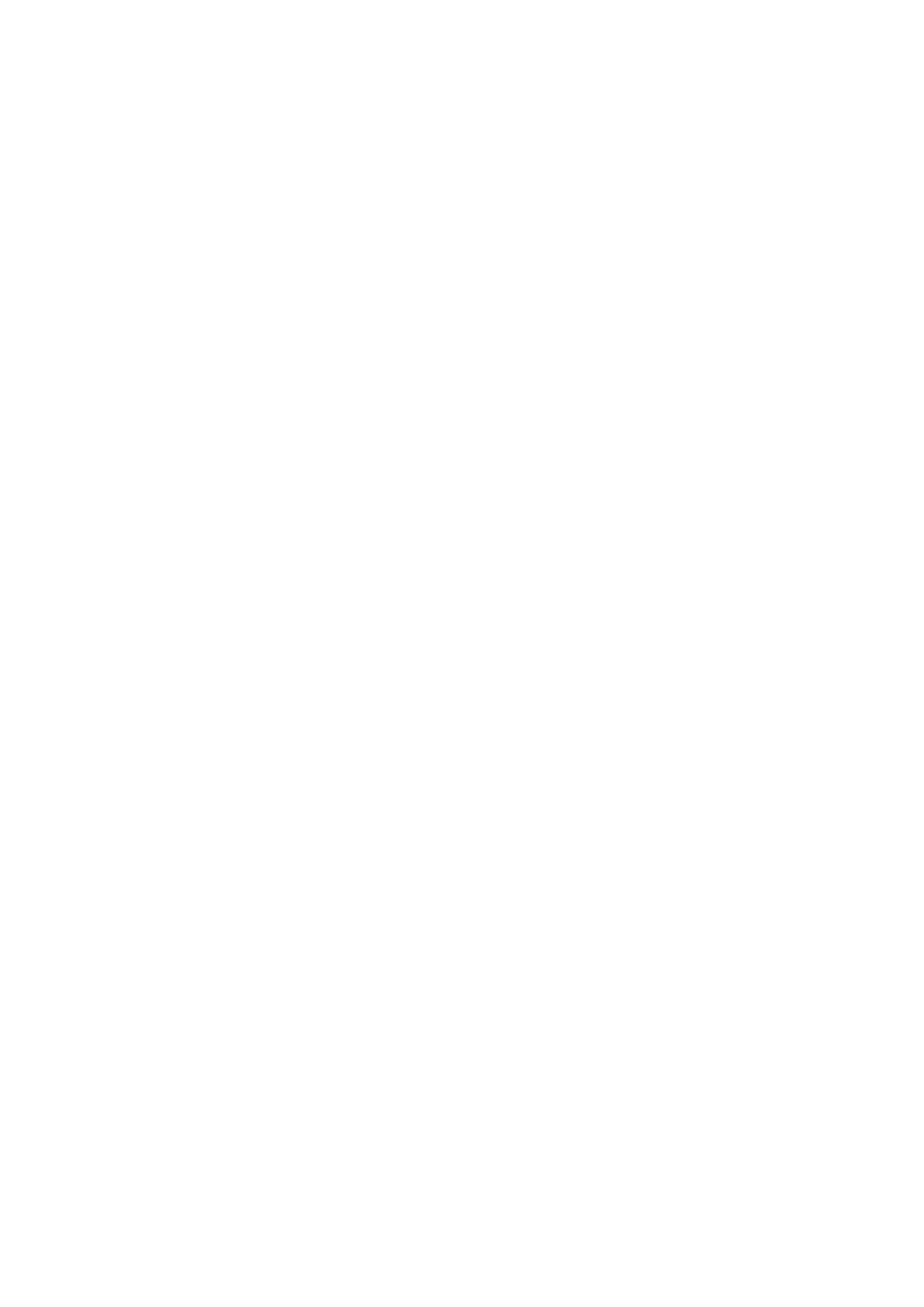# **Table of contents**

| 1.  |       |                                                                                                                                                                                                                                |  |
|-----|-------|--------------------------------------------------------------------------------------------------------------------------------------------------------------------------------------------------------------------------------|--|
|     | 1.1.  |                                                                                                                                                                                                                                |  |
|     | 1.2.  |                                                                                                                                                                                                                                |  |
|     | 1.3.  |                                                                                                                                                                                                                                |  |
|     | 1.4.  |                                                                                                                                                                                                                                |  |
| 2.  |       |                                                                                                                                                                                                                                |  |
| 3.  |       |                                                                                                                                                                                                                                |  |
|     | 3.1.  |                                                                                                                                                                                                                                |  |
|     | 3.2.  |                                                                                                                                                                                                                                |  |
|     | 3.3.  |                                                                                                                                                                                                                                |  |
| 4.  |       |                                                                                                                                                                                                                                |  |
|     | 4.1.  |                                                                                                                                                                                                                                |  |
|     | 4.2.  |                                                                                                                                                                                                                                |  |
|     | 4.3.  |                                                                                                                                                                                                                                |  |
|     | 4.4.  |                                                                                                                                                                                                                                |  |
| 5.  |       |                                                                                                                                                                                                                                |  |
|     | 5.1.  |                                                                                                                                                                                                                                |  |
|     | 5.2.  |                                                                                                                                                                                                                                |  |
|     | 5.3.  | Credit risk mitigation music content and content and content and content and content and content and content and content and content and content and content and content and content and content and content and content and c |  |
|     | 5.4.  |                                                                                                                                                                                                                                |  |
|     | 5.5.  |                                                                                                                                                                                                                                |  |
|     | 5.6.  |                                                                                                                                                                                                                                |  |
|     | 5.7.  |                                                                                                                                                                                                                                |  |
|     | 5.8.  |                                                                                                                                                                                                                                |  |
|     | 5.9.  |                                                                                                                                                                                                                                |  |
| 6.  |       |                                                                                                                                                                                                                                |  |
| 7.  |       |                                                                                                                                                                                                                                |  |
|     | 7.1.  |                                                                                                                                                                                                                                |  |
|     | 7.2.  |                                                                                                                                                                                                                                |  |
|     | 7.3.  |                                                                                                                                                                                                                                |  |
|     | 7.4.  |                                                                                                                                                                                                                                |  |
| 8.  |       |                                                                                                                                                                                                                                |  |
|     | 8.1.  |                                                                                                                                                                                                                                |  |
|     | 8.2.  |                                                                                                                                                                                                                                |  |
| 9.  |       |                                                                                                                                                                                                                                |  |
| 10. |       |                                                                                                                                                                                                                                |  |
| 11. |       |                                                                                                                                                                                                                                |  |
| 12. |       |                                                                                                                                                                                                                                |  |
|     |       |                                                                                                                                                                                                                                |  |
| 14. |       |                                                                                                                                                                                                                                |  |
| 15. |       |                                                                                                                                                                                                                                |  |
|     | 15.1. |                                                                                                                                                                                                                                |  |
|     | 15.2. |                                                                                                                                                                                                                                |  |
|     | 15.3. |                                                                                                                                                                                                                                |  |
| 16. |       |                                                                                                                                                                                                                                |  |
| 17. |       |                                                                                                                                                                                                                                |  |
| 18. |       |                                                                                                                                                                                                                                |  |
| 19. |       |                                                                                                                                                                                                                                |  |
|     |       |                                                                                                                                                                                                                                |  |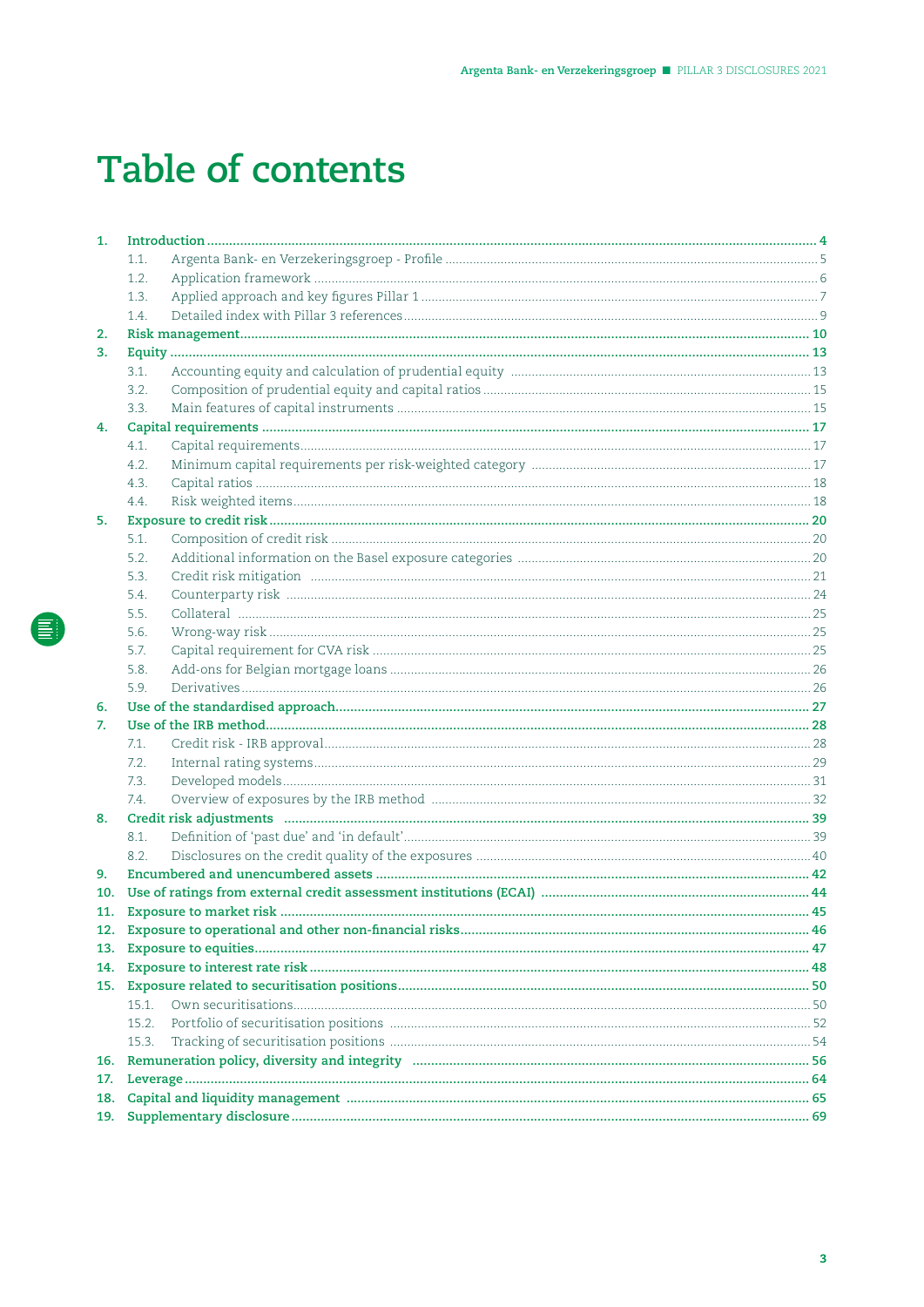# <span id="page-3-0"></span>**1. Introduction**

Pursuant to the Capital Requirement Regulation (CRR) and the Capital Requirement Directive (CRD) of the European Union (EU), this report is published on an annual basis. It contains all the information that is relevant for assessing the risk profile and capital adequacy of Argenta Bank- en Verzekeringsgroep nv, in abbreviated form BVg (hereinafter the "Company"). The report is prepared annually, following a pre-defined method, and validated by management.

It provides insight into aspects like the capital position, the size and composition of the capital and its relationship to, *inter alia*, credit, market, settlement and operational risk, expressed in risk-weighted items.

The Pillar 3 report contains information on all subjects included in the directives and implementing regulations, insofar as they apply to BVg:

- Part Eight of CRR (Disclosure by institutions better known as Pillar 3 disclosures, see section 1.3 for detailed index) (EBA/ITS/2020/04);
- EBA guidelines for Pillar 3 disclosures (EBA/GL/2016/11);
- Disclosure of the leverage ratio (EBA/ITS/2014/04/ rev1);
- Disclosure of own funds requirements (EBA/ITS/2013/01);
- Disclosure of encumbered and unencumbered assets (EBA/RTS/2017/03 and EBA/GL/2014/03);
- Disclosure of remuneration policy (EBA/GL/2015/22);
- Disclosure of countercyclical capital buffer (EBA/RTS/2014/07);
- Disclosure of liquidity coverage ratio (LCR) (EBA/GL/2017/01);
- Disclosure of transitional provisions for mitigating the impact of IFRS 9 (EBA/GL/2018/01), including guidelines to amend EBA/GL/2018/01 to ensure compliance with the CRR "quick fix" in response to the COVID-19 pandemic (EBA/ GL/2020/12);
- Disclosure of non-performing and forborne exposures (EBA/GL/2018/10);
- Disclosure of exposures subject to measures applied in response to the COVID-19 crisis (EBA/GL/2020/07);
- Disclosure requirements in compliance with CRR "quick fix" in response to the COVID-19 pandemic (EBA/GL/2020/11).

Argenta Group had initially decided not to use the transitional arrangements to limit the impact of the introduction of IFRS 9 on own funds. In this way the full impact of IFRS 9 on own funds, capital and leverage ratios has been reflected from 1 January 2018.

Owing to the crisis caused by the COVID-19 pandemic, regulators and governments have enabled credit institutions to make renewed use in 2020 of the IFRS 9 transitional measures in respect of the impact of the crisis on the expected credit losses, and to take these into own funds in a phased manner. The Argenta Group has received official approval from the ECB to apply these measures from 30 June 2020. Argenta uses the static component and the 'old' and 'new' dynamic component. The static component relates to the transitional measures for the increase in expected credit losses at the time of the introduction of IFRS 9 (1 January 2018). This increase (after setting off the shortfall against the expected losses according to the IRB (internal rating based) approach) amounts to EUR 450,568 and is added to the Common Equity Tier 1 capital in an amount of EUR 168,963. The old dynamic component relating to the transitional measures for the period 1 January 2018 to 31 December 2019 amounts to EUR 1,203,522 and has been added to the Common Equity Tier 1 capital in an amount of EUR 451,321. The new dynamic component concerns the transition period from 31 December 2019 to the reporting period (in this case 31 December 2021) and amounts to EUR 0. The total addition for Common Equity Tier 1 capital therefore amounts to EUR 620,284 (included under risk-weighted assets) with a consequent increase in the Common Equity Tier 1 capital ratio of 0.01%.

Only relevant fields and fields with values are shown in these disclosures, as well as in the tables appended to this report. Taking into account the fact that the European Banking Authority encourages the financial institutions to publish the tables and templates in an editable format, Argenta Group has opted to publish the relevant tables and templates in a separate Excel appendix to these Pillar 3 disclosures.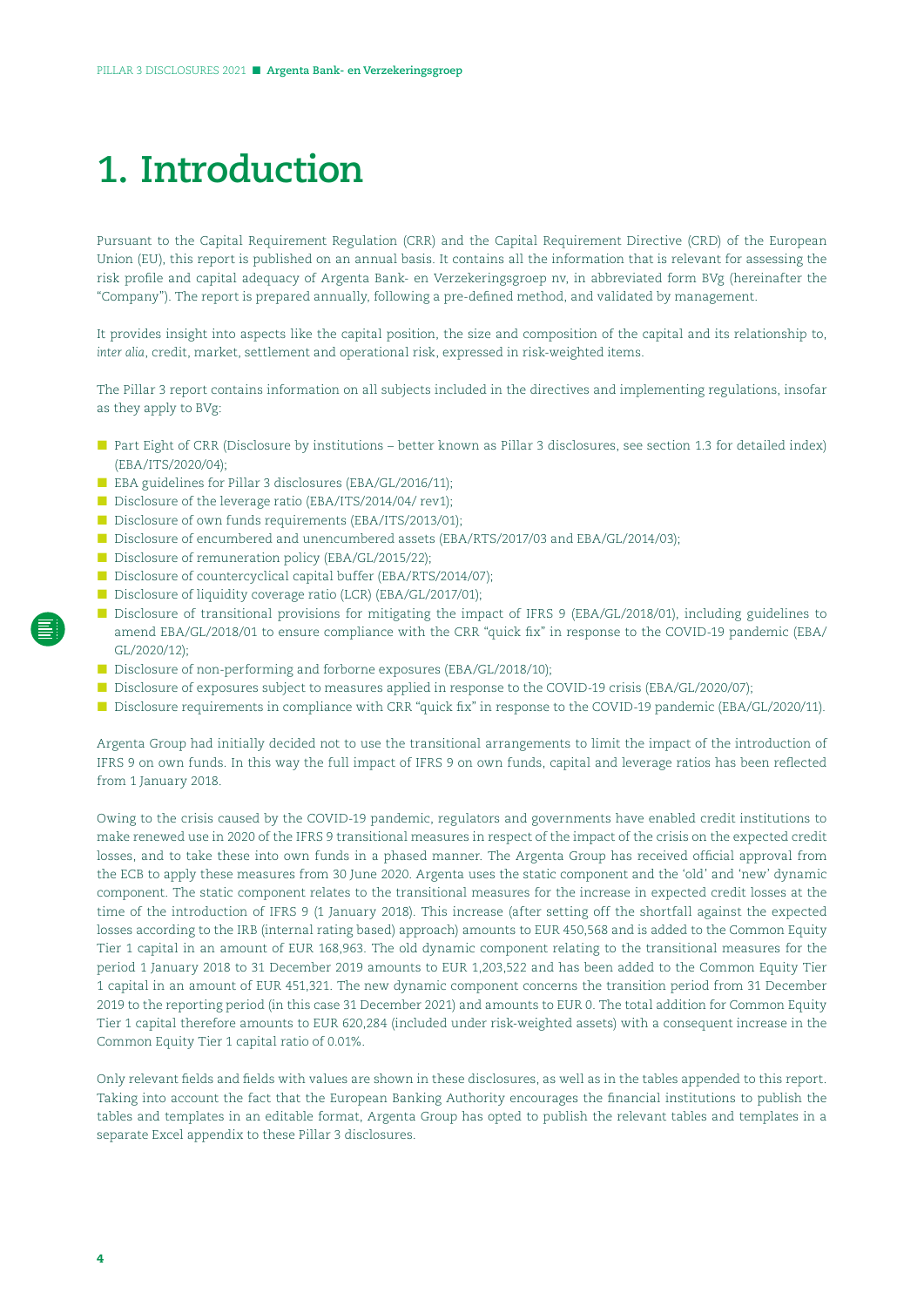<span id="page-4-0"></span>These Pillar 3 disclosures consist solely of disclosures concerning BVg consolidated in accordance with the CRR scope.

The information in these Pillar 3 disclosures is consistent with, and partially overlaps, that given in the IFRS annual reports (BVg and its subsidiary Argenta Spaarbank). Consequently, these disclosures should be viewed in conjunction with, inter alia, the 'Risk Management' chapter of the IFRS annual reports.

# **1.1. Argenta Bank- en Verzekeringsgroep - Profile**

The Company is registered in Belgium under Belgian law. Its legal form is that of a public limited liability company. The Company has been established for an unlimited duration, The Company's registered office is at Belgiëlei 49- 53, 2018 Antwerp.

The Company has the status of a mixed financial holding company, a parent company which is not a regulated company and which is at the head of a financial conglomerate pursuant to Art. 3, 39 of the Banking Act. On 6 September 2021, the Company filed an application with the ECB for approval as a mixed financial holding company, pursuant to Article 212/1 of the Banking Act. This application received ECB approval on 2 March 2022.

The Company consolidates and is responsible for the joint control of the subsidiaries Argenta Spaarbank (Aspa) and Argenta Assuranties (Aras). Aspa, together with its branch office in the Netherlands and the management subsidiaries Argenta Asset Management (AAM) and Arvestar Asset Management (Arvestar), forms the Bank Pool. The Bank Pool, insurer Aras and the Company are collectively referred to as the Argenta Group.

The presentation below gives an overview of the global structure of the Argenta Group.



The Company is the holding company of the Argenta Group. Its operations consist of Internal Audit, Compliance, Risk & Validation, Legal Affairs, Organisation & Talent and Non-Financial Risks & Supervisory Office. These activities are organised and managed centrally for all Argenta Group companies.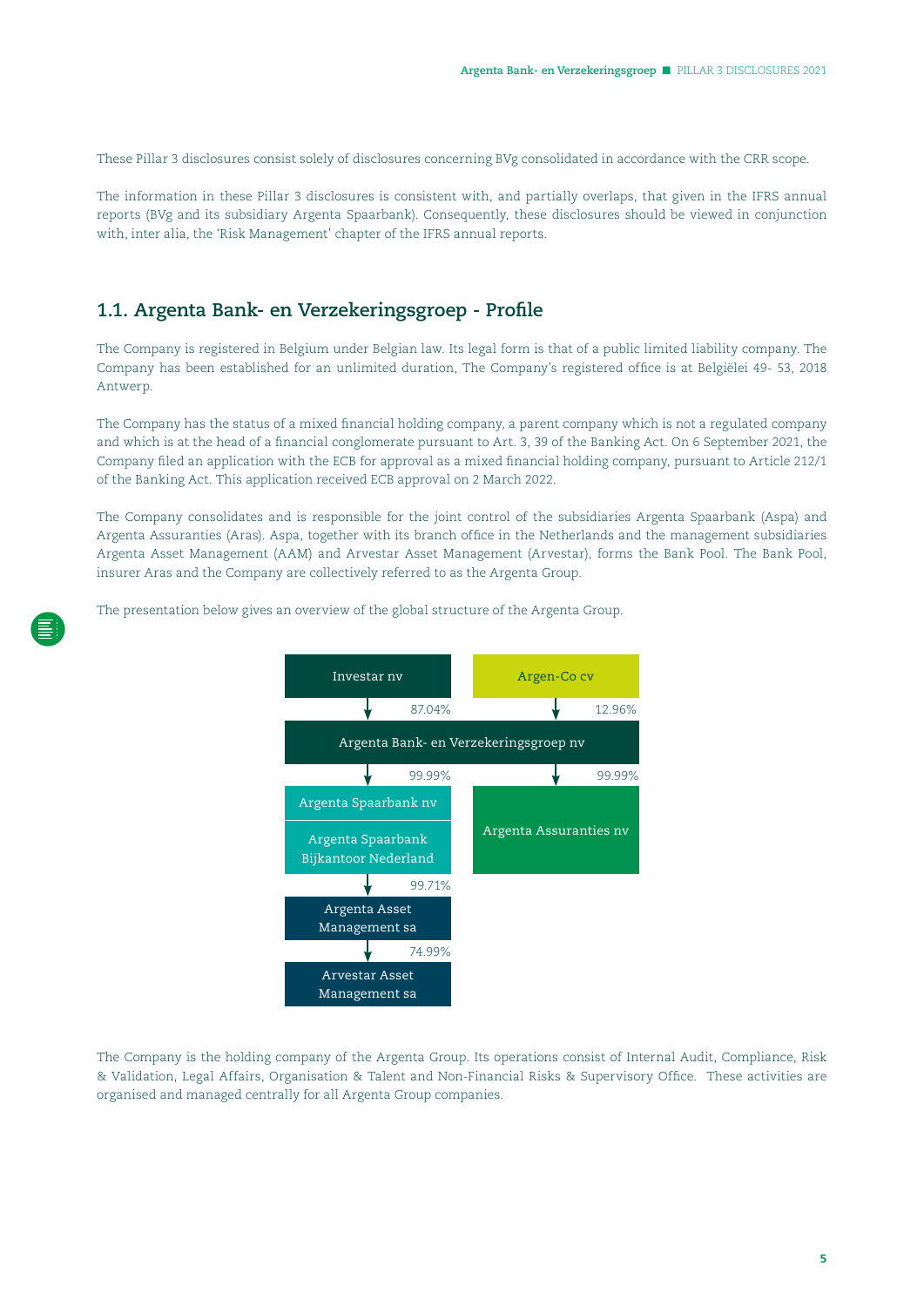<span id="page-5-0"></span>Aspa has the status of a Belgian credit institution, with the legal form of a public limited company that has made a public call for savings. Aspa's core activities consist of attracting funds in the retail market in the form of savings accounts and current accounts and to a limited extent term accounts, attracting funds in the institutional market in the form of bonds, offering means of payment via current accounts and reinvesting the collected funds in mortgage and personal loans, securities and lending to local governments, public-private partnerships and real estate developers and operators. In addition, it offers units in Argenta funds and in other undertakings for collective investment (UCIs).

The Company and Aspa are subject to the CRR and CRD legislations and the insurer Aras to the Solvency legislation. Given the dissimilarities between these two sets of 'capital' legislation, a so-called CRR consolidation is required for reporting at the consolidated BVg level. This is a consolidation without the insurer (i.e. a consolidation of the Bank Pool with BVg on an unconsolidated basis).

An important element at BVg CRR scope level is the application of the Danish Compromise (DC). This is a methodology which – subject to approval by the regulator – can be applied by mixed financial holding companies.

Under this method, the value of the insurance participation does not have to be deducted from own funds. The participation value needs to be weighted - as additional exposure - at 370%.

On 31 March 2021, Argenta also received a derogation, allowing it to continue to apply the historical cost method (instead of the equity method) for the valuation of the insurance participation in the CRR consolidation.

As a financial conglomerate with significant banking and insurance activities, the Company must, in addition to CRR and CRD legislation, also comply with the FICOD regulations (Financial Conglomerate Directive, directive 2002/87/EC). This directive imposes on the Company additional reporting requirements regarding capital adequacy with respect to the consolidated position.

# **1.2. Application framework**

Any financial institution subject to the own funds regulations must, under the applicable legislative framework, make certain defined disclosures about its risk and own funds position.

The present document publishes the required disclosures on the Company's consolidated financial position. The document is published in full each year on the Argenta Group website ([www.argenta.be\)](http://www.argenta.be).

The disclosures in the present document relate to the Company and its subsidiaries. The consolidation scope is defined according to the International Financial Reporting Standards (IFRS).

At the Company, the IFRS consolidation scope and the CRR consolidation scope (scope according to the CRR guidelines) differ. The differences between the accounting and regulatory consolidation scope can be extracted from tables **LI1** and **LI2** (in the Excel appendix) and are explained mainly by the fact that the subsidiary Aras is not included in the CRR consolidation scope. A detailed reconciliation between the accounting equity according to the CRR scope compared to the IFRS scope is included in table 3 (see section 3.1).

For an overview of the entities included in the consolidation, we refer to table **LI3** in the appendix.

The Luxembourg company AAM and the Belgian company Arvestar act as funds managers and administrative agent of Argenta funds. As such they have the status of fund manager.

Although there is no capital link with the Company, the SPV Green Apple entities are consolidated in accordance with the IFRS consolidation principles for structured undertakings. In this way, the loans transferred return onto the balance sheet of the Bank Pool.

Further information on these Green Apple SPVs can be found in Chapter 15. Exposure to securitisation positions. Argenta Spaarbank carried out securitisation operations in 2017, 2018, 2019 and 2021.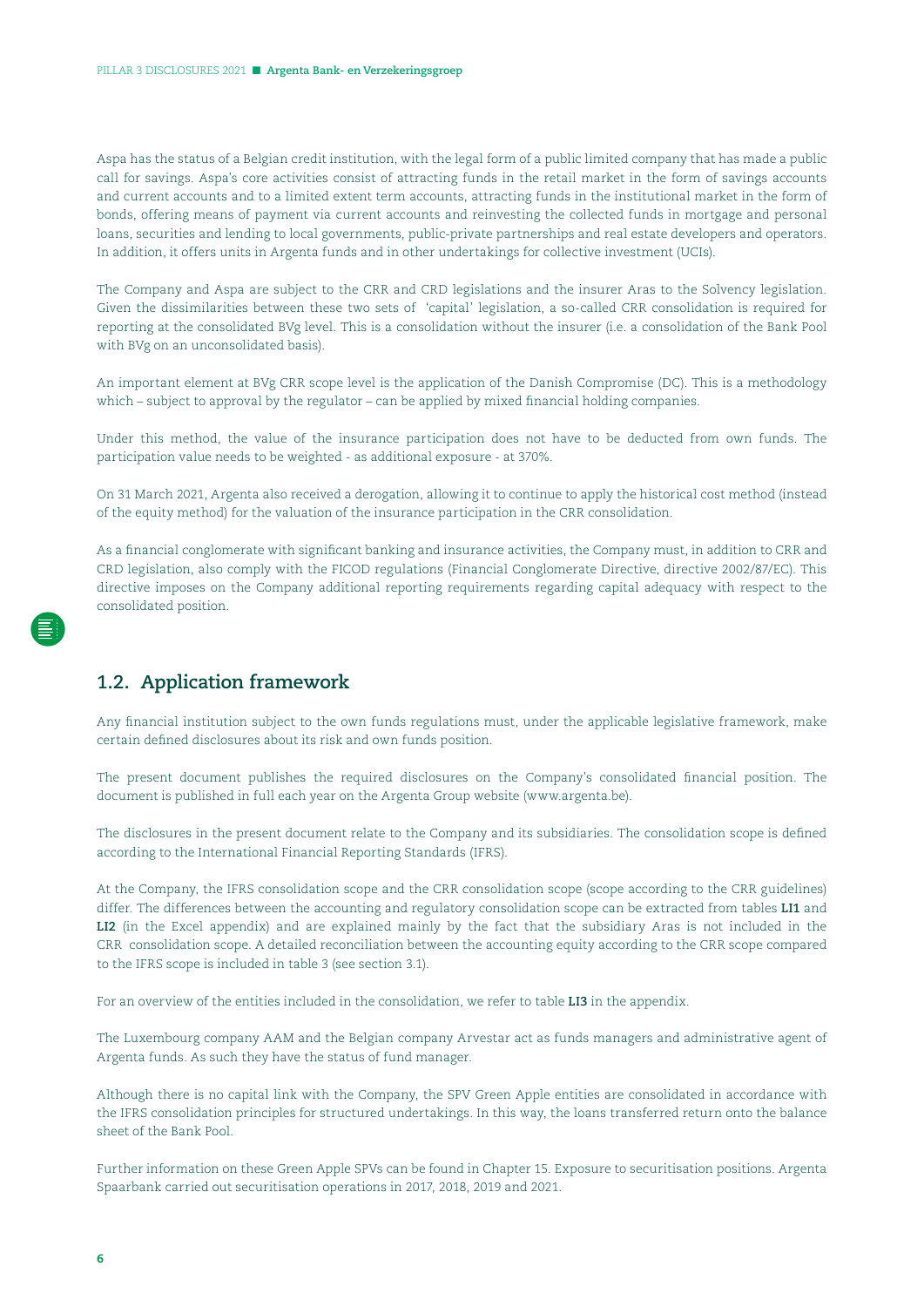<span id="page-6-0"></span>The Argenta Group has a 27.46% share in European Investment Company (EPICo), a Benelux infrastructure fund. A significant portion of these shares are held by Aras. EPICo is valued using the equity method in the IFRS consolidation scope and as an equity instrument in the CRR consolidation scope.

Aspa also has a 20% participation in Jofico cv, a joint venture between Aspa, Axa Bank, Crelan, VDK Bank and Bpost that is responsible for jointly managing the ATMs of these institutions. Jofico is valued according to the equity method.

There are, outside the legal restrictions, no other existing or expected material, practical or legal obstructions which hinder a transfer of equity or repayment of obligations between the Company and its subsidiary companies.

The Company has therefore no subsidiaries that are not included in the consolidation scope.

# **1.3. Applied approach and key figures Pillar 1**

Guidelines exist for calculating the Pillar 1 capital that a (credit) institution is required by the regulators to maintain for, *inter alia,* credit, market, settlement and operational risks. These requirements can be calculated using different approaches.

The Argenta Group applies the internal rating approach for determining exposures to credit risk on 'retail covered by real estate', and on financial institutions and corporations. From 2018 onwards, following ECB approval, the standardised approach has been applied to the CBHK retail credit portfolio. For all other exposures to credit risk and other risks, it applies the standardised approach, with the exception of securitisations, which are treated using the SEC-ERBA method.

Table **KM1**, also included in the appendix, gives an overview of the relevant figures and ratios for the Company at yearend.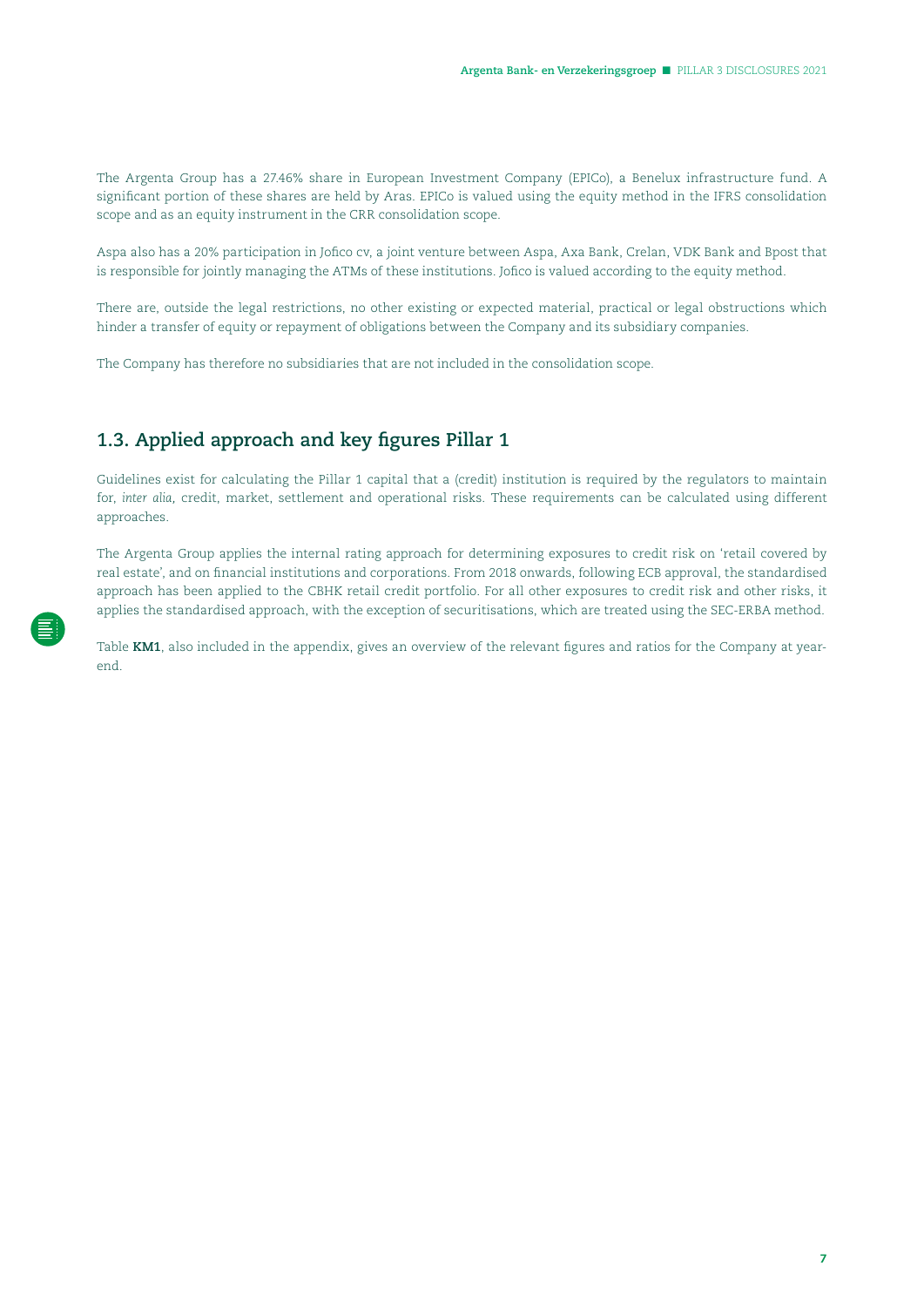*Table 1: Key metrics*

|                |                                                                                                               | <b>RAF</b><br>standard | 31/12/2020     | 31/12/2021     |
|----------------|---------------------------------------------------------------------------------------------------------------|------------------------|----------------|----------------|
|                | Available capital                                                                                             |                        |                |                |
| $\mathbf{1}$   | Common Equity Tier 1 (CET1)                                                                                   |                        | 2,459,158,880  | 2,497,211,416  |
| $\overline{2}$ | Tier 1 capital (T1)                                                                                           |                        | 2,459,158,880  | 2,497,211,416  |
| 3              | Total capital                                                                                                 |                        | 2,688,058,402  | 2,497,211,416  |
|                | Risk-weighted items                                                                                           |                        |                |                |
| $\overline{4}$ | Total risk-weighted assets (RWA)                                                                              |                        | 10,382,396,823 | 11,578,513,602 |
|                | Risk-based capital ratios as a percentage of RWA                                                              |                        |                |                |
| 5              | Common Equity Tier 1 ratio (%)                                                                                | 15%                    | 23.69%         | 21.57%         |
| 6              | Tier 1 capital ratio (%)                                                                                      |                        | 23.69%         | 21.57%         |
| $\overline{7}$ | Total capital ratio (%)                                                                                       | 17%                    | 25.89%         | 21.57%         |
|                | Additional CET1 buffer requirements as a percentage of RWA                                                    |                        |                |                |
| 8              | Capital conservation buffer requirements (%)                                                                  |                        | 2.50%          | 2.50%          |
| 9              | Countercyclical capital buffer requirement (%)                                                                |                        | 0.01%          | 0.01%          |
| 10             | O-SII (Other Systemically Important Institution) capital buffer<br>requirements (%)                           |                        | 0.75%          | 0.75%          |
| 11             | Total CET1 specific buffer requirements (%)                                                                   |                        | 3.26%          | 3.26%          |
| 12             | % CET1 available to meet buffers after meeting minimum<br>capital requirements (after 4.5% basic requirement) |                        | 19.19%         | 17.07%         |
|                | Leverage ratio                                                                                                |                        |                |                |
| 13             | Baseline total exposure figure for calculating the leverage ratio                                             |                        | 46,668,879,413 | 47,763,868,083 |
| 14             | Leverage ratio (%) (row 2 / row 13)                                                                           | 4%                     | 5.27%          | 5.23%          |
|                | Liquidity Coverage Ratio (LCR)                                                                                |                        |                |                |
| 15             | Total high-quality liquid assets (HQLA)                                                                       |                        | 5,883,643,926  | 6,260,245,233  |
| 16             | Total net cash outflow                                                                                        |                        | 3,666,221,755  | 3,611,885,001  |
| 17             | LCR ratio (%)                                                                                                 | 125%                   | 160.48%        | 167.42%        |
|                | Net Stable Funding Ratio (NSFR)                                                                               |                        |                |                |
| 18             | Total available stable funding                                                                                |                        | 41,324,128,924 | 44,449,264,175 |
| 19             | Total required stable funding                                                                                 |                        | 30,594,661,540 | 30,523,335,443 |
| 20             | NSFR ratio (%)                                                                                                | 120%                   | 135.07%        | 145.62%        |

As mentioned earlier, the Argenta Group has used the IFRS 9 transitional measures from 30 June 2020. Table **IFRS9**, added in the appendix, gives the impact on leverage and capital ratios if these temporary measures had not been applied. This impact is, however, very limited for the Company. The Tier 1 (core) capital ratio and the total capital ratio and the leverage ratio would be 21.56% and 5.23% respectively.

The Bank Pool's liquidity risk appetite is also monitored on the basis of the LCR and NSFR ratios provided in the overview above. The LCR compares the liquidity buffer against a predefined outflow of financial liabilities over a 30-day period. The NSFR compares available liquidity against the liquidity required over a period of at least one year. A detailed description of the liquidity risk can be found in Chapter 18. Capital and liquidity management. Tables **LIQ1** and **LIQ2** for the disclosure of the liquidity coverage ratio and net stable funding ratio are included in the annex.

The above table includes the internally established Risk Appetite Framework (RAF) standards that Company management has set for the ratios in question. The targets for leverage and liquidity ratios are set at subsidiary Aspa level.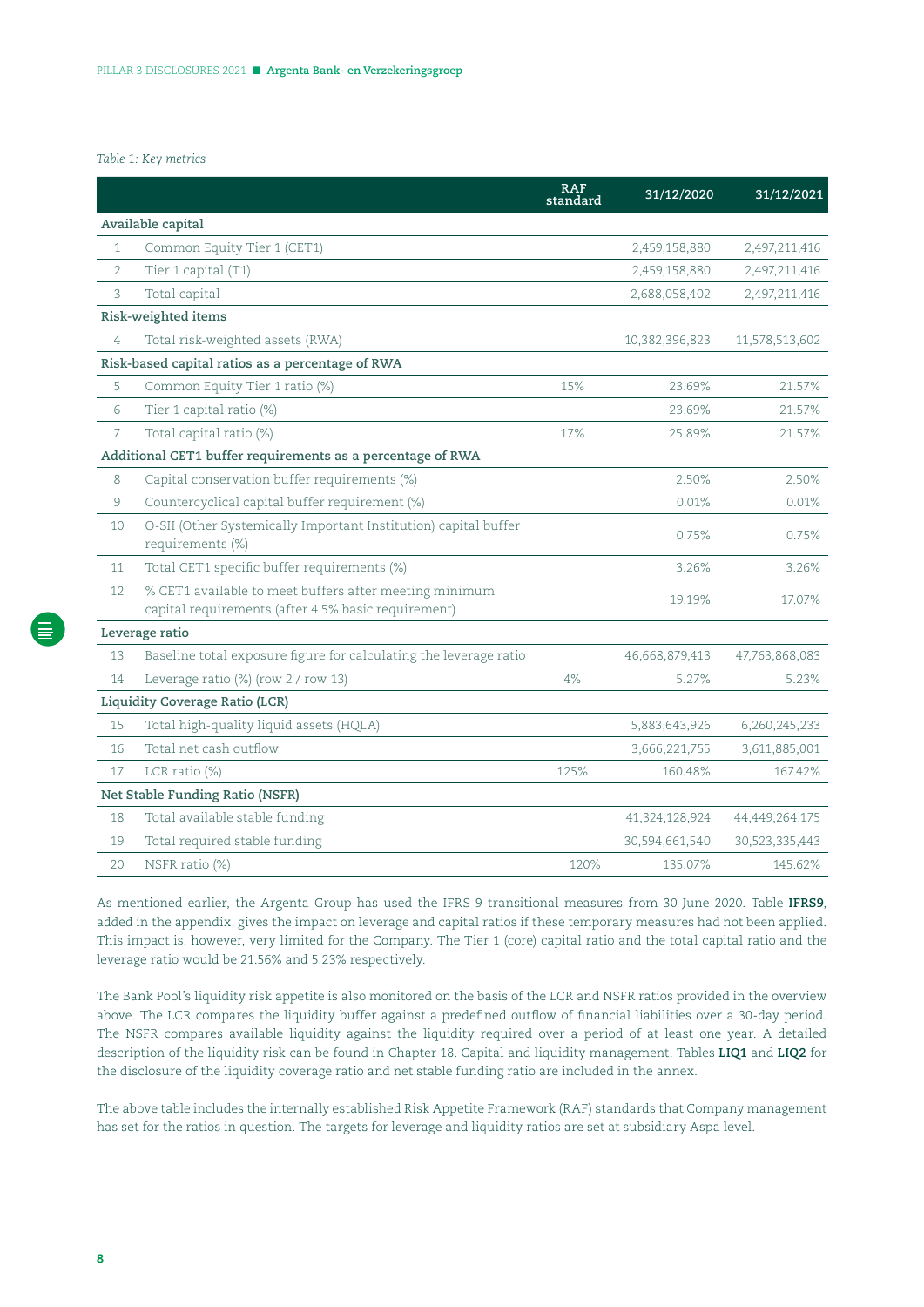# <span id="page-8-0"></span>**1.4. Detailed index with Pillar 3 references**

The Pillar 3 disclosures are described in part eight of the CRR. The table below gives an insight into the disclosure requirements and indicates where the information can be found in the (IFRS) annual reports and/or Pillar 3 disclosures.

| <b>CRR</b> article | Pillar 3 disclosure requirements                                                | Location in the annual reports and/or<br>the Pillar 3 report                                                                                               |
|--------------------|---------------------------------------------------------------------------------|------------------------------------------------------------------------------------------------------------------------------------------------------------|
| 435                | Risk management objectives and policies                                         | Part 5. Risk management (IFRS annual reports)                                                                                                              |
|                    | Statement on adequacy of risk management<br>arrangements                        | 2. Risk management                                                                                                                                         |
|                    | Governance, directors' mandates, remuneration<br>policy el. al. (Art. 4352)     | Part 7. Corporate Governance (BVg Integrated<br>Activities and Sustainability Report 2021) and Chapter<br>16. Remuneration policy, diversity and integrity |
|                    | 435.2 (e) data flow risks to management entitities                              | Reference is made to the governance memorandum<br>on the website (www.argenta.be -general - about<br>Argenta)                                              |
| 436                | Application framework                                                           | 1.2. Application framework                                                                                                                                 |
| 437                | Equity                                                                          | 3. Equity                                                                                                                                                  |
|                    | 437 (f) capital ratios based on the CRR guidelines                              | All disclosed capital ratios are based on the CRR<br>principles                                                                                            |
| 438                | Capital requirements                                                            | 4. Capital requirements and 18. Capital and liquidity<br>management                                                                                        |
| 439                | Exposure to counterparty credit risk                                            | 5. Exposure to credit risk                                                                                                                                 |
| 440                | Capital buffers                                                                 | 4. Capital requirements and 18. Capital and liquidity<br>management                                                                                        |
| 441                | Indicators of global systemic importance                                        | Not listed because the Argenta Group is not<br>considered as an institution with global systemic<br>importance (see chapter 4.1)                           |
| 442                | Credit risk adjustments                                                         | 5.2 Disclosure on Basel exposure categories and 8.<br>Credit risk adjustments                                                                              |
| 443                | Unencumbered assets                                                             | 9. Encumbered and unencumbered assets                                                                                                                      |
| 444                | Use of ECAIs                                                                    | 10. Use of ratings from external credit assessment<br>institutions (ECAI)                                                                                  |
| 445                | Exposure to market risk                                                         | 11. Exposure to market risk                                                                                                                                |
| 446                | Operational risk                                                                | 12. Exposure to operational risk and other non-<br>financial risks                                                                                         |
| 447                | Exposures to equities not included in the trading<br>book                       | 13. Exposure to equity                                                                                                                                     |
| 448                | Exposure to interest rate risk on positions not<br>included in the trading book | 14. Exposure to interest rate risk                                                                                                                         |
| 449                | Exposure to securitisation positions                                            | 15. Exposures related to securitisation positions                                                                                                          |
| 450                | Remuneration policy                                                             | 16. Remuneration policy, diversity and integrity                                                                                                           |
| 451                | Leverage                                                                        | 17. Leverage                                                                                                                                               |
| 452                | Use of the IRB approach to credit risk                                          | 7. Use of the IRB method                                                                                                                                   |
| 453                | Application of credit risk mitigation techniques                                | 5.3 Credit risk mitigation                                                                                                                                 |
| 454                | Use of the Advanced Measurement Approaches to<br>operational risk               | 12. Exposure to operational risk and other<br>non-financial risks                                                                                          |
| 455                | Use of Internal Market Risk Models                                              | 11. Exposure to market risk                                                                                                                                |

*Table 2: CRR-related articles and their location in the annual reports*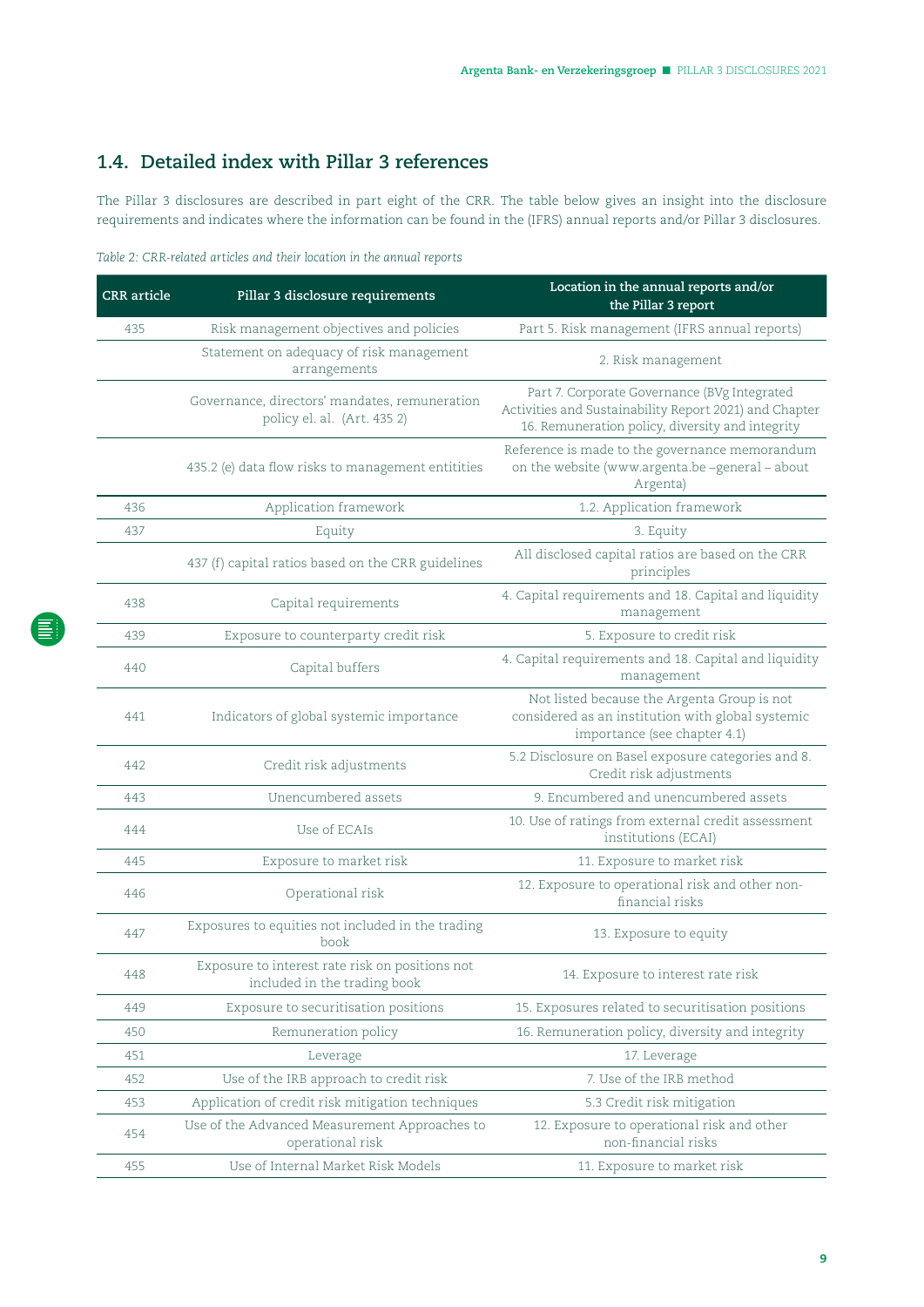# <span id="page-9-0"></span>**2. Risk management**

Professional, comprehensive risk management is an essential prerequisite for achieving sustainable, profitable growth. The Argenta Group recognises this and considers risk management as one of its core activities.

The risk management framework is being updated and adapted in response to new regulations, daily experience and changes in the Argenta Group's activities. Demonstrating that adequate risk management procedures are in place is a key condition for acquiring and retaining the trust of all stakeholders: customers, investors, branch managers, supervisory authorities and rating agencies, as well as directors, management and employees.

The strategy and long-term policy of all entities within the Argenta Group are determined by the Executive Committee and the Board of the Company. The two main subsidiaries, Aspa and Aras, are responsible for operational management within their own areas of competence as established in the Memorandum of Internal Governance.

The executive committees of the Company, Aspa and Aras are integrated, with a number of members in common: the Chief Executive Officer (CEO), Chief Financial Officer (CFO) and Chief Risk Officer (CRO). The Chief Operating Officer (COO), Chief Commercial Officer (CCO) and Chief Information Officer (CIO) work jointly for Aspa and Aras, but not for BVg.

This unity of management highlights the importance of a commercial, risk and financial strategy that is harmonised group-wide, with an emphasis on the long-term relationship with both customers and the self-employed branch managers.

In order to strengthen the effectiveness of the supervision and control of the activities, operation and the risk profile of the Argenta Group by the Board of Directors, five specialised committees have been set up within the Board of Directors, namely:

- Audit Committee (at Aspa and Aras level);
- Risk Committee (at Aspa and Aras level);
- Remuneration Committee (at BVg level);
- **Appointments Committee (at BVg level):**
- Group Supervisory Committee (at BVg level).

For each committee, the Board of Directors has established a charter, setting out in detail its roles and tasks, composition and function.

In summary, the specialised committees have the following responsibilities:

- **Audit Committee:** 
	- Supervision of the financial reporting process, the internal audit (including the internal control and risk management systems) and the statutory audit of the (consolidated) annual accounts (including follow-up of recommendations and questions received from the statutory auditor);
	- Assessment and monitoring of the independence of the statutory auditor, more specifically with respect to providing additional services to Argenta Group or to a person with which it has a close relationship;
	- Assessment and monitoring of the compliance function.
- Risk Committee:
	- Monitoring the independence, professionalism and experience of employees within the risk management function (governance);
	- Monitoring the identification of material business risks and the adequacy of the methods used by the risk management function to mitigate these risks;
	- Advising the Board on setting tolerance limits for identified business risks, reflecting an acceptable level of risk for the implementation of the activities;
	- Monitoring that risk management continues to achieve the required level of tolerance in changing operating conditions;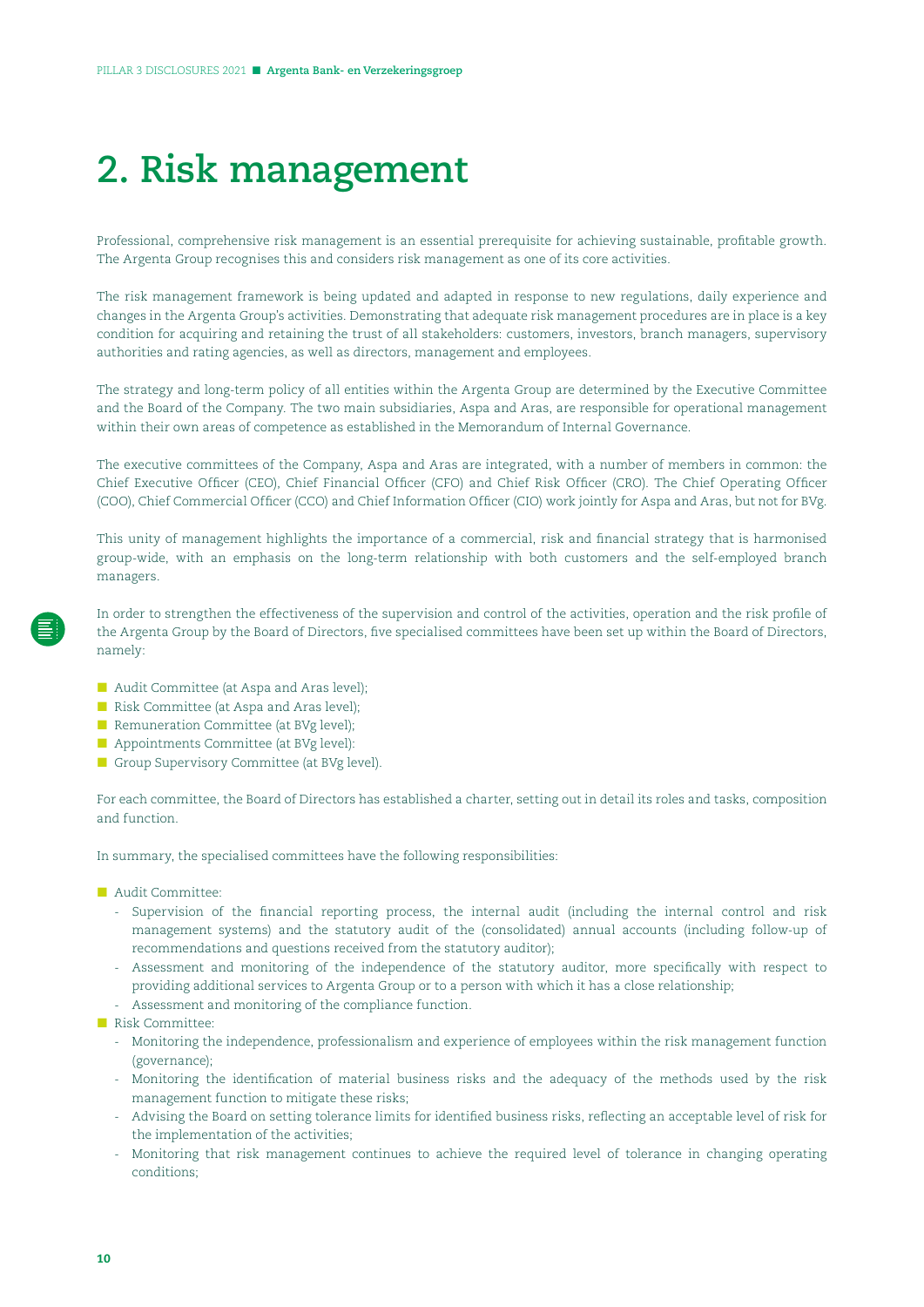- Monitoring that the commercialisation and pricing of products offered to customers is in line with the established business model and the business risk strategy;
- Determining the nature, scope, form and frequency of the desired information in relation to risks;
- Monitoring the adequacy of the remuneration system, with reference to risk management, own funds requirements, liquidity position and the probability and spread over time of the profit.
- Remuneration Committee and Appointments Committee:
	- For the tasks and responsibilities of these two committees, we refer to Chapter 16. Remuneration policy, diversity and integrity.
- **The Group Supervisory Committee has a specific advisory role at group level to ensure that:** 
	- The Board of Directors has at all times a view at a consolidated level of the activities of the various Argenta entities and that internal control of these activities is in line with the role of the Audit Committees and the Risk Committees set up within Aspa and Aras;
	- The agreements between and the processes of the various group entities are consistently organised and operate in an integrated fashion;
	- The impact on the group is always taken into account in the decisions of individual entities.

The Company has formalised the risk appetite in the overarching Integrated Risk Management policy. Specific policies implement the risk strategy of the Company, provide for control mechanisms and take into account the nature and scope of the business activities, as well as the associated risks.

All significant risks to which the Company is exposed are included in the risk mapping and tested against the risk appetite by means of risk appetite statements and risk profiles (which together form the Risk Appetite Framework (RAF)).

The RAF has evolved as an important part of management and provides a connection between business strategies (commercial and financial) and risk appetite. The RAF is embedded as an active steering tool in the organisation and:

- Forms the core of the risk monitoring and the escalation framework;
- $\blacksquare$  Translates the risk appetite into measurable criteria and objectives (indicators);
- Provides senior management and Board Members/the Risk Committee with a practical tool for communicating, measuring and monitoring risk targets;
- Is embedded in the multi-year business cycle; and
- Is further developed in the operational policies that include a broad set of operational limits/flashing lights.

The risk profile of the Bank Pool and the Insurance Pool is mapped out at every quarter/year-end. The risk profile is determined by assigning a colour to each risk indicator and by calculating an average risk score. A limitative number of RAF limits are linked to these risk parameters.

In addition, a pro-active RAF (with targets for preparing the business plan) and a budgeted RAF (for evaluating the business plan) are drawn up. In this way the RAF is reported from 3 perspectives and is strongly embedded in the business plan.

A direct link exists between the RAF risk indicators and, on the one hand, the International Capital Adequacy Assessment Process (ICAAP) and the International Liquidity Adequacy Assessment Process (ILAAP) for the Bank Pool and Own Risk & Solvency Assessment (ORSA) for the Insurance Pool and, on the other hand, policy documents that translate these indicators into operational risk limits.

This results in the daily embedding of risk awareness in first line management and in better and more efficient risk management processes. In 2021, the Argenta Group continued to build on its prudent and transparent risk management with the aforementioned RAF, policies, procedures and working instructions (including the roll-out of the end-to-end integrated risk management universe by composing L3 procedures and L4 working instructions).



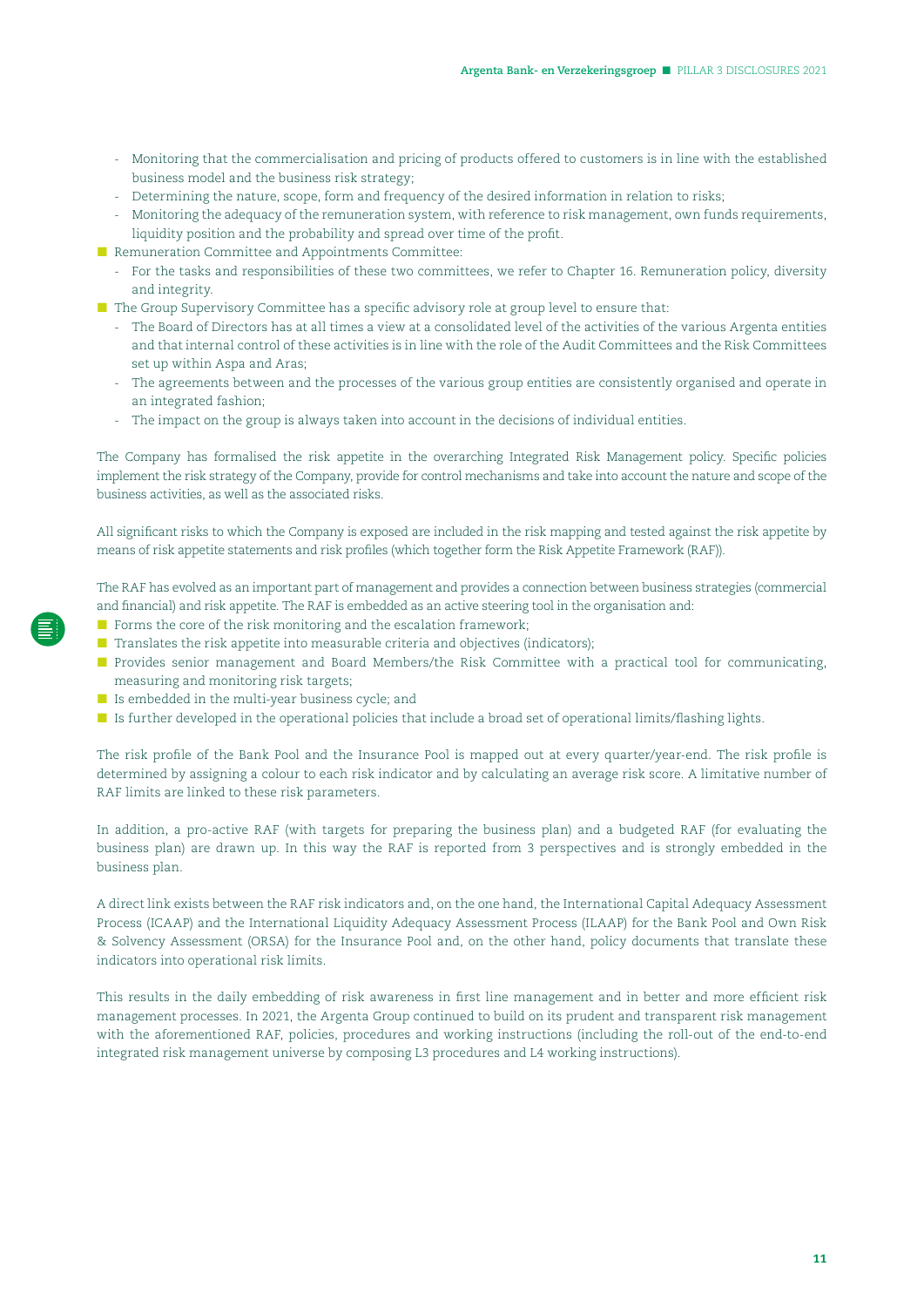The way in which the information on the risks is reported to the competent management bodies is described in detail in the Governance Memorandum. The most recent version of this document (only available in Dutch) is available on the Argenta website (see [www.argenta.be](http://www.argenta.be), then under the heading 'algemeen', click on 'over Argenta' and then on 'Governance memorandum') in the section 'Het bestuur'.

#### **Declaration of the adequacy of risk management (pursuant to Article 435 CRR)**

The Chapter 'Risk Management' (included in the IFRS annual reports published on the Argenta website [www.argenta.be](http://www.argenta.be) gives a detailed description of the risks at Argenta Group and of the risk management framework (risk management objectives and policy).

The Company's risk management policy and attendant organisational structuring are designed to ensure that the known risks are always properly identified, analysed, measured, monitored and managed. The policy line 'Integrated Risk Management' applies in an overarching manner.

The Company's risk mapping makes here a distinction between, among other things, financial risks (market, credit, business, liquidity, capital, climate, model and underwriting risks (the latter within the Insurance Pool), …) and non-financial risks (compliance, information security & cyber, fraud, IT, business continuity, data management, sourcing, human resources, process, legal (& regulatory), strategic & change, brand & sustainability risks).

The risk management and control systems are based on a risk identification process via the risk mapping, with measurement via the aforementioned RAF, in combination with prevention and control measures. This provides a reasonable degree of certainty that the financial reporting does not contain material misstatements and that the internal risk management and control systems worked well during the 2021 financial year.

However, the internal risk management framework and control systems cannot offer absolute certainty. Inherently, cost/benefit considerations are always taken into account when accepting risks and taking management measures. The Executive Committee is continuously striving to further improve and optimise the Company's risk management.

For 2021, the risk management function prepared for the Board of Directors' Risk Committee an internal control annual report, an activity report with action plan and RAF reporting. These documents come to the conclusion that, with respect to the financial risks, the financial result was achieved within Argenta's risk appetite for financial risks for 2021 and within the legal requirements imposed on the risk management function. They also point to the need to be attentive to both financial risks (with a focus, as hot spot risks, on market risk, business risk and climate risk) and to non-financial risks (with a focus on information security and cyber, fraud and IT risk).

Within the financial risks, in 2021 increased attention was paid to (i) market risk, (ii) climate risk and (iii) credit risk. In 2021, new risk profiles were added with model risk (RAF limit) and climate risk (RAF metrics).

For climate risk, the climate action plan will be further developed, taking into account the self-assessment and regulator feedback.

For 2022, the focus for financial risks will this time mainly be on climate risk, in addition to market risk and business risk.

As required in Article 435 of the CRR, we declare that we have, in our view, taken the risk management measures that are necessary and appropriate for the Company's profile and strategy.

For the Executive Committee.

Geert Ameloot (CFO) Gert Wauters (CRO)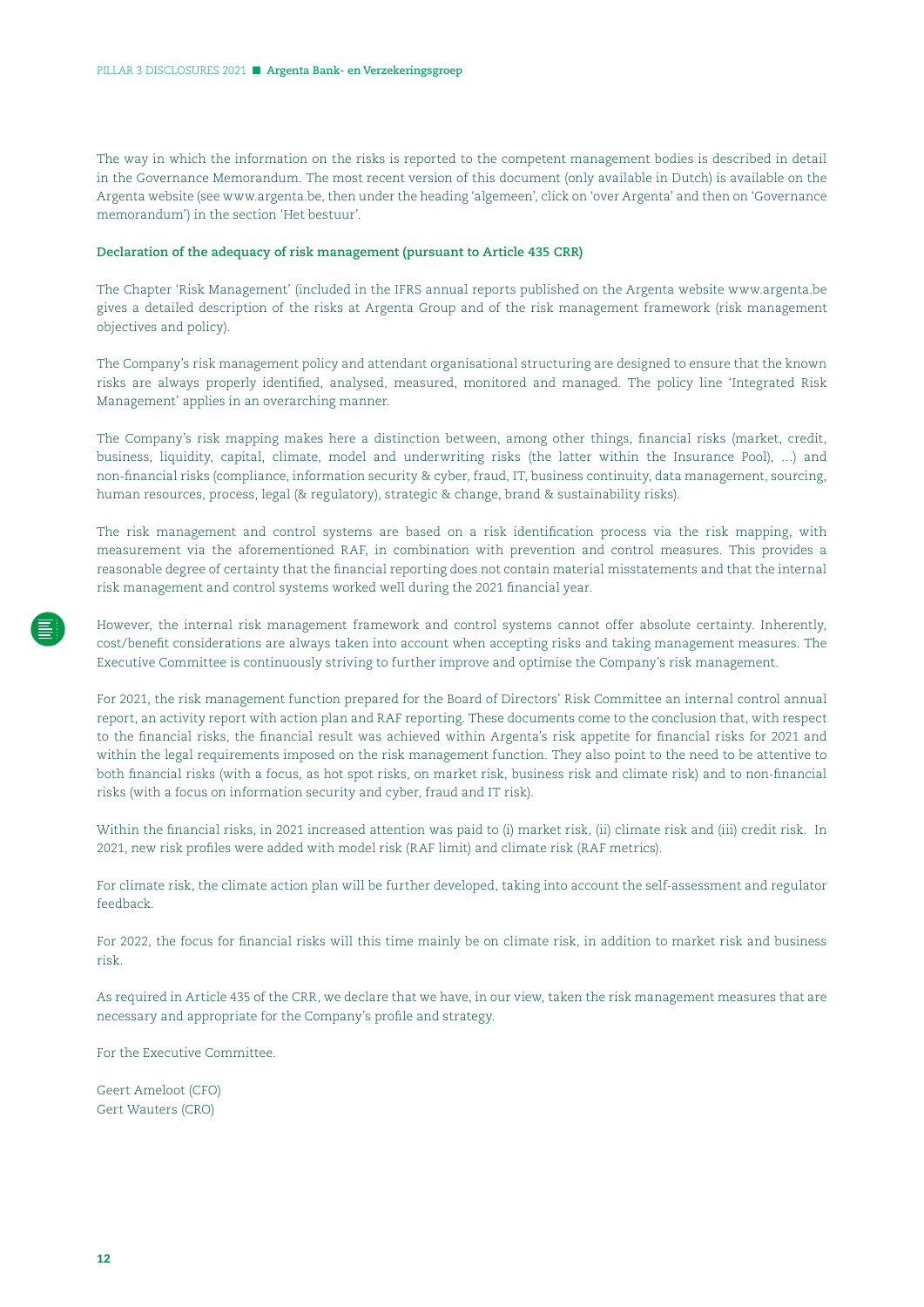# <span id="page-12-0"></span>**3. Equity**

# **3.1. Accounting equity and calculation of prudential equity**

Equity as reported in the consolidated annual report of the Company is determined on the basis of the IFRS standards. Table 3 below reconciles IFRS scope equity with CRR scope equity. Table 4 reconciles the IFRS accounting equity and the prudential Tier 1 core capital.

*Table 3: Reconciliation of equity between IFRS scope and CRR scope*

| Components                                                  | <b>CRR</b> scope | <b>IFRS</b> scope | <b>Difference</b> |
|-------------------------------------------------------------|------------------|-------------------|-------------------|
| Paid-in capital                                             | 704,898,900      | 704,898,900       | $\left($          |
| Share premium                                               | 409,263,542      | 409,263,542       | 0                 |
| Fair value changes of equity instruments                    | 1,249,212        | 72,634,990        | $-71,385,778$     |
| Revaluation reserve for available-for-sale financial assets | 40,046,755       | 65,316,238        | $-25,269,483$     |
| Revaluation pension arrangement                             | 376,593          | 573,038           | $-196,445$        |
| Reserves (including retained earnings)                      | 1,421,095,723    | 1,857,912,604     | $-436,816,881$    |
| Profit from the current year                                | 251,105,298      | 268,001,360       | $-16,896,062$     |
| Interim dividend                                            | $-82,352,149$    | $-82,352,149$     | $\left( \right)$  |
| Total equity attributable to shareholders                   | 2,745,683,874    | 3,296,248,523     | -550,564,649      |
| Non-controlling interests                                   | 287,829          | 288,304           | $-475$            |
| Total equity and non-controlling interest                   | 2,745,971,703    | 3,296,536,827     | -550,565,124      |

The difference between the CRR scope and IFRS scope is mainly explained by the elimination of the items related to the subsidiary Aras.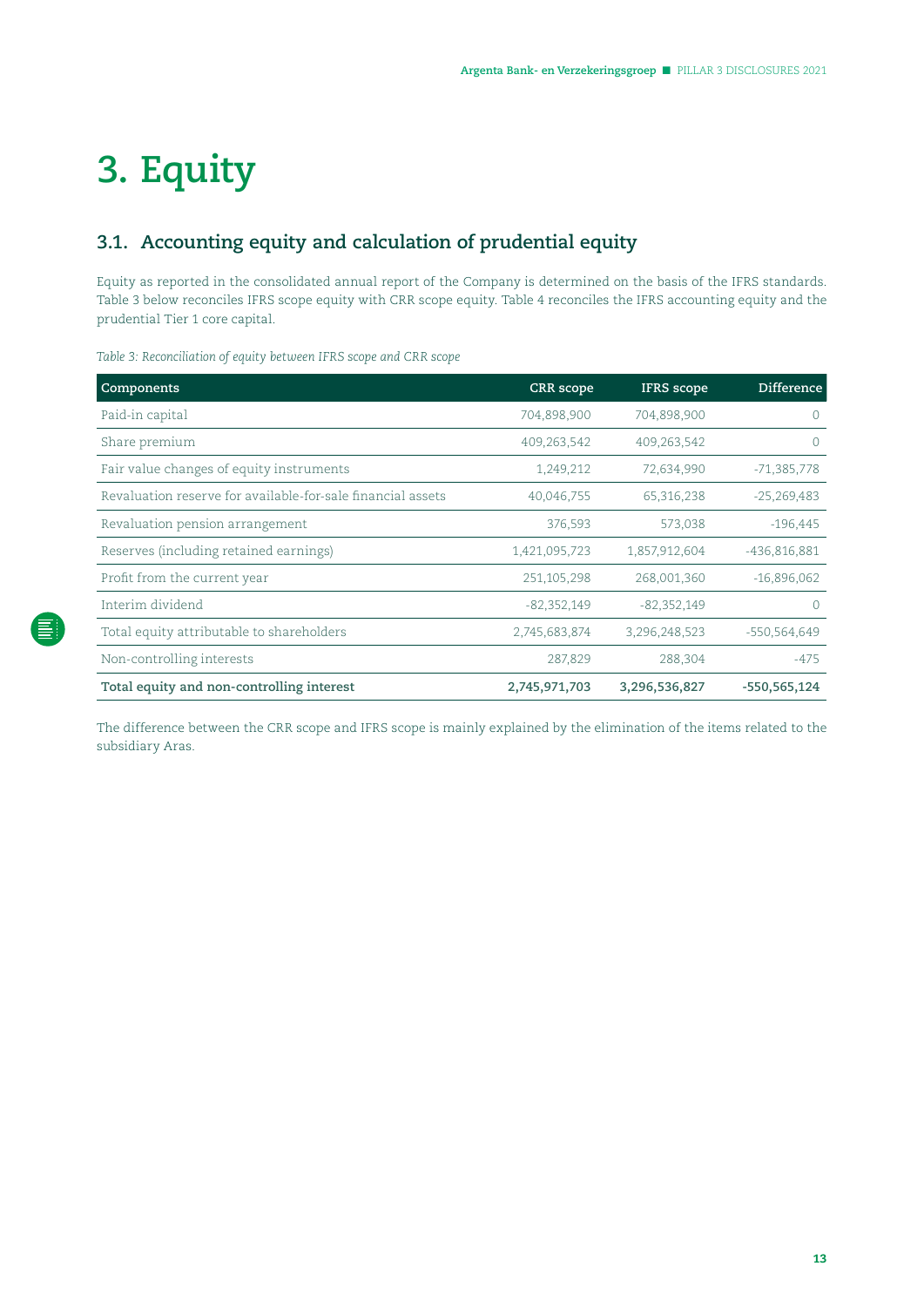*Table 4: Reconciliation of accounting equity versus Tier 1 equity*

| Components                                                                                                             | 31/12/2020     | 31/12/2021     |
|------------------------------------------------------------------------------------------------------------------------|----------------|----------------|
| Paid-in capital                                                                                                        | 687,413,600    | 704,898,900    |
| Share premium                                                                                                          | 356,795,403    | 409,263,542    |
| Revaluation reserve for available-for-sale financial assets                                                            | 57,472,435     | 40,046,755     |
| Revaluation pension arrangement                                                                                        | $-185,446$     | 376,593        |
| Fair value changes of equity instruments                                                                               | 32,712         | 1,249,212      |
| Reserves (including retained earnings)                                                                                 | 1,366,297,067  | 1,421,095,723  |
| Profit from the current year                                                                                           | 133,869,493    | 251,105,298    |
| Cash flow hedging                                                                                                      | $-1,301,563$   | $\circ$        |
| Interim dividend                                                                                                       | 0              | $-82,352,149$  |
| Total equity attributable to shareholders                                                                              | 2,600,393,701  | 2,745,683,874  |
| Non-controlling interests                                                                                              | 214,382        | 287,829        |
| Total equity and non-controlling interest - CRR scope                                                                  | 2,600,608,083  | 2,745,971,703  |
| Adjustments                                                                                                            |                |                |
| (-) Inapplicable part of interim or year-end results                                                                   | $-20,622,408$  | $-185,549,348$ |
| Interim dividend                                                                                                       | 0              | 82,352,149     |
| Non-controlling interests                                                                                              | $-214,382$     | $-287,829$     |
| Tier 1 core capital before application of prudential filters                                                           | 2,579,771,293  | 2,642,486,675  |
| Fully paid-in capital instruments                                                                                      | 687,413,600    | 704,898,900    |
| Share premium                                                                                                          | 356,795,403    | 409,263,542    |
| Retained earnings                                                                                                      | 1,479,544,152  | 1,486,651,673  |
| Cumulative unrealised results                                                                                          | 56,018,138     | 41,672,560     |
| Tier 1 core capital before application of prudential filters                                                           | 2,579,771,293  | 2,642,486,675  |
| Prudential filters                                                                                                     |                |                |
| Reserve for cash flow hedges                                                                                           | 1,301,563      | $\circ$        |
| Profits and losses (at fair value) deriving from institution's own credit risk in<br>respect of derivative instruments | $-4,211,656$   | $-6,888,789$   |
| (-) Value adjustments due to requirements for prudential valuation                                                     | $-3,884,828$   | $-4,010,891$   |
| (-) Other intangible assets and goodwill                                                                               | $-113,257,910$ | $-113,894,758$ |
| (-) For IRB, negative difference between credit risk adjustments and expected loss<br>items                            | 0              | $-16,278,355$  |
| (-) Deferred tax assets that rely on future profitability excluding those arising from<br>temporary differences        | $-3,377,249$   | $-1,136,210$   |
| Transitional measures IFRS 9 (expected credit losses)                                                                  | 2,817,667      | 620,284        |
| Deduction relating to prudential provisions for non-performing exposures                                               | 0              | $-3,686,540$   |
| Tier 1 core capital                                                                                                    | 2,459,158,880  | 2,497,211,416  |

It has been opted - given their non-material nature - not to include the non-controlling interests as prudential equity at Company level.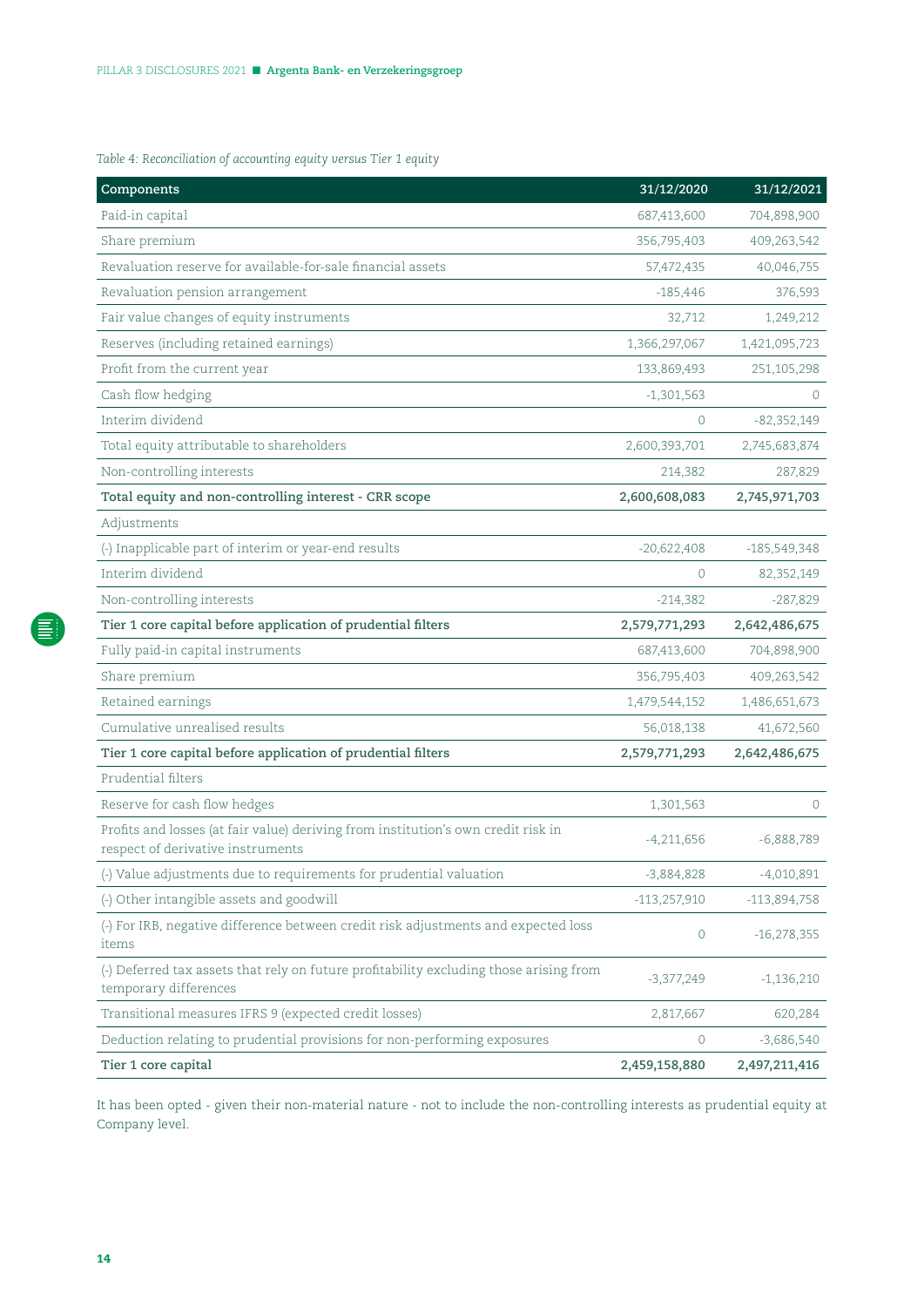#### <span id="page-14-0"></span>**Note on prudential filters**

The CRR specifies a number of prudential filters which lead to an adjustment of Tier 1 core capital. The following filters apply to the Company:

- cash flow hedge reserve: the IRFS standards provide for the effective portion of the changes in the fair value of a cash flow hedging instrument to be included in own funds. However, in accordance with the CRR, this amount may not be included in determining the prudential equity. At the end of 2021, the cash flow hedge has matured, and no further amount has been recognised in equity;
- **E** gains and losses measured at fair value arising from the institution's own exposure in connection with derivative liabilities: deducted here is the positive impact of own exposure in calculating the market values of derivative instruments. This amounted to EUR 6,888,789 at end-2021;
- value adjustments as a result of the requirements for prudential valuation: this is a specific CRR requirement in the context of a prudent valuation of financial instruments measured at fair value in the IFRS balance sheet (this valuation adjustment amounted to EUR 4,010,891 at end-2021);

This 'prudent valuation' adjustment is calculated based on the financial instruments that are carried on the balance sheet at market values and which can impact the result and/or own funds. This adjustment (of 0.1%) is calculated and deducted from the qualifying own funds;

- other intangible assets (including goodwill): the deduction of the other intangible assets less deferred tax liabilities as provided for in the CRR regulations. As of end 2021, the net impact amounted to EUR 113,894,758. As of December 2021, the net carrying value (after deferred taxes) of software (EUR 24,382,525 at end-2021) is no longer fully deducted from prudential own funds, but is partially risk-weighted at 100% (EUR 17,115,755) (pursuant to EU regulation 2020/2176);
- **I** in the IRB application: negative difference between credit risk adjustments and expected losses. As of 31 December 2021, impairments recorded in accordance with IFRS standards were less than the calculated expected credit losses. At the end of 2021, the shortfall between the impairments and the expected losses (EL) amounted to EUR 16,278,355. In line with with prudential guidelines, this amount is deducted from the Tier 1 core capital;
- deferred tax assets that rely on future profitability (excluding those arising from temporary differences). At end-2021, these deferred tax assets amounted to EUR 1,136,210;
- owing to the crisis caused by the COVID-19 pandemic, regulators and governments enabled credit institutions to make renewed use in 2021 of the transitional measures in respect of the impact of the crisis on expected credit losses, and to take these into own funds in a phased manner. The amount of this IFRS 9 transitional measure was EUR 620,284;
- the deduction of prudential provisions for non-performing exposures arising from loans granted before 26 April 2019 (not subject to the Pillar 1 treatment). The ECB has communicated the expectation of this additional deduction through SREP letters to banks. This deduction amounts to EUR 3,686,540. The Pillar 1 deduction for prudential provisions (loans granted after 26 April 2019) is EUR 0.

# **3.2. Composition of prudential equity and capital ratios**

Table **CC1**, appended to this report, shows the detailed composition of equity and the relevant capital ratios.

# **3.3. Main features of capital instruments**

The main features of the capital instruments issued by the Company are described in the appendix. This description has been included in the standard format of the relevant table ("main features of capital instruments", see template **CCA** in the appendix).

This provides further disclosure with respect to the 'capital instruments and the related premium reserves' mentioned in line 1 of the **CC1** table appended to this report.

The Company has always pursued a policy of self-financing. To retain a level of capital that provides sufficient scope for growth and to be able to carry the financial and operational risks, the Company aims to meet the potential capital requirements by (a) retained earnings, (b) capital increases and (c) subordinated loans.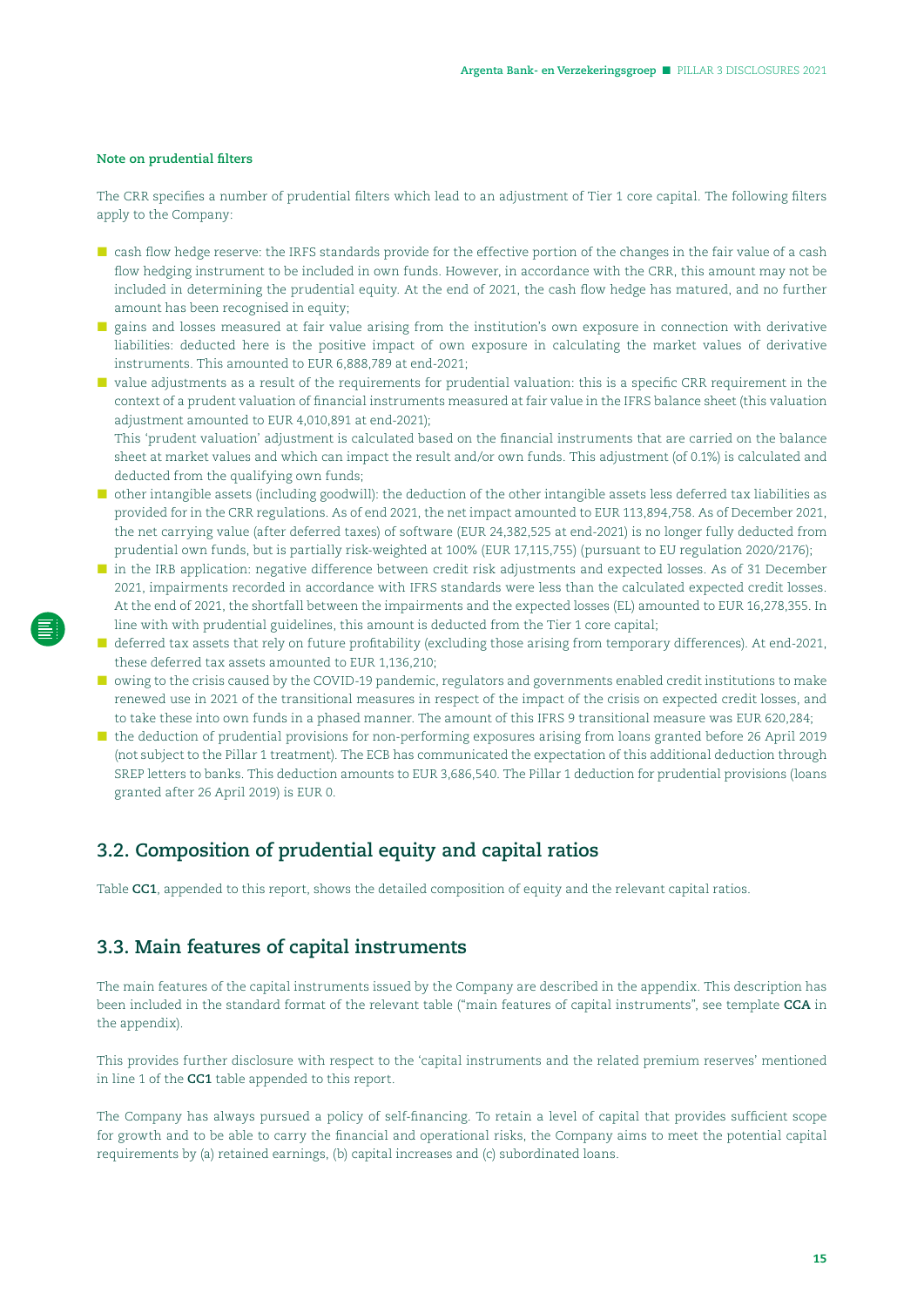Under the EMTN programme, Aspa issued a EUR 500 million senior preferred bond in 2019, and two additional EUR 500 million senior non-preferred bonds in the course of 2020. This added a new source of financing in addition to Argenta's retail financing model. In 2021, Aspa issued two EUR 500 million of covered bonds. The coverage takes the form of Belgian mortgages. The prospectuses and investor presentations of these issues can be found on the website [www.argenta.eu](http://www.argenta.eu)  (under the heading "debt issuance"). In February 2022, Aspa issued a EUR 600 million senior non-preferred bond and a EUR 500 million covered bond backed by Belgian mortgages.

The transactions under the EMTN programme contribute to the regulatory bail-in requirements (MREL - Minimum Requirement on own funds and Eligible Liabilities) and enhance the A- rating at Standard & Poor's. For the MREL, Aspa is considered the 'single point of entry' and, based on an SRB decision, an interim MREL requirement for 2022 (01/01/2022) of 7.16% applies to the total risk exposure for calculating the leverage ratio, 6.41% of which must fulfilled with MREL subordinated instruments. The final MREL requirement in 2024 (01/01/2024) is 7.98% of the total risk exposure for the calculation of the leverage ratio, entirely in the form of subordinated instruments.

The MREL ratio at the end of 2021 amounts to 8.09% of the total risk exposure for the calculation of the leverage ratio, and 7.03% without the senior preferred notes.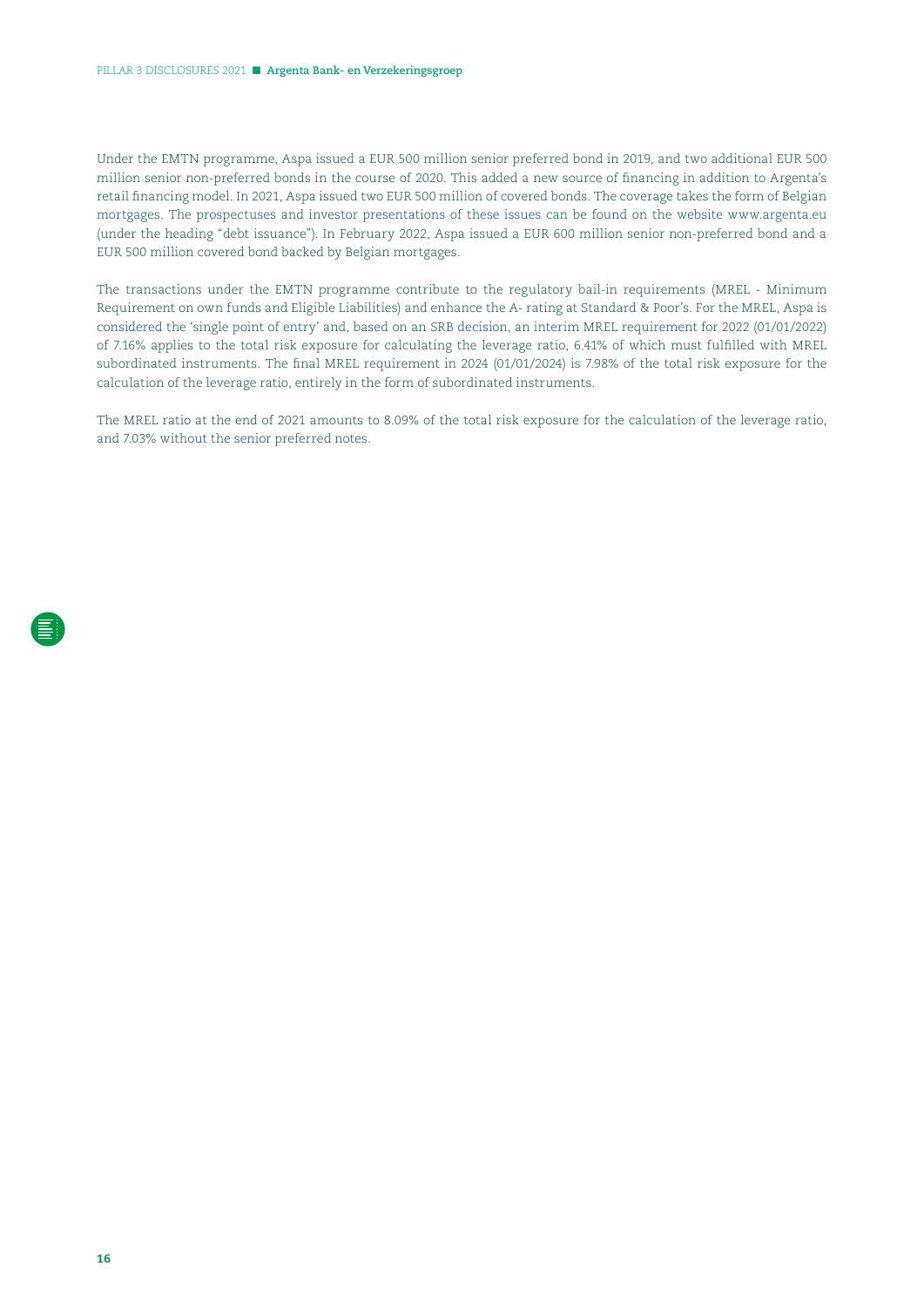# <span id="page-16-0"></span>**4. Capital requirements**

# **4.1. Capital requirements**

A minimum solvency ratio is required of 4.5% of the Common Equity Tier 1 (CET1), of 6% for the total Tier 1 ratio, and of 8% for the total capital ratio (these are the Pillar 1 requirements). Additionally, a number of additional buffers were introduced. The CRD provides for three additional capital buffers including a capital conservation buffer (CCB).

This buffer can be up to 2.50%. The CCB has been introduced in a phased manner, and has amounted to 2.50% since 2019.

The Company may also be required to set up a countercyclical capital buffer, effectively an additional Tier 1 core capital requirement. This buffer is designed to protect the Company against risks arising from the financial cycle and can rise to 2.5%. Both the Belgian and the Dutch regulators have set the rate at 0% until now, but it is subject to quarterly review. Tables **CCyB1** and **CCyB2** appended to this report provide further details on the institution-specific countercyclical capital buffer. Based on these tables, the institution-specific countercyclical capital buffer amounts to 0.01% at 31 December 2021.

The Belgian regulator has designated the Argenta Group as O-SII or 'other systemically important institution'. As a result the Company is subject to an additional Tier 1 core capital requirement (O-SII buffer) of 0.75%.

The 3 buffers must be met with CET1 capital (the strongest form of capital).

The Argenta Group institutions are not designated as global systemically important institutions (G-SIIs). Consequently, no disclosures need to be made of indicators of global systemic relevance (CRR Article 441).

In the SREP (Supervisory Review and Evaluation Process) framework, the competent supervisory authority can require higher minimum ratios (Pillar 2 requirements) because, for example, not all risks are fully reflected in the Pillar 1 calculations. In light of the Covid-19 pandemic, the 2020 capital decision included in the annual global SREP review was maintained by the ECB at 2019 levels. The new SREP decision from 2021 is applicable from 1 March 2022. In this way the P2R in 2021 remained at 1.75% (to be fulfilled with a minimum of 56.25% in CET1 and 75% in T1 with the remaining requirement in T2). Based on the SREP process, a CET1 requirement of 8.74% was obtained. This consisted of a basic requirement of 4.5%, the CCB of 2.50%, an O-SII buffer of 0.75% and 56.25% of the P2R (pillar 2 requirement) of 1.75%. A countercyclical capital buffer of 0.01% also applies. Since the Company has no additional Tier 1 (AT1) and no Tier 2 (T2) outstanding, the CET1 requirement is de facto 13.01%, being the Total Capital Ratio (TCR) (8.74% + 1.5% AT1 + 2.0% T2 + the remaining P2R). In the 2021 SREP decision, the P2R drops to 1.50%.

The Company amply met all these requirements in 2021 with a CET1 (IRB) and TCR (IRB) of 21.57%.

# **4.2. Minimum capital requirements per risk-weighted category**

In this chapter the Company's risk-weighted items and capital requirements are set out, based on the risks specified in Pillar 1 which are currently applicable (i.e. the credit, CVA (counterparty), market and operational risks).

Table **OV1**, included in the appendix, contains an overview of the risk-weighted assets and minimum capital requirements at the end of the year.

The totals in line 29 of table OV1 therefore form the basis for the more detailed disclosures.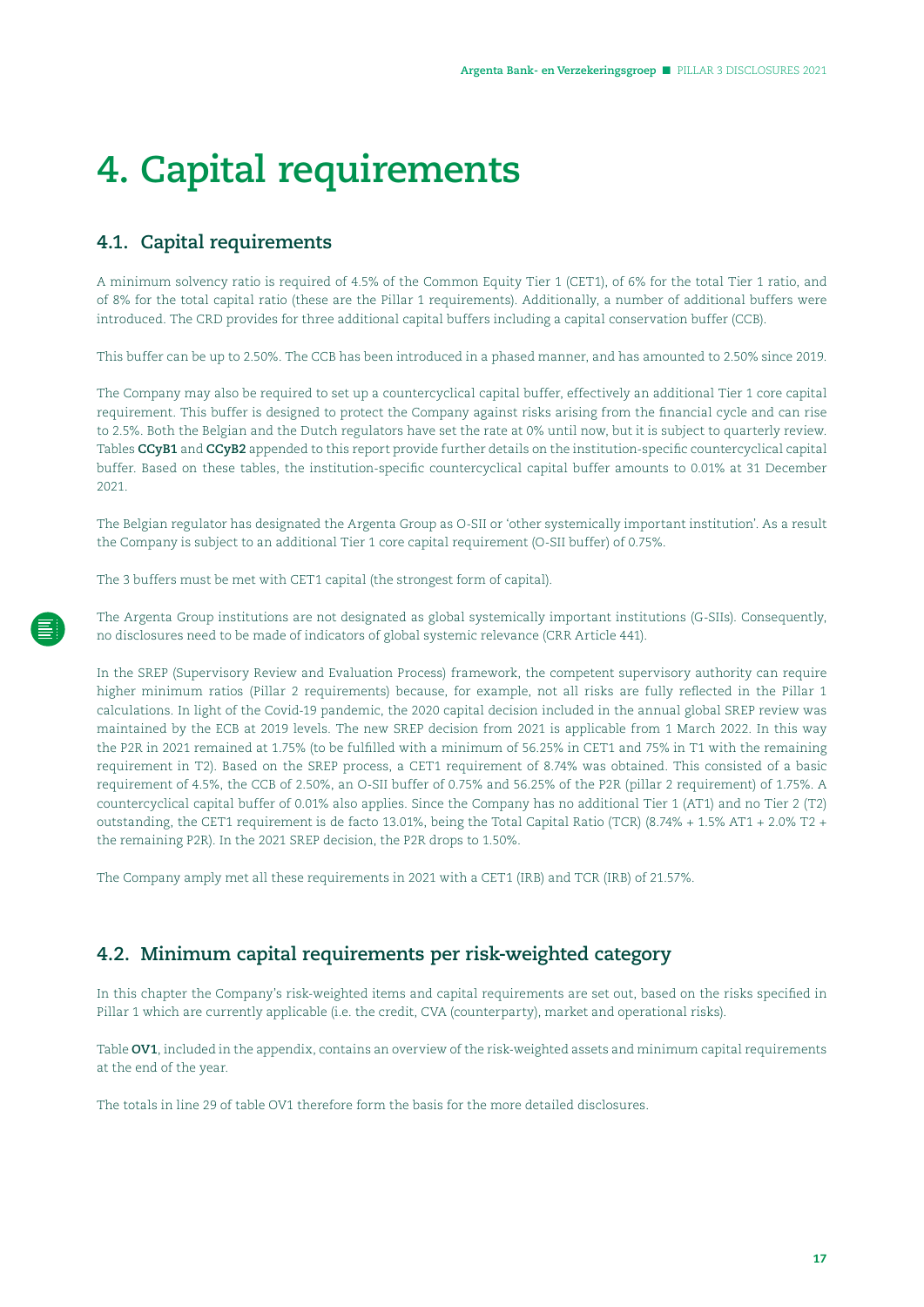<span id="page-17-0"></span>The increase in risk-weighted items is mainly the result of (a) the increase in the mortgage loan portfolio, (b) increasing share of mortgage loans without NHG guarantee (Nationale Hypotheek Garantie) in the Netherlands, (c) increase in the mortgage pipeline and (d) more investments in corporate bonds. These increases were partly offset by the decrease at institutions as a result of the lower level of collateral posted for derivatives transactions (increase in fair value).

# **4.3. Capital ratios**

The table below shows the Company's various capital ratios.

*Table 5: Capital requirements and capital ratios at year-end*

|                           | 31/12/2020     | 31/12/2021     |
|---------------------------|----------------|----------------|
| Total qualifying capital  | 2,688,058,402  | 2,497,211,416  |
| Total CET1 capital        | 2,459,158,880  | 2,497,211,416  |
|                           |                |                |
| Risk-weighted assets      | 10,382,396,823 | 11,578,513,602 |
|                           |                |                |
| CET1 capital ratio        | 23.69%         | 21.57%         |
| Tier 1 capital ratio      | 23.69%         | 21.57%         |
| Total capital ratio (TCR) | 25.89%         | 21.57%         |

The Common Equity Tier 1 capital ratio (CET 1) is an important ratio. This calculation uses the core Tier 1 capital instead of total capital. The RAF standard for the CET1 ratio is 15% and for the TCR 17%.

With total regulated qualifying capital at 31 December and throughout 2021 exceeding the applicable prudential and internal requirements, the Company fully and amply complied with all capital requirements.

# **4.4. Risk weighted items**

The capital requirements for credit risk are calculated as follows:

Risk weighted assets (RWA) \* 8% where RWA = (Exposure At Default - EAD) \* weighting percentages

The total RWA have risen from EUR 10,382,396,823 at end-2020 to EUR 11,578,513,602 at end-2021. In this way the total capital requirement has risen from EUR 830,591,746 to EUR 926,281,088.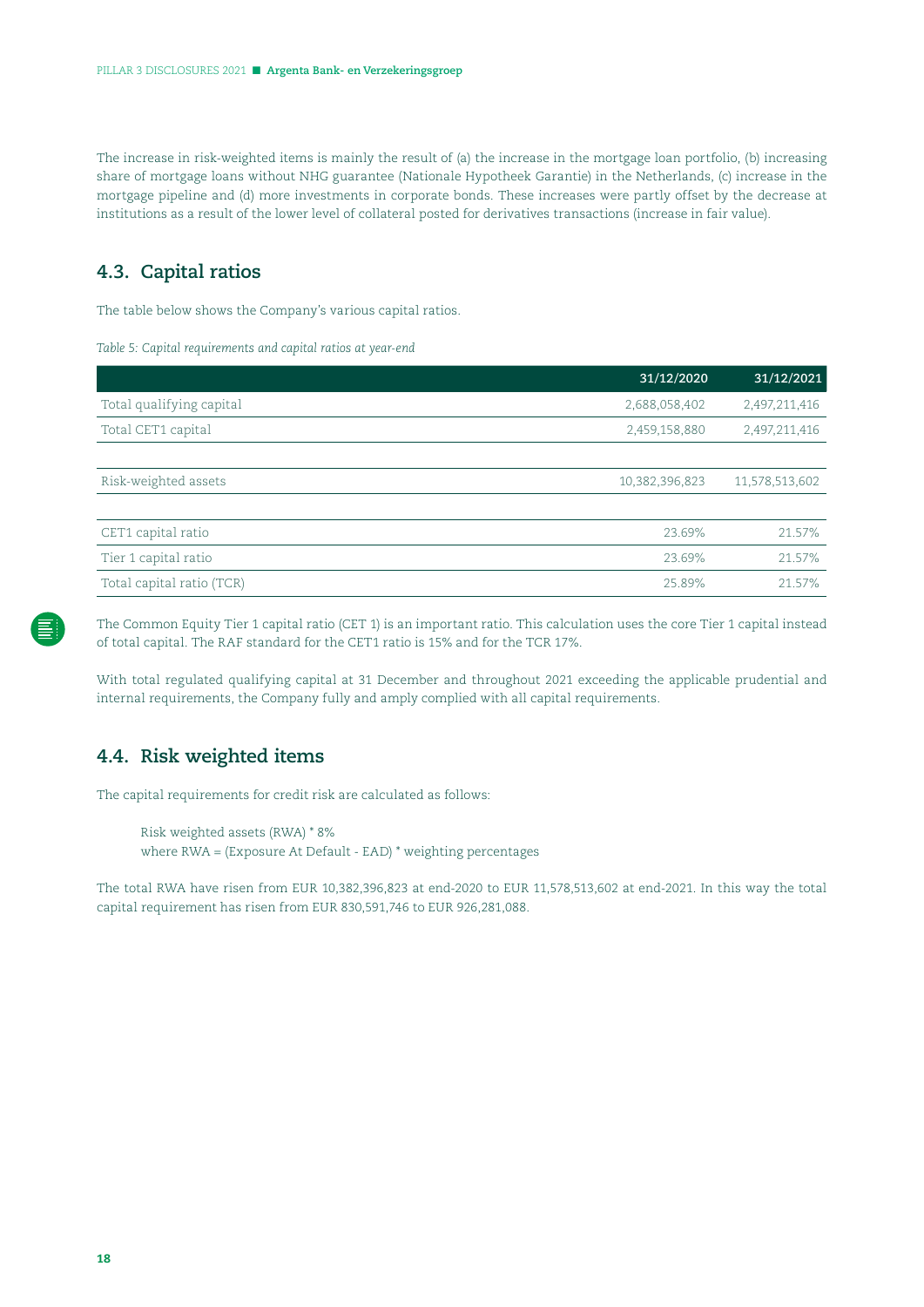*Table 6: Total risk-weighted assets and capital requirements per category*

|                                      | 31/12/2020     |                        | 31/12/2021     |                        |
|--------------------------------------|----------------|------------------------|----------------|------------------------|
|                                      | <b>RWA</b>     | Capital<br>requirement | <b>RWA</b>     | Capital<br>requirement |
| Credit risk - STA                    |                |                        |                |                        |
| Central governments or central banks | 99,144,433     | 7,931,555              | 22,447,337     | 1,795,787              |
| Regional and local governments       | 93,138,384     | 7,451,071              | 58,048,225     | 4,643,858              |
| Public entities                      | 15,982,875     | 1,278,630              | 23,215,469     | 1,857,238              |
| Institutions                         | 2,578,114      | 206,249                | $\circ$        | $\circ$                |
| Corporates                           | 112,233,857    | 8,978,709              | 113,405,686    | 9,072,455              |
| Retail clients                       | 222,727,427    | 17,818,194             | 254,546,674    | 20,363,734             |
| Covered by real estate               | 443,146,624    | 35,451,730             | 85,241,878     | 6,819,350              |
| Exposures in default                 | 8,651,079      | 692,086                | 6,057,355      | 484,588                |
| Equity                               | 30,065,697     | 2,405,256              | 31,875,530     | 2,550,042              |
| Other items                          | 352,850,483    | 28,228,039             | 322,549,054    | 25,803,924             |
| Total credit risk STA                | 1,380,518,973  | 110,441,518            | 917,387,208    | 73,390,977             |
| Credit risk - IRB                    |                |                        |                |                        |
| Institutions                         | 713,296,931    | 57,063,754             | 459,189,501    | 36,735,160             |
| Corporates                           | 1,550,391,150  | 124,031,292            | 1,759,059,360  | 140,724,749            |
| Covered by real estate               | 3,851,202,931  | 308,096,234            | 5,283,856,574  | 422,708,526            |
| Equity                               | 652,848,373    | 52,227,870             | 652,848,373    | 52,227,870             |
| Total credit risk IRB                | 6,767,739,385  | 541,419,151            | 8,154,953,807  | 652,396,305            |
| Securitisation positions SEC-ERBA    | 129,390,833    | 10,351,267             | 119,994,972    | 9,599,598              |
| Total credit risk                    | 8,277,649,191  | 662,211,935            | 9,192,335,987  | 735,386,879            |
| Add-on for Belgian mortgage loans    | 959,219,733    | 76,737,579             | 1,204,472,262  | 96,357,781             |
| Market risk                          | $\circ$        | 0                      | 0              | 0                      |
| CVA risk                             | 49,602,336     | 3,968,187              | 17,408,275     | 1,392,662              |
| Operational risk                     | 1,095,925,564  | 87,674,045             | 1,164,297,078  | 93,143,766             |
| Total capital requirement            | 10,382,396,823 | 830,591,746            | 11,578,513,602 | 926,281,088            |

The risk-weighted volume for credit risk (excluding the add-ons) calculated by the IRB/STA method was EUR 8,277,649,191 as of 31 December 2020, evolving to EUR 9,192,335,987 as of 31 December 2021. This resulted in a capital requirement of EUR 735,386,879 compared to EUR 662,211,935 as of 31 December 2020.

The total capital requirement for all risks (i.e. including the requirement for CVA, the 5% add-on on EAD and 33% add-on on RWA for Belgian mortgage loans and the operational risks requirement) amounted to EUR 926,281,088.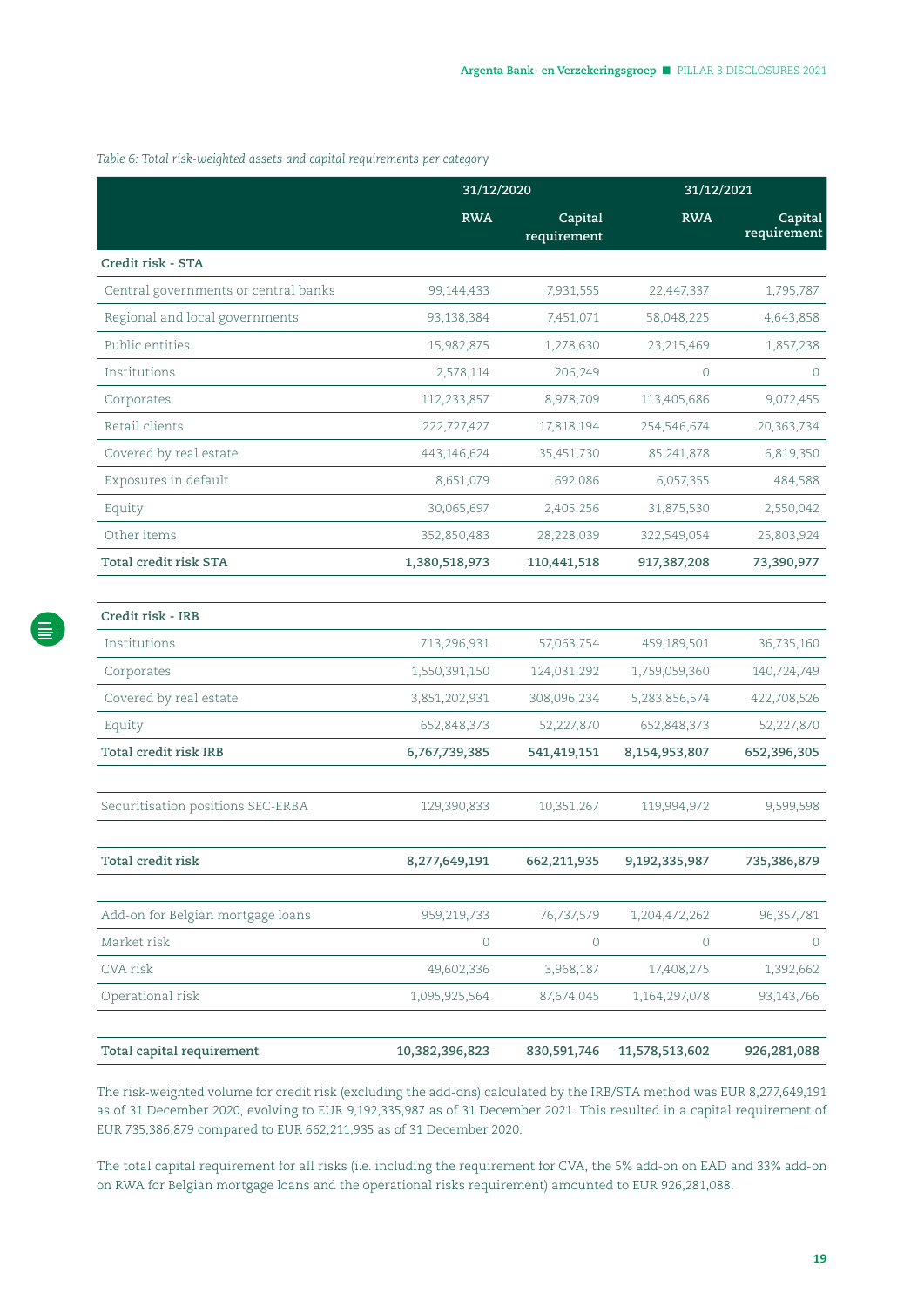# <span id="page-19-0"></span>**5. Exposure to credit risk**

# **5.1. Composition of credit risk**

Tables LI1 and LI2, included in the appendix, provide an overview of the differences in consolidation scope, as well as the definition and classification of the exposures. Additional information is included on items to be deducted from capital and factors that cause a difference in exposure value between the accounting and regulatory frameworks.

The off-balance sheet items include guarantees given – sureties, credit commitments and unused portions of credit lines. The CRR uses Credit Conversion Factors (CCF) to capture the capital requirement for credit risk.

This has the effect of reducing the exposure from that shown on the balance sheet. Credit commitments and unused portions of credit lines are the parts of loans not yet used. The conversion factor can be 0%, 20%, 50%, 75% or 100% (depending among other things on the approach and product type).

*Table 7: Overview of off-balance sheet items at year-end*

| <b>Related COREP tables</b> | <b>CCF</b> percentages | Exposure 31/12/2020 | Exposure 31/12/2021 |
|-----------------------------|------------------------|---------------------|---------------------|
| Table C07 (STD)             | $0\%$                  | 635,294,900         | 587,927,950         |
|                             | 20%                    | 607,516,776         | 13,240,676          |
|                             | 50%                    | 20,003,933          | 26,514,676          |
|                             | 100%                   | 1,462,611,952       | $\circ$             |
|                             | Subtotal STD approach  | 2,725,427,560       | 627,683,301         |
| Table C08 (IRB)             | 20%                    | 0                   | 70,000,000          |
|                             | 100%                   | 963,554,115         | 3,470,329,123       |
|                             | Subtotal IRB approach  | 963,554,115         | 3,540,329,123       |
| Total                       |                        | 3,688,981,675       | 4,168,012,424       |
| Total weighted risk volume  |                        | 385,008,315         | 781,366,643         |

The 'unconditionally cancellable credit card commitments' (EUR 635,294,900 as of 31/12/2020 and EUR 587,927,950 as of 31/12/2021) are included in the total exposure but carry a 0% credit risk weighting.

# **5.2. Additional information on the Basel exposure categories**

In some standard templates the securitisation positions are recognised separately. However, in the chapter on credit risk, the securitisation positions are included, as they are also processed in this way in the prudential reporting.

Real estate-covered exposures are mainly processed by the IRB approach (with, since 2021, also the credit pipeline and the bridging loans), with a limited position (including the CBHK portfolio) processed by the STA approach.

The following table gives a separate global geographic overview for the Basel category 'exposures covered by immovable property' (STA and IRB approaches summed together). The most important geographical markets in which the Company is active are Belgium and the Netherlands.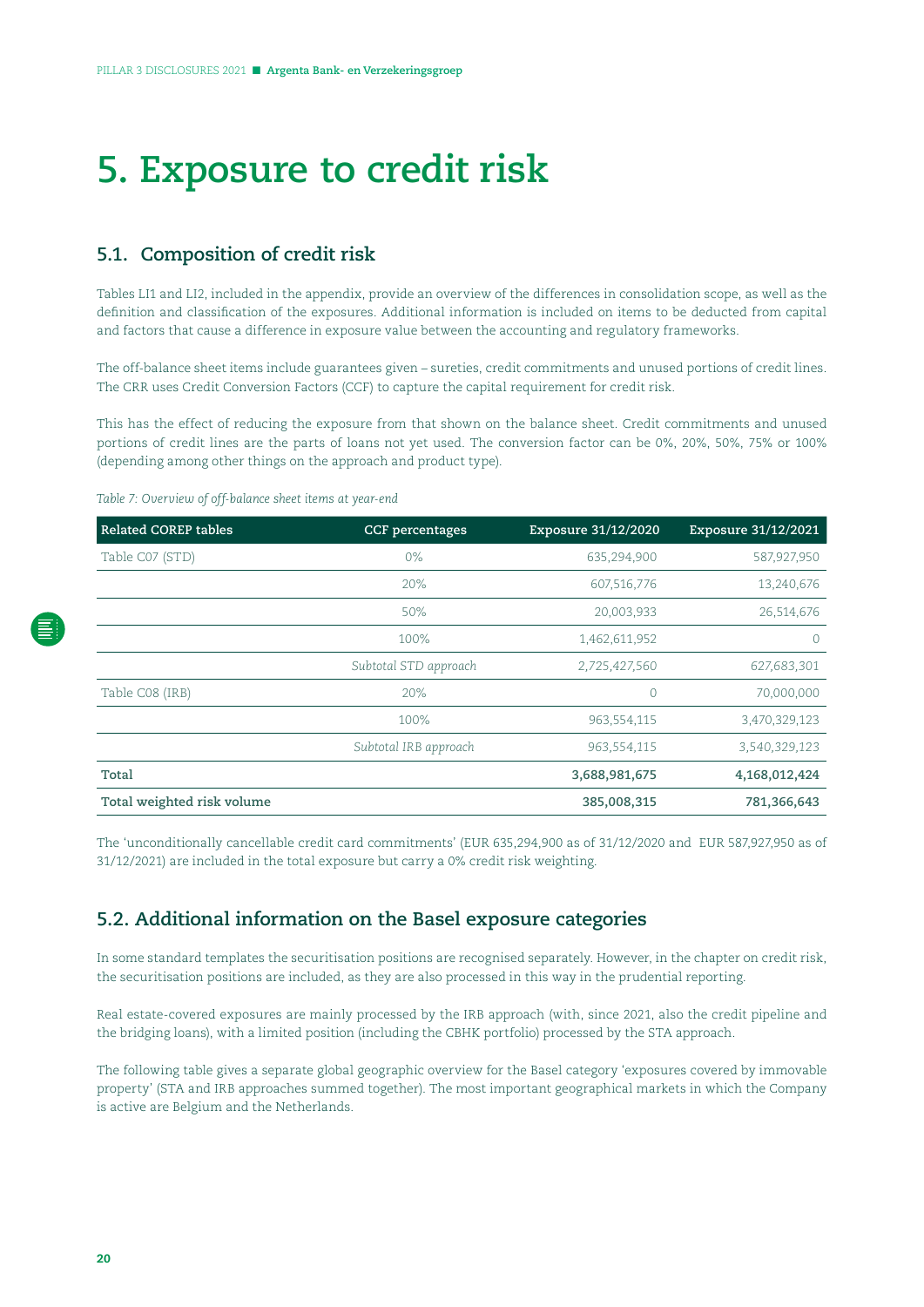<span id="page-20-0"></span>*Table 8: Geographical distribution of the 'exposures covered by immovable property'* 

| Country | 31/12/2020     | 31/12/2021     |
|---------|----------------|----------------|
| BE      | 16,123,890,795 | 17,975,788,380 |
| NL      | 18,867,033,687 | 20,043,655,222 |
| Other   | 43.706.745     | 52,524,099     |
| Total   | 35,034,631,226 | 38,071,967,701 |

The table above is based on the borrower's geographic location, with an 'other' category for borrowers having (or having transferred) their legal residence 'outside Belgium or the Netherlands'. In accordance with the Company's mission, these exposures relate almost exclusively to lending to families and individuals.

# **5.3. Credit risk mitigation**

Credit risk mitigation (CRM) is a technique used by an institution for limiting the credit risk linked to one or more exposures that the institution holds.

The main guarantee for the mortgage loans granted by the Company is the property for which the loans are given and on which a mortgage registration or a mortgage mandate can be taken. For mortgage loans in Belgium, a combination of mortgage registration and mortgage mandate can usually be taken. The use of mortgage mandates is, however, not possible for loans granted in the Netherlands. In the assessment of a loan, next to the borrower's repayment capacity, the collateral value is always taken into account. This requires a valuation to be performed at the time of the mortgage registration/mortgage mandate.

The policy 'valuation of security - retail', with related procedures, was approved by the Board of Directors on 26 January 2021.

The value of the property at the initiation of the loans is equal to the lower of the transaction value and the estimated market value or the mortgage value.

The transaction value is the agreed purchase price of the property plus, where applicable, costs of renovation, or the costs of new construction, including VAT, but excluding all additional purchase costs such as notary fees and registration fees.

The estimated market value is the value assessed by an internal or external appraiser (cf. infra). As described in the EBA/ GL/2020/06 applicable from 30 June 2021 (tolerance period until 01/01/2022), at the time of initiation of the loan or when a real estate item enters Argenta's credit portfolio for the first time, the market value will in principle be assessed by an internal or external appraiser on the basis of a full visit. By way of deviation from the above and where applicable, the value can also be assessed on the basis of a remote valuation (desktop estimation) performed by an internal or external valuer and supported by advanced statistical models (AVM). From 01/01/2022 the valuation will never be carried out with a statistical model as the only means for testing the valuation.

Additional details on the valuation of immovable property are included in the IFRS valuation rules and in Chapter 5 of the Company's IFRS annual report.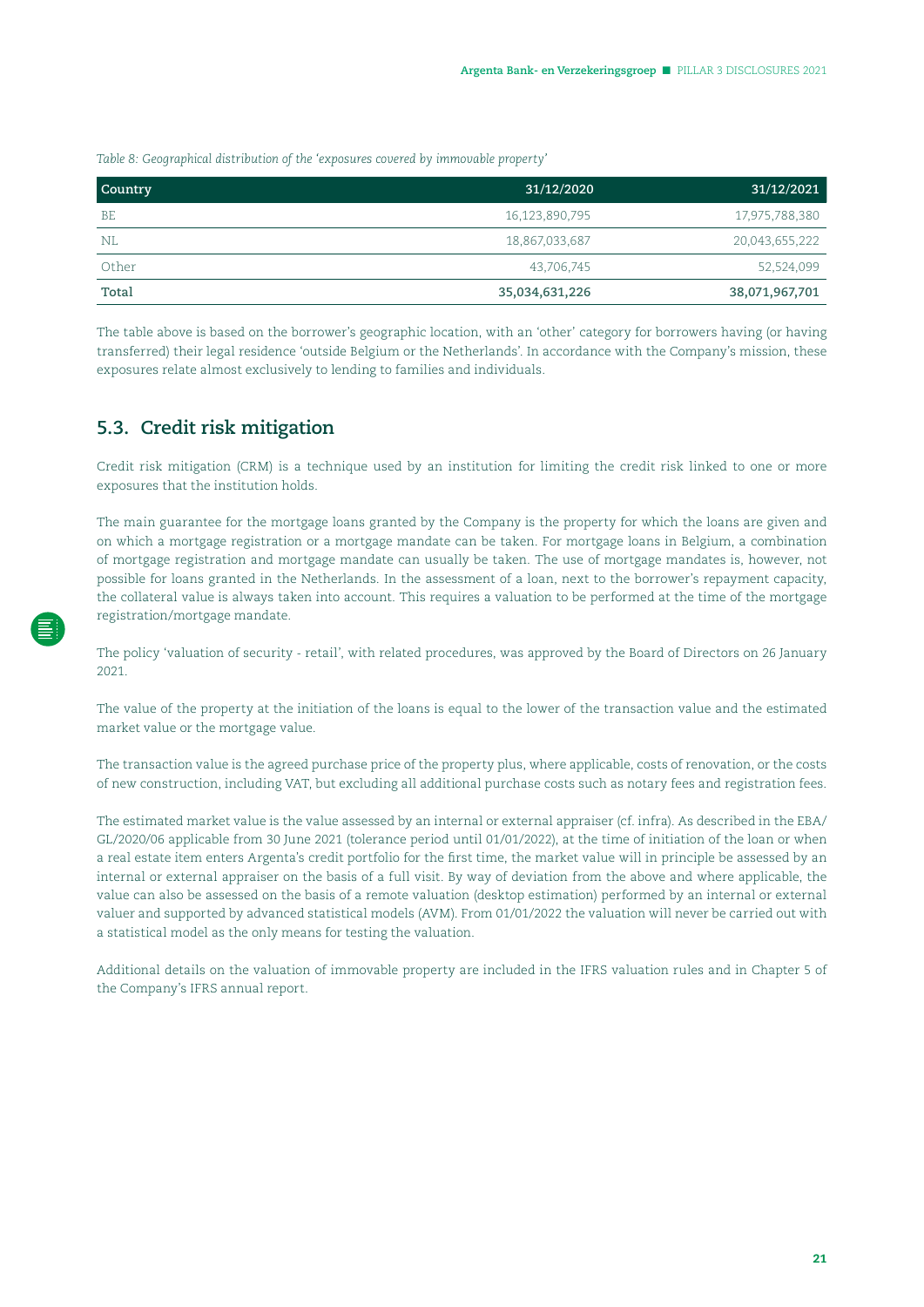The evolution of real estate prices has an impact on lending to individuals and also influences the credit risk through the use of immovable property as collateral. The evolution of property values is therefore systematically monitored, with periodical revaluations. The Company has here a concentration in lending to private individuals in Belgium and the Netherlands, more particularly in the form of retail mortgage lending. This makes the company dependent on developments in the housing market.

The loan to value (LTV) parameter is, alongside repayment capacity, an important indicator for assessing the initial risk of new loans (ratio of the loan amount to the initially estimated property value) and later for estimating the remaining risk. The shift in focus from bullet loans to monthly capital repayments in the Netherlands following the legislative changes in 2013 has produced a positive evolution of the loan/collateral value relationship over the duration of the loans. With a bullet loan (part), the total amount is repaid in full on the final maturity date. Over the duration of the loan this capital is built up through life insurance or investment accounts.

In addition, almost half of Argenta's Dutch mortgage portfolio is covered by Dutch Mortgage Guarantees (NHG). The NHG is provided by the 'Waarborgfonds Eigen Woningen' (Home Ownership Guarantee Fund – WEW) foundation. This is the name of the guarantee which a borrower can obtain for a loan for purchasing or renovating a home. The WEW guarantees the repayment of the mortgage amount to the lender.

The goal of the WEW is to promote home ownership. It is responsible for the policy and the implementation of the NHG. Every year it set rules for granting NHG guarantees. These 'conditions and standards' must be approved by the Minister of The Interior and Kingdom Relations. Administration of the NHG guarantees is undertaken by the credit institutions. Credit files are analysed and reviewed whenever a loss claim is submitted. The WEW supports the credit institutions in administering the NHG guarantees and manages the NHG guarantee fund.

The WEW is a private institution which has agreements with the government and the municipalities. In this way the WEW is able to meet its payment obligations at all times. As a result, the Dutch Central Bank (DNB) considers the NHG as a government guarantee. Consequently, NHG-covered loans generally require less capital from the funds provider. This advantage for lenders is 'returned' to consumers in the form of lower mortgage interest on NHG-backed loans.

This unfunded (NHG) guarantee can be found in the STA category 'secured by real estate'. Account is taken in all calculations of the decrease of this NHG guarantee in line with the annuities, as well as the 10% deductible applicable to any loss on NHG loans from 2014 onwards (this decrease is included in the LGD parameter).

The table below shows the exposures before and after the movements resulting from unfunded and funded credit protections.

'Unfunded credit protection' is a credit risk mitigation technique whereby the credit risk relating to an institution's exposure is limited by means of a third-party guarantee to pay a certain amount in the event of borrower default or other specified events.

'Funded credit protection' is a credit risk mitigation technique whereby the credit risk relating to an institution's exposure is limited by means of a right that the institution has acquired. In the event of counterparty default or other specified 'credit events' associated with the counterparty, certain assets or items can be liquidated or taken over, or ownership of assets or items can be acquired or retained, or else the exposure can be reduced or replaced by the difference between the exposure itself and a claim on the institution.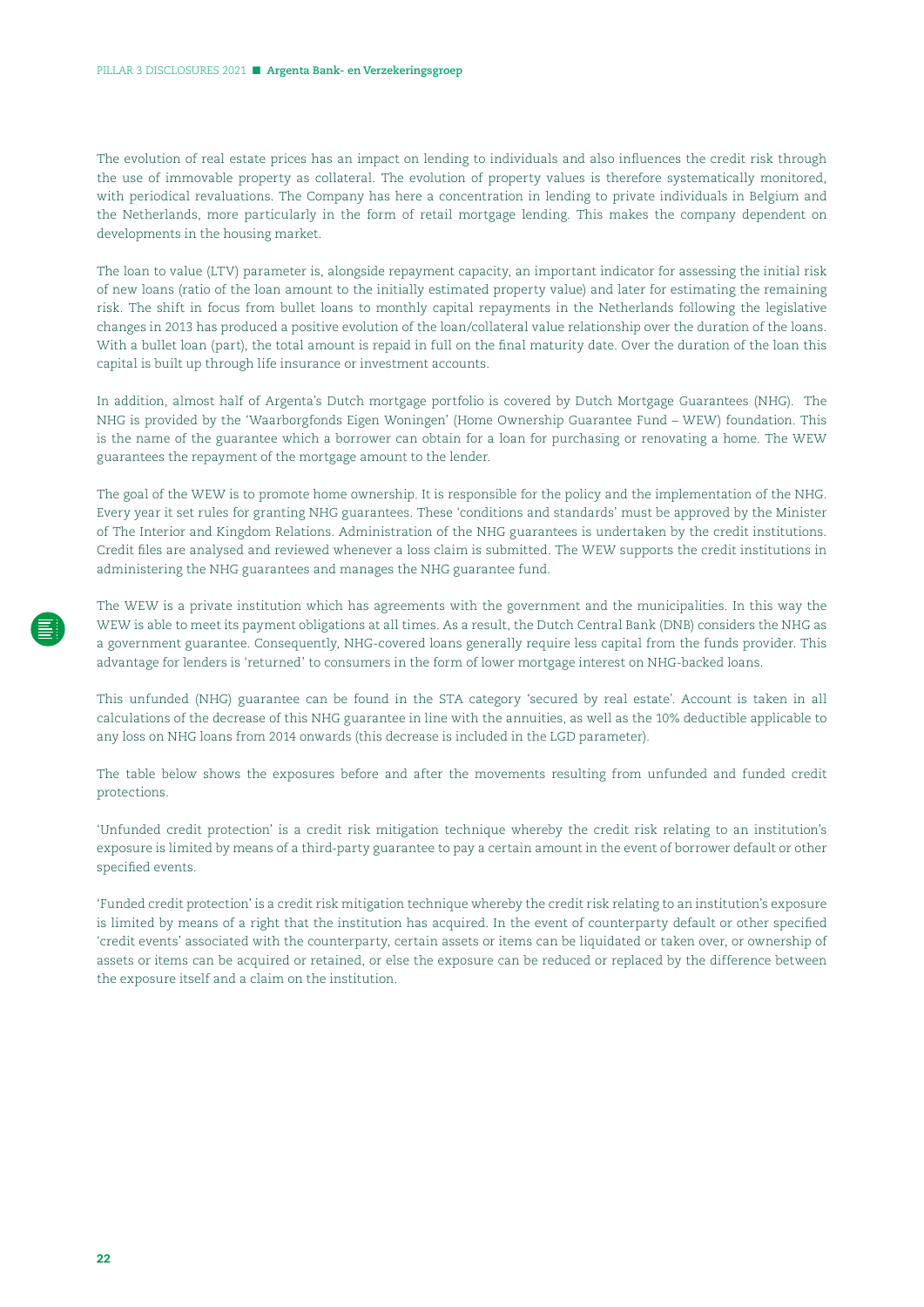| Table 9: Overview of exposures per category |  |  |  |  |  |
|---------------------------------------------|--|--|--|--|--|
|---------------------------------------------|--|--|--|--|--|

|                                            | Risk exposure  | Unfunded<br>credit<br>protection | Funded<br>credit<br>protection | <b>Total inflow</b> | Adjusted<br>exposure      |
|--------------------------------------------|----------------|----------------------------------|--------------------------------|---------------------|---------------------------|
| Central governments or central<br>banks    | 4,580,811,903  | $\Omega$                         | $\Omega$                       | 34,974,471          | 4,615,786,374             |
| Regional goverment or local<br>authorities | 478,292,370    | $\Omega$                         | $\Omega$                       | 55,908,319          | 534,200,689               |
| Public sector entities                     | 149,951,275    | $-30,225,927$                    | $\Omega$                       | $\Omega$            | 119,725,347               |
| Institutions                               | 34,974,471     | $-34,974,471$                    | $\overline{0}$                 | $\circ$             | $\Omega$                  |
| Corporates                                 | 191,258,967    | $-25,682,392$                    | $\Omega$                       | $\Omega$            | 165,576,575               |
| Retail                                     | 930,546,920    | 0                                | $\overline{O}$                 | $\Omega$            | 930,546,920               |
| Covered by real estate                     | 183,202,707    | $\overline{0}$                   | 0                              | $\circ$             | 183,202,707               |
| Exposures in default                       | 5,909,428      | 0                                | $\overline{O}$                 | $\Omega$            | 5,909,428                 |
| Equity                                     | 31,875,530     | $\overline{0}$                   | $\Omega$                       | $\circ$             | 31,875,530                |
| Other items                                | 906,733,583    | $\overline{O}$                   | $\overline{O}$                 | $\Omega$            | 906,733,583               |
| Total exposures (STA)                      | 7,493,557,152  | $-90,882,790$                    | 0                              | 90,882,790          | 7,493,557,152             |
| Institutions                               | 2,005,589,107  | 0                                | $\overline{O}$                 | $\Omega$            | 2,005,589,107             |
| Corporates                                 | 4,543,786,868  | 0                                | $\mathcal{O}$                  | $\circ$             | 4,543,786,868             |
| Covered by real estate                     | 37,888,764,994 | 0                                | $\Omega$                       | $\Omega$            | 37,888,764,994            |
| Equity                                     | 176,445,506    | $\overline{0}$                   | $\Omega$                       | $\Omega$            | 176,445,506               |
| Total exposures (IRB)                      | 44,614,586,474 | 0                                | 0                              | 0                   | 44,614,586,474            |
| Securitisation positions (SEC-ERBA)        | 742,212,757    | $\circ$                          | $\overline{0}$                 | $\circ$             | 742,212,757               |
| <b>Total exposures</b>                     | 52,850,356,383 | -90,882,790                      | 0                              |                     | 90,882,790 52,850,356,383 |

The total of the amounts under 'unfunded credit protection' and 'funded credit protection' (i.e. the outflow) match the total of the 'total inflow' column.

One form of credit protection is also the accumulated savings amounts for some mortgage types in the Netherlands. These savings amounts are taken into account when determining the exposures.

The unfunded credit protection at the Company can be divided into two groups. This reflects a shift in exposure resulting from government guarantees and guarantees by financial institutions or other companies.

The following tables break down the EUR 34,974,471 of credit protection in the 'institutions' category, the EUR 30,225,927 of credit protection in the 'public sector entities' category, and the EUR 25,682,392 of credit protection in the 'corporates' category.

*Table 10: Government guarantees in the 'institutions' category*

| Guarantee counterparty                                                       | Number of securities | Exposure   | Guarantee amount |
|------------------------------------------------------------------------------|----------------------|------------|------------------|
| Belgian government                                                           |                      | 34.978.609 | 34.974.471       |
| Total unfunded credit protection - Guarantees in the 'institutions' category | 34,974,471           |            |                  |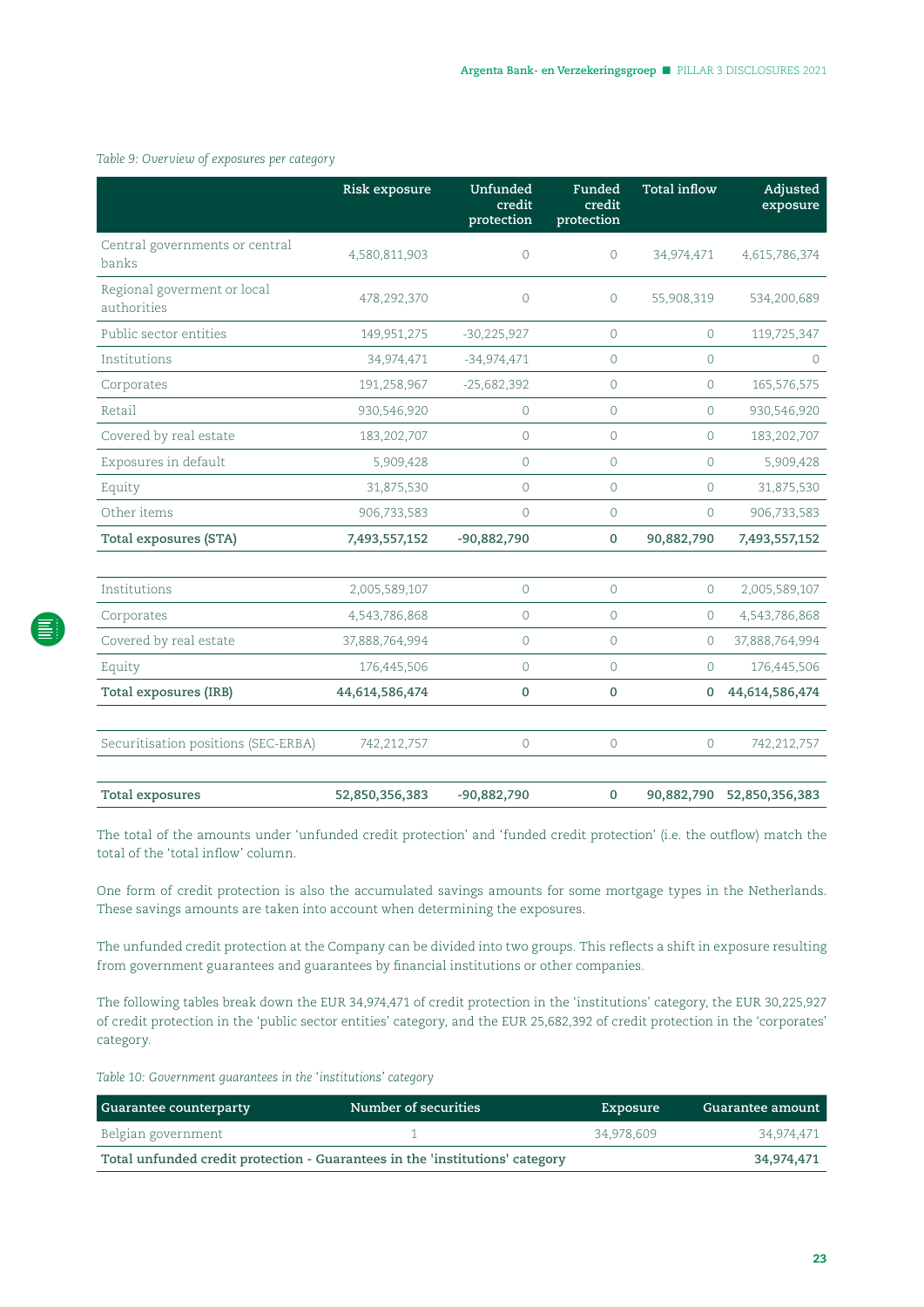<span id="page-23-0"></span>*Table 11: Government guarantees in the 'public sector entities' category*

| Guarantee counterparty                                                                 | Number of securities | Exposure   | Guarantee amount |
|----------------------------------------------------------------------------------------|----------------------|------------|------------------|
| Belgian government                                                                     |                      | 30.228.126 | 30.225.927       |
| Total unfunded credit protection - Guarantees in the 'public sector entities' category | 30.225.927           |            |                  |

*Table 12: Government guarantees in the 'corporates' category*

| Guarantee counterparty                                                     | Number of securities | Exposure   | Guarantee amount |
|----------------------------------------------------------------------------|----------------------|------------|------------------|
| Belgian government                                                         |                      | 25.691.144 | 25.682.392       |
| Total unfunded credit protection - guarantees in the 'corporates' category |                      | 25.682.392 |                  |

Template **CR7** 'Effect on the risk-weighted assets of credit derivatives used as CRM techniques' has not been included in the appendix, as no credit derivatives are used in the Company.

# **5.4. Counterparty risk**

The RAF, approved by the Board of Directors, establishes the desired credit risk profile in the form of measurable indicators. Credit limits are part of this. These define the maximum credit risk position per type of investment and counterparty level (these are detailed in the internal financial policy line (included in Chapter 6 'Credit risk limits')) for non-retail. This position depends on the creditworthiness of the counterparty and is expressed as a percentage of the CET1 at consolidated level of Aspa. As a general rule, deviations from this framework for individual transactions are only possible with an approval of the Board of Directors.

In this way, the assumptions and limits regarding non-retail counterparties are set out in the 'Credit Risk Limits' section of the internal financial policy.

This sets limits (for investments) per asset category, but also with respect to concentration risk by counterparty. These limits are monitored systematically and reported internally. The financial policy is also updated periodically, with the involvement of all internal departments and managements concerned.

The basic assumptions and limits with regard to retail counterparties are listed in the internal acceptance and authorisation frameworks for credit risk for Belgium and the Netherlands respectively. The internal policy line 'Credit risk policy retail', just like the National Bank through its prudential expectations with regard to new mortgage loans in Belgium, imposes limits on the composition of the portfolio and production of mortgages based on repayment capacity and lending collateral for Belgium and the Netherlands respectively.

#### **Counterparty risk derivatives**

Argenta Group's derivatives portfolio is limited and serves exclusively for ALM management. The portfolio consists primarily of standard ('plain vanilla') instruments. All derivatives are covered by CSAs (Credit Support Annexes). However, an exposure could arise when market conditions change in between collateral calls.

Argenta Group capitalises this residual risk in pillar 2 ICAAP by means of a stress scenario. This scenario is based on the method used by Argenta Group to calculate the CVA and DVA for the fair value measurement of the derivative portfolio under IFRS. The scenario also takes into account the possible concentration in counterparties.

First, the possible exposure ('Expected Exposure') is calculated per individual transaction, based on fluctuations in market value resulting from a 1 basis point change in the interest rate ('basis point value' - 'BPV'), and volatility. Second, the exposure per transaction is summed per counterparty. Finally, this scenario simulates the impact of the liquidation of the largest counterparty, with full loss of additional receivables (LGD of 100%).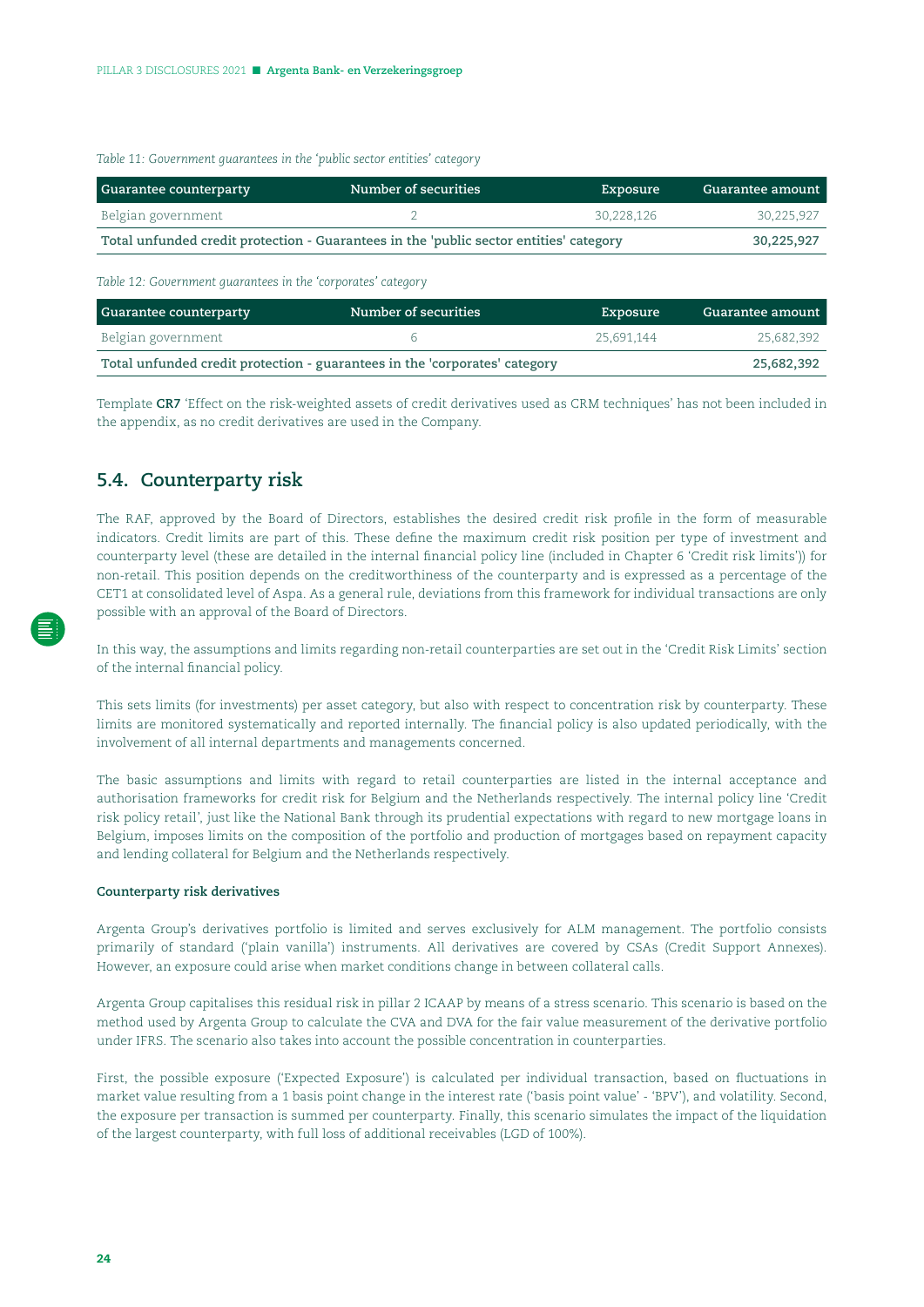# <span id="page-24-0"></span>**5.5. Collateral**

### **Collateral received**

Personal guarantees or collateral are always required when granting mortgage loans. The lower a borrower's creditworthiness, the more the collateral/guarantee he will be required to provide. Under the foreclosure policy, it may occasionally occur that certain collateral is acquired and recognised on the balance sheet. We refer to section 5.3. 'Credit risk mitigation' for more information regarding this collateral.

### **Collateral given**

The Company also grants collateral on its own assets as part of its activities and operations.

A well-developed collateral management system exists for derivatives concluded by the Company. An CSA of the International Swaps and Derivatives Association (ISDA) is concluded with each counterparty. These CSAs are concluded primarily to limit the counterparty risk. Changes in the market value of the derivatives lead to the exchange of collateral (securities or cash). Chapter 9 'Encumbered and unencumbered assets' provides more information on the effectively granted collateral.

There are no explicit rating triggers (except the standard ones included in the basic contracts) provided for in the current contracts concluded with derivatives counterparties. For a downgrade of the Argenta Spaarbank S&P rating by 1 notch (BBB+) no additional collateral is required. The impact on collateral of a downgrade of the rating by 2 or 3 notches (BBB or BBB-) is an increase of 10%, while for a downgrade of 4 or 5 notches (BB+ or BB), a mandatory increase of 20% applies to the buffer on the initial margin.

# **5.6. Wrong-way risk**

General wrong-way risk is risk that arises when the likelihood of counterparties default correlates positively with general market risk factors. The general policy on credit risk and concentration risk is set out in the internal financial policy and the internal "Credit Risk Management Retail" policy.

By means of this policy, the Company seeks to limit these risks, with the impact of possible positive correlation with general market risk factors being limited by a general spread of risk over, for example, several asset categories and several counterparties.

# **5.7. Capital requirement for CVA risk**

Since the introduction of the CRR, a capital requirement is also applicable for the CVA (Credit Valuation Adjustment) risk. Compared with, for example, the credit risk of an ordinary bond, derivatives have two specific characteristics in terms of counterparty risk:

- **The expected risk is uncertain in terms of size; future cash flows are dependent on future market movements of** underlying securities (e.g. interest);
- $\blacksquare$  A derivative may have, at one time, a positive value and at a later time, a negative value. In this way the derivative changes from asset to liability.

These characteristics make it difficult to determine the potential risk. The adjustment to the fair value resulting from the application of credit risk to the counterparty is called Credit Valuation Adjustment (CVA). The CVA has the effect of calculating a price on the counterparty risk in a transaction.

For prudential reasons, a separate calculation is made to obtain the exposure for CVA risk to which a capital requirement is applied.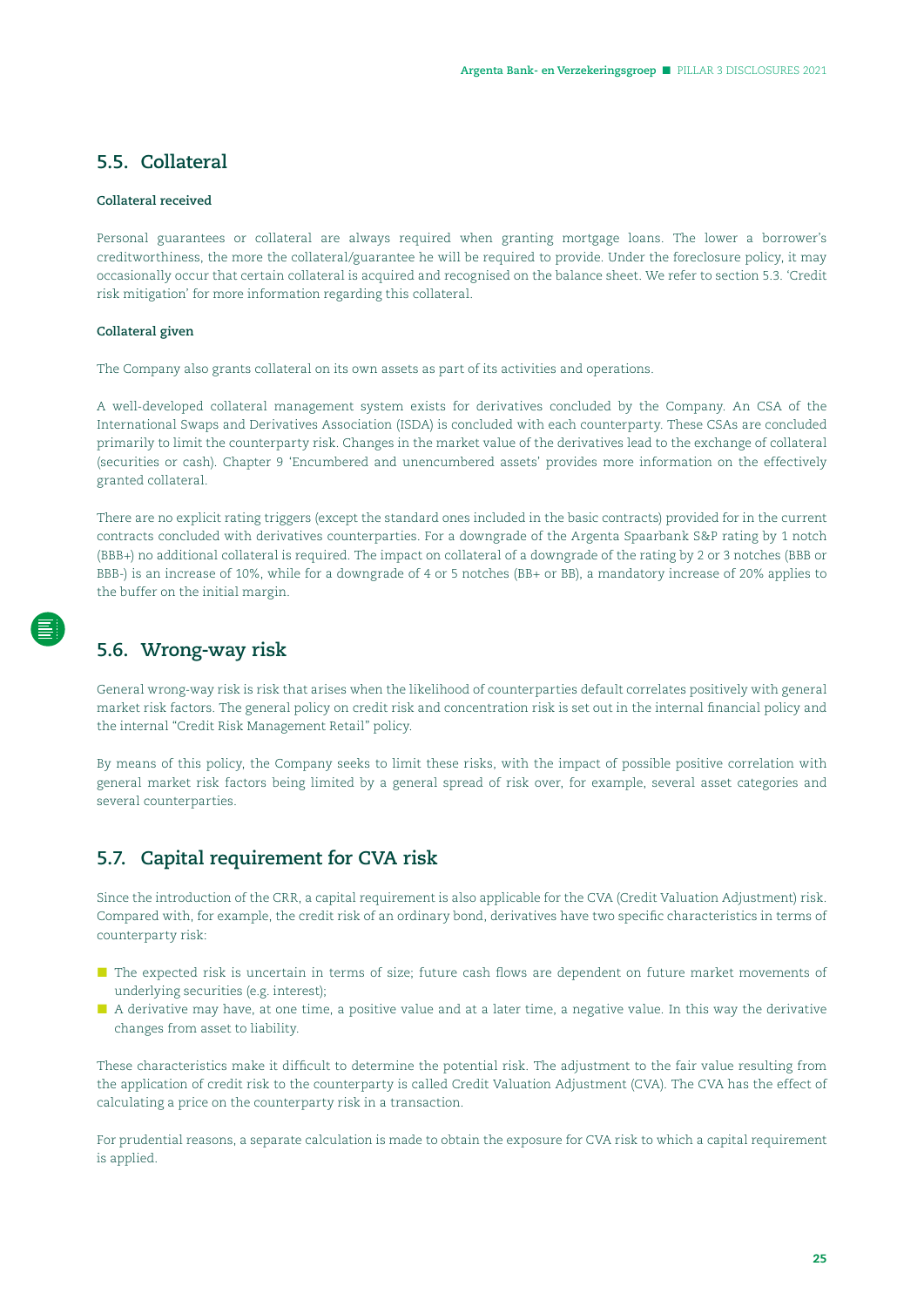<span id="page-25-0"></span>As of 31 December 2021, a risk-weighted exposure of EUR 17,408,275 was obtained, on which a capital requirement of EUR 1,392,662 was calculated. This amount can be found in table **OV1** appended to this report, which lists the risk-weighted items by risk type.

The opposite of the CVA measures the own credit risk. This is called the Debit Valuation Adjustment (DVA). The DVA calculated according to the IFRS standards amounted to EUR 6,888,789 and was deducted from the qualifying own funds.

# **5.8. Add-ons for Belgian mortgage loans**

The Belgian regulator has decided, for macroprudential reasons, to impose a 5% add-on to the RWA on all Belgian financial institutions for Belgian mortgage loans under the IRB approach, along with an additional 33% factor on the calculated RWA under IRB.

The RWA amounts to EUR 1,204,472,262, on which a capital requirement of EUR 96,357,781 was calculated. This additional capital requirement was included in the calculation as of 31 December 2021.

# **5.9. Derivatives**

At the end of 2021, the Company had on its balance sheet only derivative instruments (in the form of caps, swaptions and swaps) concluded in the context of interest rate risk management or of securitisation transactions. It has no credit derivatives. The Company uses the 'standard approach for counterparty credit risk' ("SA-CCR") for calculating capital requirements for its derivatives. The exposure here is equal to the sum of the following elements:

- a) the replacement cost based on the market value, the net variation margin, the margin threshold and the minimum margin exchange amount of the transactions; and
- b) the potential future exposure, based on the (adjusted) notional principal (or underlying value), the term of the transaction and the applicable legal factor.

Until further notice, no netting is applied in calculating the capital requirements for derivative instruments. Each transaction is recorded as an individual netting set.

The replacement cost amounted to EUR 2,683,418 and the potential future exposure was EUR 98,626,956. The applicable 'alpha' factor is 1.4. We refer to **CCR1** for an overview of exposures to counterparty risk.

The Company uses a central clearing institution (CCP) for a large part of its derivative instruments. Table **CCR8**, appended to the report, shows the exposure to ABN Amro Clearing Bank (which acts as a clearing member towards LCH Clearnet and with which the Company has concluded indirect clearing arrangements).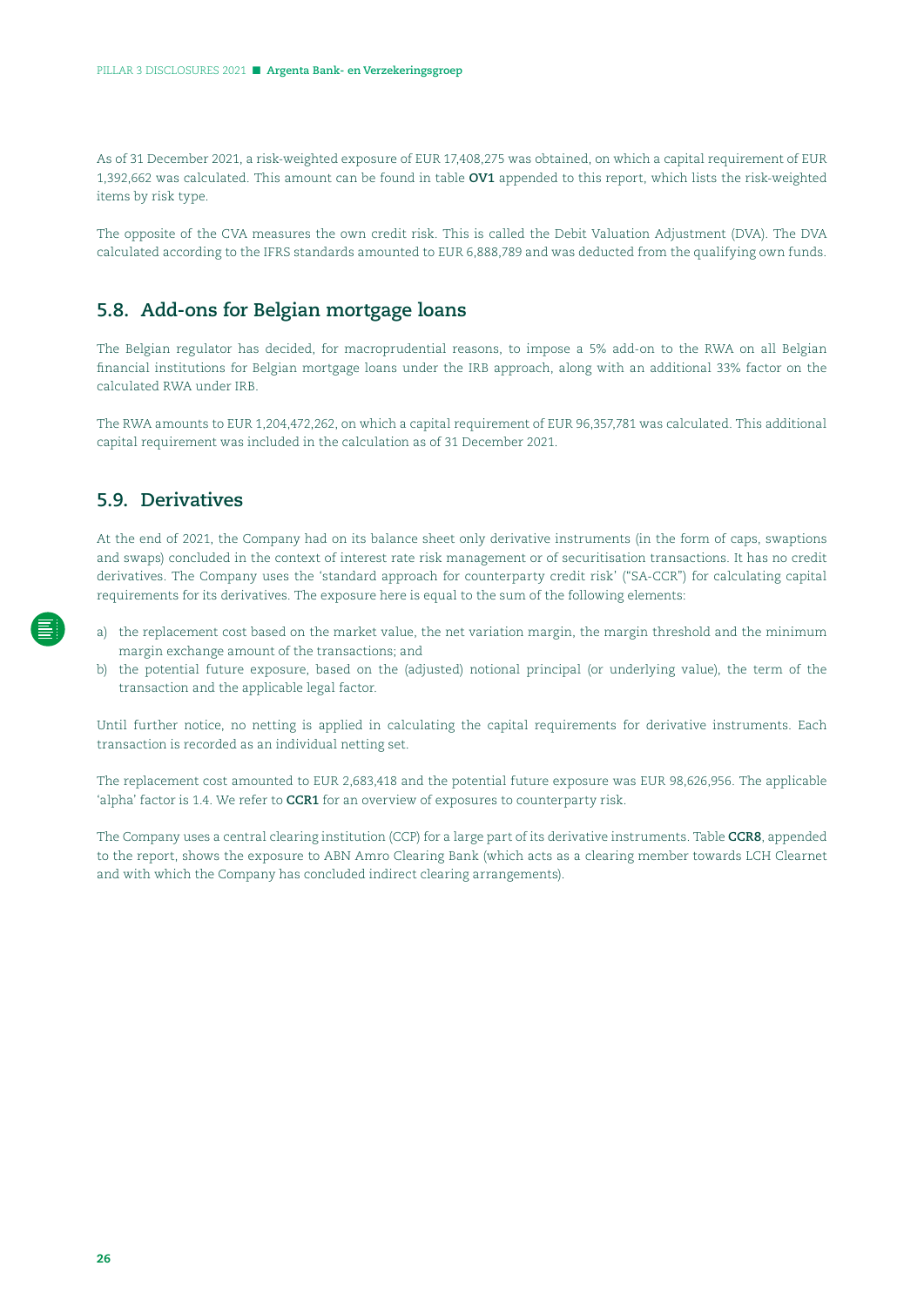# <span id="page-26-0"></span>**6. Use of the standardised approach**

The Company uses the standardised approach for determining the credit risk for several categories. These categories are explained in Table 6 "Total risk-weighted assets and capital requirements per category".

For the roll-out of the model for the Dutch loans, the regulator has requested that a comparison be made systematically, for the Dutch credit exposures, between the calculation of the capital requirement under the standardised approach (STA) and under the 'internal rating based' (IRB) approach.

The higher of the two calculations should be taken as the requirement. At the end of 2021, the amount calculated by the STA method was higher than the one calculated by the IRB method. An additional EUR 2,830,527,131 of RWA was therefore included in the IRB category 'secured by real estate'.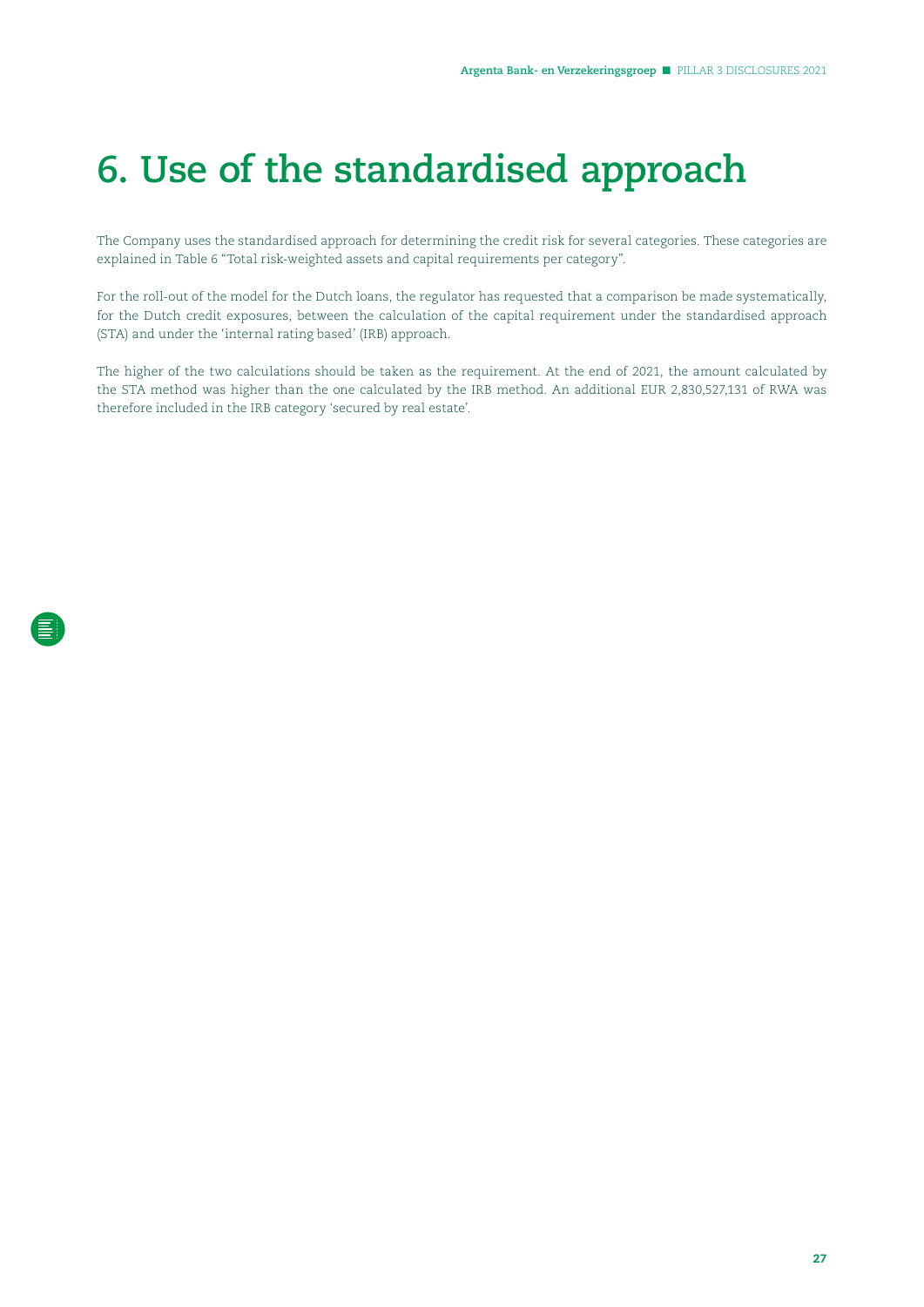# <span id="page-27-0"></span>**7. Use of the IRB method**

The Company applies the IRB method for exposures to retail (mortgages) and non-retail (including institutions and covered bonds, corporates and real estate counterparties). At the same time, the participation value of the insurer (for an amount of EUR 176 million) is weighted under the IRB method at 370%, corresponding to a RWA of EUR 652.8 million.

*Table 13: Exposures applying IRB approach at year-end*

|                                                                                             |               | RWA 31/12/2021 RWA 31/12/2020 |
|---------------------------------------------------------------------------------------------|---------------|-------------------------------|
| Internal ratings-based approach (IRB)                                                       | 6,767,739,385 | 8,154,953,807                 |
| IRB approach where neither self-estimated LGD parameters nor conversion<br>factors are used | 2,263,688,081 | 2,218,248,860                 |
| Institutions                                                                                | 713,296,931   | 459,189,501                   |
| Corporates                                                                                  | 1,550,391,150 | 1,759,059,360                 |
| IRB approach using own LGD calculations and/or own conversion factors                       | 3,851,202,931 | 5,283,856,574                 |
| Retail - covered by real estate                                                             | 3,851,202,931 | 5,283,856,574                 |
| Participation value insurer (equity)                                                        | 652,848,373   | 652.848.373                   |

# **7.1. Credit risk - IRB approval**

The (A)IRB method is used for the mortgage portfolios, with some non-material exceptions. For the CBHK portfolio, specific approval has been obtained from the ECB to apply the standardised approach as from 30 June 2018.

The (F)IRB approach is used for the corporates (including real estate counterparties), (financial) institutions and covered bonds portfolios.

The existing IRB model for the Dutch mortgage loans portfolio was accepted, with the requirement that a comparison be made systematically between the calculations using the standardised method and those using the IRB method. In the event that the results of the standardised method calculations are higher than those obtained using the IRB method, then the former form the basis for reporting and apply as the ultimate requirement.

The existing IRB model for the mortgage loan portfolio in Belgium was accepted, subject to the application of a factor of 1.15 to the internal LGD values as from 2020. Given the application of the 10% LGD floor at portfolio level, this had no effect on the volume of the risk-weighted assets.

The internal rating models for non-retail and retail (mortgages) are being/have been redeveloped to bring them into line with two-step approach to the new default definition, in order to comply with EBA guidelines on PD estimation, LGD estimation and the treatment of defaulted exposures. The redeveloped models are audited internally and externally and can only be applied after approval by the ECB.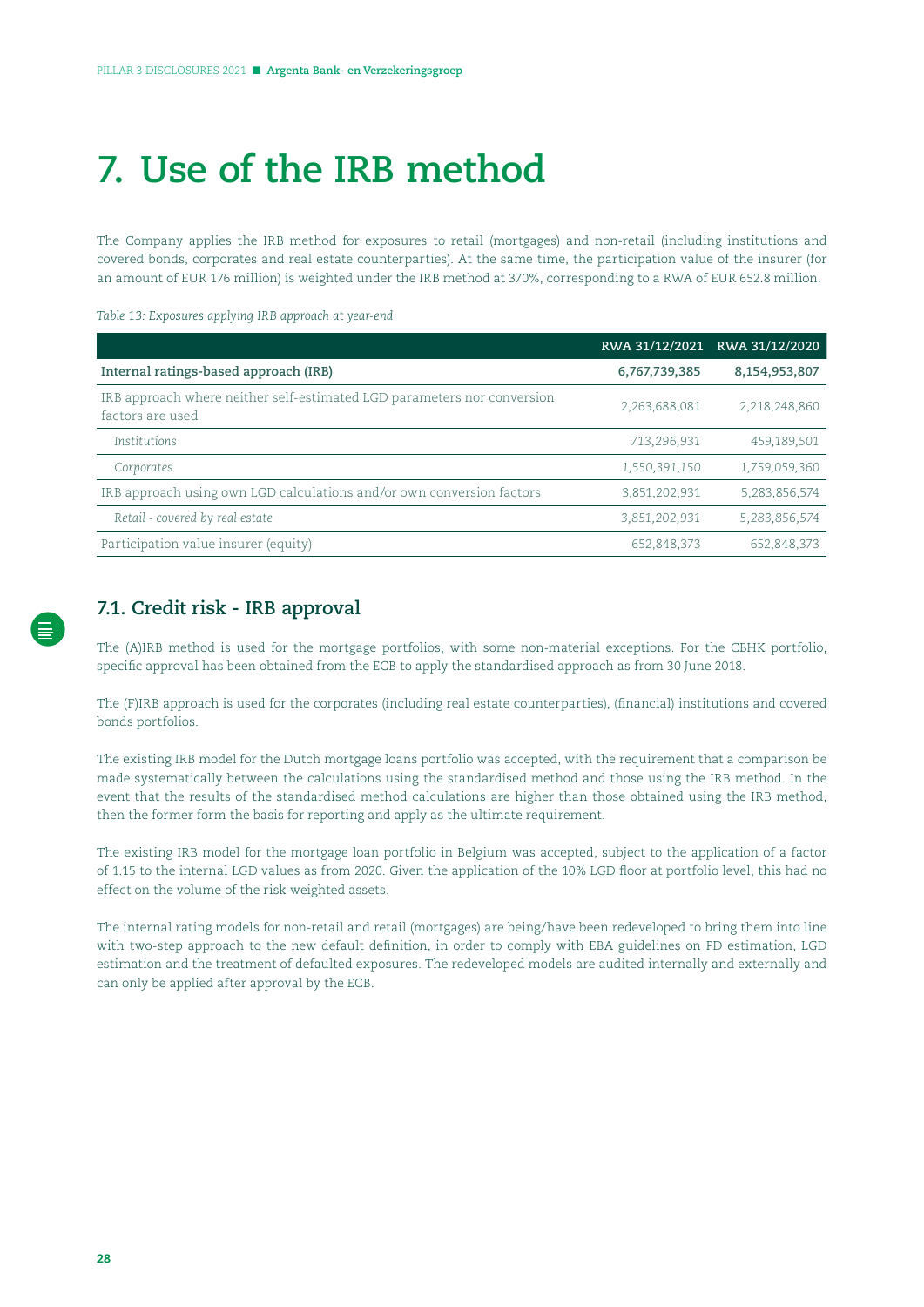# <span id="page-28-0"></span>**7.2. Internal rating systems**

### **7.2.1. Structure of the internal rating systems**

The Company calculates its exposures to retail customers (mortgage loans), to corporates, institutions (with the exception of exposures to insurance companies and investment companies) and covered bonds by the IRB method.

Internal rating systems have been developed to estimate the credit risk of the mortgage portfolios. In these systems models were further developed to assess and evaluate the Probability of Default (PD) and Loss Given Default (LGD) parameters.

The PD model assigns a score to each loan file. This scoring is based on variables with associated modalities relating to both product and borrower features. Based on these scores, risk categories are created. A long-term PD is allocated to each risk category. This is the historic average default percentage, corrected for forward-looking elements or model uncertainty.

The link between the rating and the PD is determined during the calibration process (as part of the model development) and is reviewed and adjusted during the annual review.

LGD models have been developed for estimating the size of the loss. This LGD pooling is also based on several variables. An average LGD percentage is assigned to each LGD pool. In this way, each outstanding loan in the portfolio is allocated to a specific LGD pool and is assigned the average LGD rate for that pool.

This estimate takes into account aspects such as property values and the NHG guarantee (as credit risk mitigation elements). The historical averages are corrected to reflect any economic downturn.

The EAD is the amount owed to the Company by the customer at the time of default. This includes the outstanding capital at the time of default, the past due capital repayments and interest (from the past due date to the date of default), late payment interest and the reinvestment fee.

No models have been developed for calculating a CCF (Credit Conversion Factor) for unused credit lines and offers in the pipeline and a CCF factor of 100% is being applied until further notice. CCF models estimate the proportion of off-balance sheet liabilities to be recognised as soon as a customer goes in default.

For exposures to corporates, institutions and covered bonds, an internal rating system is applied to assess and evaluate the PD parameter. An application was submitted in January 2020, and approved in January 2021, to use a separate internal model specifically for real estate counterparties. The rating model assigns a score or rating to each counterparty based on qualitative and quantitative variables. The link between the rating and the PD is redetermined during a calibration process, and reviewed annually based on historical figures. For LGD, the regulatory loss percentages are used as IRB input.

### **7.2.2. Embedding and implementation of the IRB approach in the organisation**

The embedding of the IRB approach in the context of the Basel credit risk has been implemented by integrating it into the internal policies, the credit acceptance process, decision-making, risk management, investment policy and internal capital allocation. The credit risk models used by the Company play an essential role in this process.

The implementation and embedding in the operational credit departments is followed up on the basis of the use test. This aspect involves, among other things, the implementation of the models in the operational business and risk management environment (credit application and the Basel scoring, measurement and calculation software).

The Credit Risk Management Support (CRMS) sub-department of the Credit & Insurance Risk Management Support (CIRMS) department monitors the performance of the models for the mortgage portfolios, gathering the necessary monitoring information and reporting on it internally. The responsibilities of this department are described in the internal policy 'Credit risk management - retail'.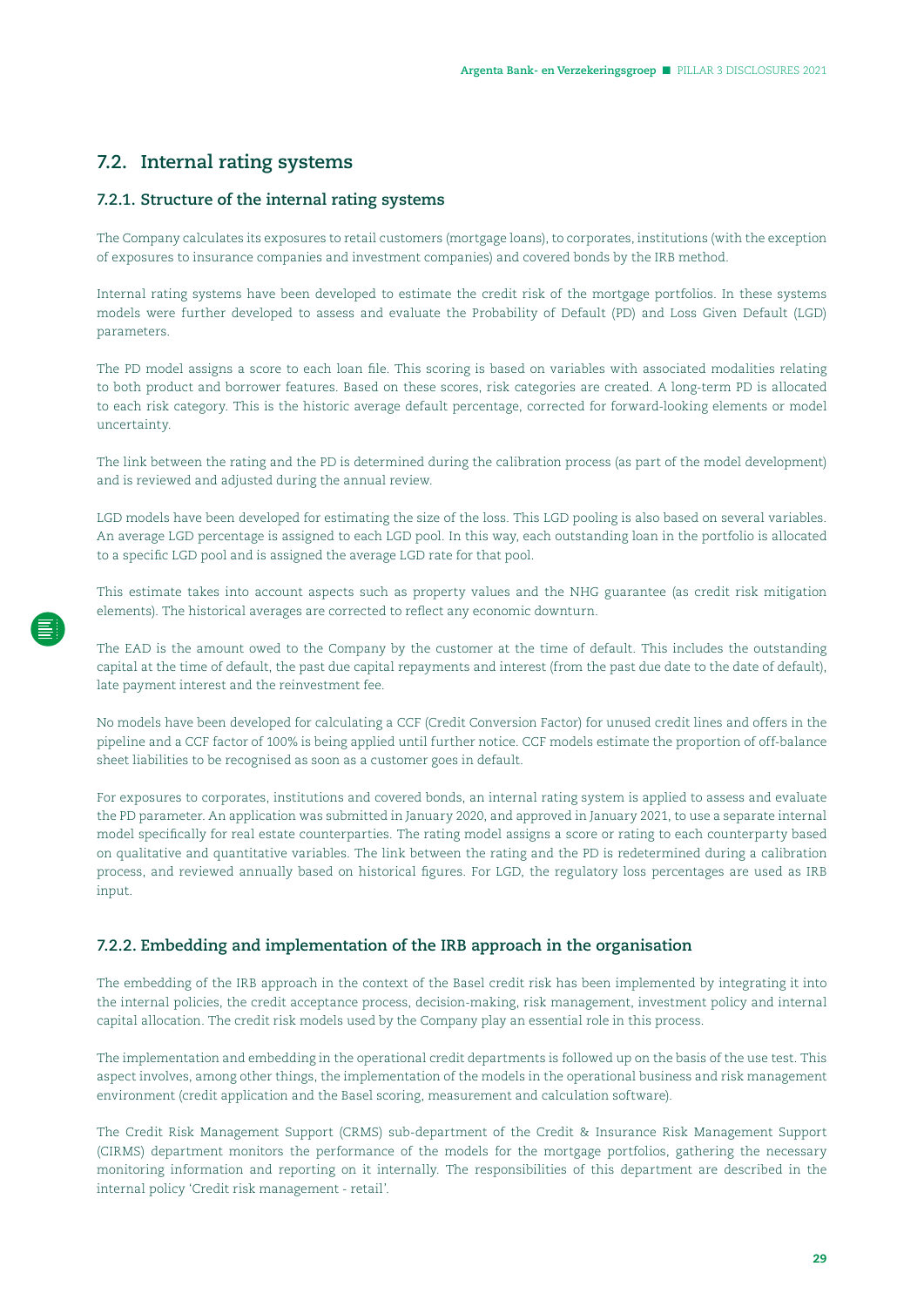The operational credit sub-departments are responsible for granting and managing loans in accordance with the prevailing internal authorisation and acceptance frameworks and the approval and management procedures applicable to each product and/or jurisdiction. They operate in a fully Basel-compliant manner, actively using the PD, LGD and EAD models in their processes and procedures and devoting the necessary time and attention to the effective embedding of all relevant Basel standards and rules (risk-based acceptance).

The Credit Risk Analysis (CRA) sub-department of the Financial Management department provides an analogous monitoring process for the performance of the models for exposures to corporates, institutions and covered bonds.

The Treasury & Investment Management (TIM) department takes this into account in its non-retail investment decisions, since the outcomes of the internal models also play their role in the Investment Consultation and Rating Consultation, given that the investment framework has been built around them.

This process, together with the underlying tasks and responsibilities, is also included in the 'model management' and 'model monitoring' procedures. These procedures aim to verify that the internal credit risk models indicate correctly the risk levels of the credits to which they relate, via:

- $\blacksquare$  analysis of the model and of the environment in which it operates;
- the level of coverage;
- verification of the performance of the model by testing the model outcomes against limits and flashing lights; and
- **a** analysis of the effective implementation and application of the model (usage) and the role it plays in the decisionmaking process and in risk management (use test).

### **7.2.3. Organisation of the IRB process**

The Credit Risk Control Loans sub-department within Operations (BE and NL respecively) is responsible, beside the operational aspects of managing defaulted loans, for first line control.

The Credit & Insurance Risk Management Support department is responsible for developing the models for retail lending. For the models of exposures to corporates, institutions and covered bonds, this model-developing function is performed by the CRA sub-department of the Financial Management department.

Within the governance framework for managing credit risk models and the project systems designed for this purpose, the Risk & Validation sub-department has a specific second line role in the (further) development of the internal models. This consists, for the Risk sub-department, of critical evaluation of and independent risk checks on the prepared reports and, for the Validation department, of running through the validation cycle.

### **7.2.4. Control mechanisms for the IRB model process**

The validation process of the models is undertaken by the internal validator (validation cell) within the Risk & Validation department who reports hierarchically to the CRO. The validator (validation unit) is independent here of both the business and the developers/modellers. The Risk & Validation department organises (ad hoc) the Validation Committee.

The validator's task is clearly and concretely defined in a Model Risk Management Framework (MRMF). The way in which Argenta deals with the risk inherent in models and the operational use of these models in decision-making is anchored in this MRMF, which controls the governance of models as well as the concrete measures for the management of models.

Conceptual validation is intended to determine whether the proposed model fits with Argenta Group's vision of risk policy (risk assessment, risk mitigants, controls), whether the model is methodologically correct and consistent with the policy, and finally, whether the design is compliant with the regulations.

After approval, the models are implemented in the operational systems. Implementation validation is intended to investigate whether the model as implemented is the same as the one initially developed and approved. Implementation validation relates both to the organisational and to the technical implementation in the Company's own IT environment, with particular attention to the 'use test' aspects.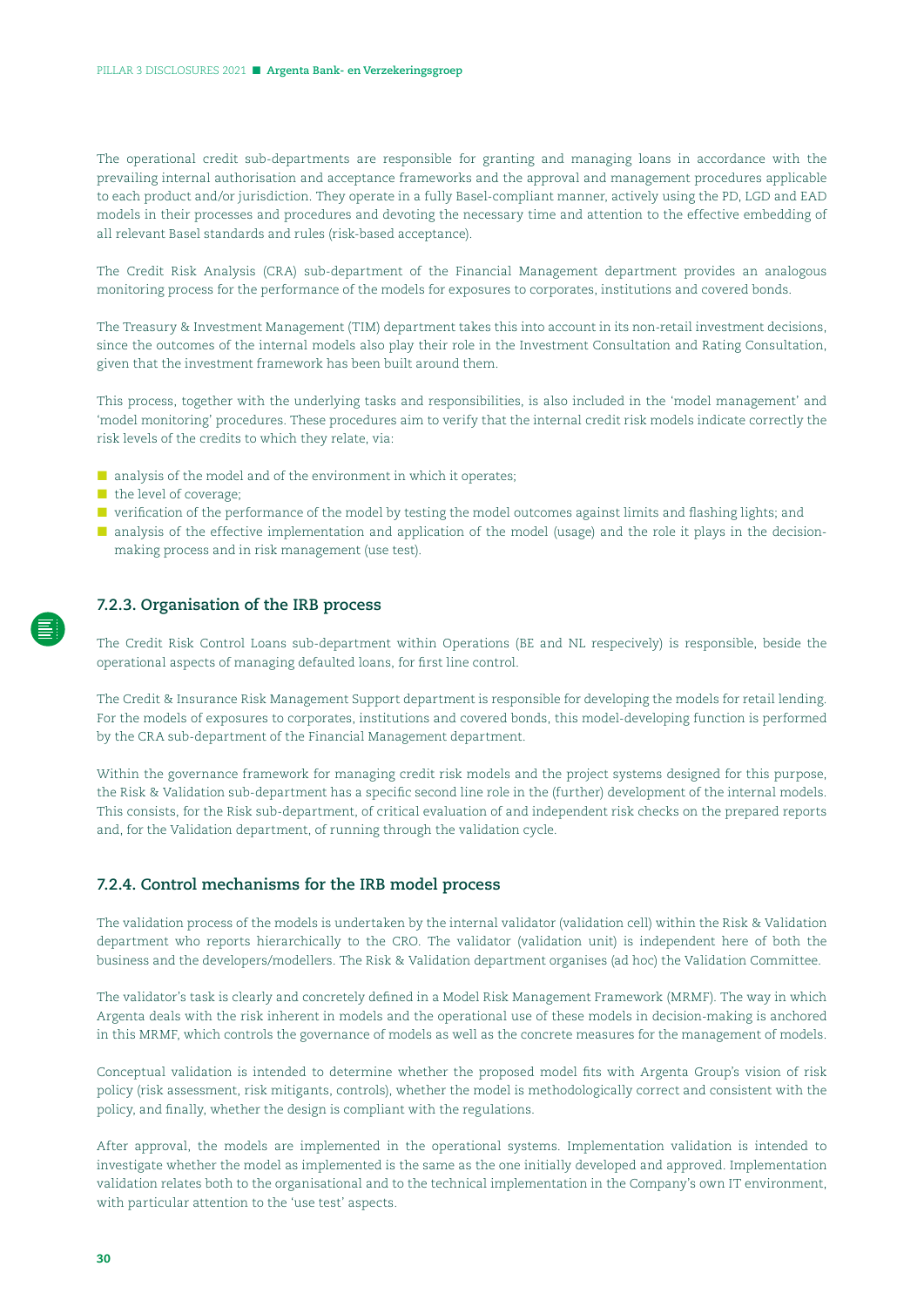<span id="page-30-0"></span>Once the model is in use, it is important to know whether it is still working satisfactorily (backtesting). The monitoring of the performance of the risk model includes comparing the model predictions with the actual outcomes, as well as tracking the distribution of the underlying risk drivers. The Company determines, by means of internal standards, whether the differences between model predictions and actual performance are acceptable.

The Risk & Validation department reports quarterly on the performance of the models to the GRC-Moco (model overview committee) and carries out an extensive review on an annual basis. The conclusions from this can lead to a recalibration or an adjustment of the model.

In 2021, the 'model risk' risk profile was added to the RAF.

In addition to the procedures for managing the model and monitoring the model, a working instruction 'IRB Credit Risk Model Changes' is in place, with appropriate governance.

#### **Internal audit**

Over the past years, Internal Audit has conducted audits on a continuous basis in respect of Basel Pillar 1 credit risk. The Internal Audit department is responsible for determining whether a bank wishing to qualify for the advanced approach to credit risk under Basel meets all the minimum requirements. For this, the department draws on the services of independent in-house and external experts as well as using the results of the Validation sub-department, once the validation activities have been audited.

#### **Stress tests**

Besides implementing and reporting on the back testing of the internal measurement systems used to determine PD, LGD and EAD, the Risk & Validation department carries out stress tests. Stress testing consists of measuring the effects of serious but plausible economic conditions on the institution's own portfolio. The results of the stress tests provide insight into the effect of possible unfavourable economic developments on the Company's risk profile.

These stress tests are part of a company-wide stress testing programme, which is submitted annually to the Risk Committee of the Board of Directors.

# **7.3. Developed models**

### **7.3.1. Internal credit risk models for exposure to retail customers**

The Company has developed two global models for mortgage loans (residential mortgages). The first PD and LGD model was designed for the portfolio of mortgage loans initiated by the Company's own branch network.

A second PD and LGD model was developed for the mortgage loans granted in the Netherlands. For managing and administering the mortgage portfolio in the Netherlands, the Company uses an external service provider (Quion).

An important distinguishing feature in calculating the LGD of the Dutch mortgage loan portfolio is the NHG. The NHG means that the WEW guarantees the mortgage loan. The borrower pays a single premium for this (see the more detailed explanation in Chapter 5.3).

#### **Pooling - allocation to risk categories**

The individual exposures are each assigned to a PD class (11 PD categories for Belgian loans, and 9 for the Dutch sub-portfolio). Defaulted loans are classified into the default category. Each category or pool contains credits with a similar risk profile for the respective portfolio. The best risks are those in category 1, the worst in the lowest category (the default category). The intention, in determining the number of risk categories, was to divide loans into a maximum number of risk categories that are significantly different from each other.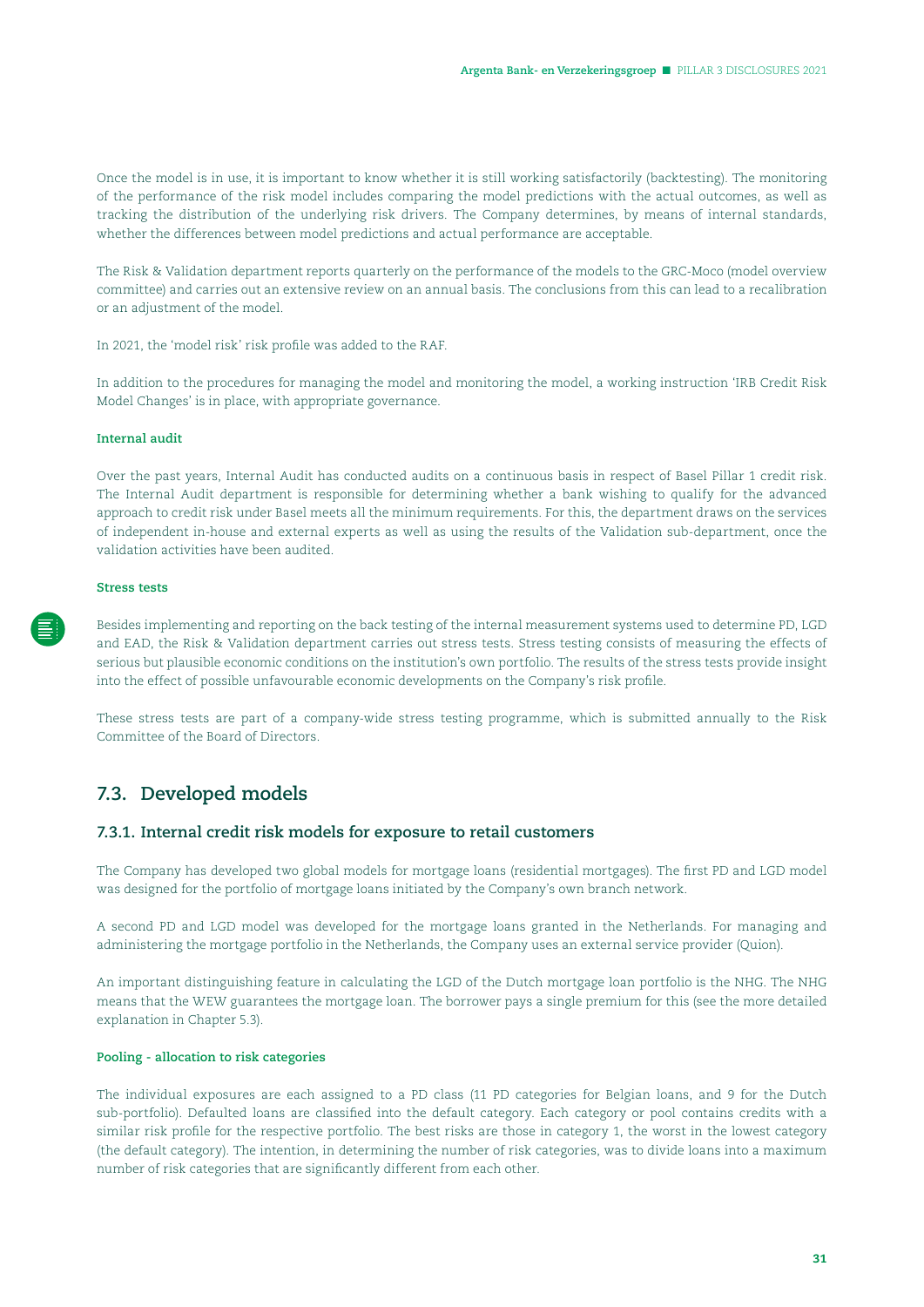<span id="page-31-0"></span>The results of these models and all relevant analyses are discussed on the Credit Risk Committee Retail (Kreco) for retail portfolios. The performance of the models, along with planned developments, are discussed at the Model Review Committee (GRC-Moco).

### **7.3.2. Internal credit risk models for exposure in the investment portfolio**

As part of an appropriate and prudent risk management, all banking and corporate counterparties were subjected to primary analysis over a one-year time span. This also fits with the governance narrative linked to Argenta's (F)IRB status.

These analyses are all subject to a systematic risk check as part of an annually recurring process. Before inclusion in the portfolio, every bank and corporate is assigned an internal rating, in accordance with the (F)IRB framework that has been ratified and implemented at Argenta Group, and which is reviewed at least annually. The results of these rating reviews are discussed in the monthly Rating Consultation, and finally in the Alco (Asset & Liability Committee) for the non-retail portfolio. All model-technical matters are discussed in the Model Overview Committee (GRC-Moco).

The underlying rating models for the non-retail portfolio were developed by S&P with around twenty variables taken into account for each obligor.

Internal ratings are always based on two pillars. In addition to using statistics-based expert judgement models, fundamental risk analyses are performed for each obligor and subjected to independent second line controls. The calibration of the PD values associated with the internal ratings is undertaken on the basis of historical data.

# **7.4. Overview of exposures by the IRB method**

Table **CCR4**, appended to this report, provides an overview of the exposure, average PD, average LGD, RWA and average risk weighting as at 31 December 2021 (of the institutions and corporates categories).

In the IRBA (advanced) approach, models have been developed for PD and LGD. In the IRBF (foundation) approach, a model has been developed for PD only.

In the RWA calculation of the mortgage loans, the required LGD floor of 10% is taken into account, and applied as a multiplicator at portfolio level. For the off-balance sheet items (consisting of unused credit lines and binding offers - the 'pipeline') a standard CCF of 100% is used. The PD percentages include the defaults (for the definition see Chapter 8.1).

The following table shows the calculated expected loss (hereinafter EL) per mortgage sub-portfolio - processed according to the IRB approach – taking into account the effective LGD and the applied 10% LGD floor.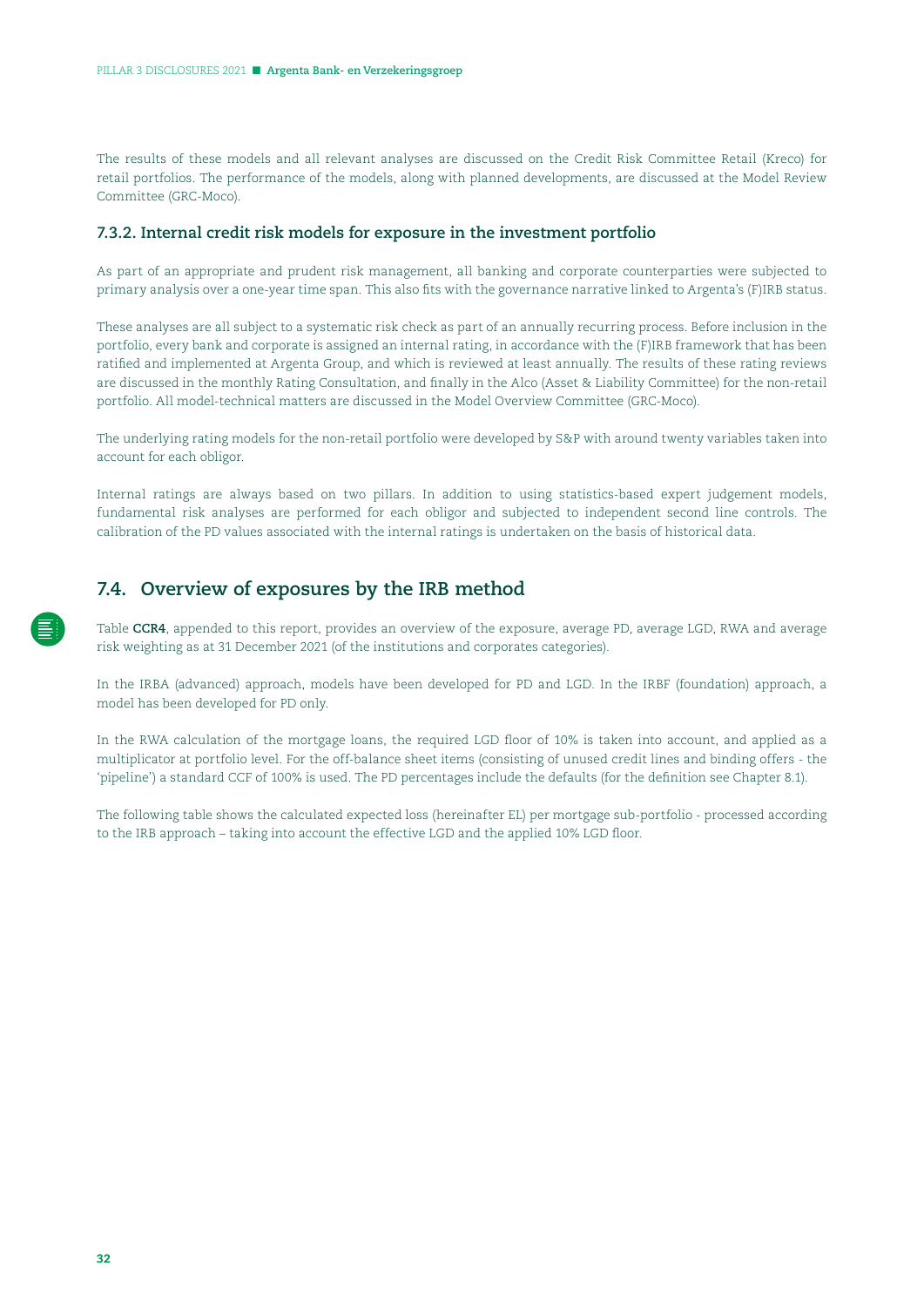*Table 14: Overview of EL and provisions per mortgage sub-portfolio*

|                             | Belgium    | The Netherlands | Total      |
|-----------------------------|------------|-----------------|------------|
| Total provisions recognised | 17,984,647 | 8,994,841       | 26,979,488 |
|                             |            |                 |            |
| EL effective LGD            | 22,046,272 | 15,796,469      | 37,842,741 |
| > non-defaults              | 5,672,232  | 10,972,277      | 16,644,509 |
| > defaults                  | 16,374,040 | 4,824,192       | 21,198,232 |
|                             |            |                 |            |
| EL LGD floor                | 23,671,222 | 18,103,023      | 41,774,246 |
| > non-defaults              | 7,297,183  | 10,972,277      | 18,269,460 |
| > defaults                  | 16,374,040 | 7,130,746       | 23,504,786 |

The EUR 21,198,232 are the individual provisions recognised on the default group (100% PD) in the "covered by real estate" category.

As of 31 December 2021, the total EL (with the effective LGD) for both defaults and non-defaults amounted to EUR 37,842,741. Applying the LGD floor of 10% resulted in an EL of EUR 41,774,246. This amount also includes the additional floor on the expected losses for the Dutch mortgage portfolio if the coverage ratio of the defaulted loans is lower than the minimum percentage. This additional floor amounts to EUR 2,306,554 at the end of 2021.

For the individual mortgage loans processed by the IRB approach, a total of EUR 26,979,488 of provisions were recognised. These contain both the individual stage 3 provisions and the stages 1 and 2 provisions.

The attached table **CR6** gives an overview of the exposures per PD scale for the categories that are weighted according to the IRB method in respect of their situation at 31/12/2021.

The most significant exposure category "secured by real estate" is processed according to the IRB(A) method. The average PD (including defaults) for the exposure category 'covered by immovable property - non-SMEs' was 0.82% and the average LGD was 10.82% (including the regulatory 10% floor). The reported RWA in table CR6 excludes the regulatory add-ons (standardised floor for Dutch and add-ons (5% EAD plus 33% RWA) for Belgian mortgage loans). If these add-ons are taken into account, a total amount of EUR 6,488 million is obtained for the risk-weighted assets, resulting in a density of the risk-weighted assets of 17.11%.

In the table below, a geographical overview (according to the counterparty's location) of PD and LGD is included for the "covered by real estate" exposure category. The table below is composed in the same way as table CR6 appended to this report, i.e. without the applicable regulatory add-ons (see above for explanation).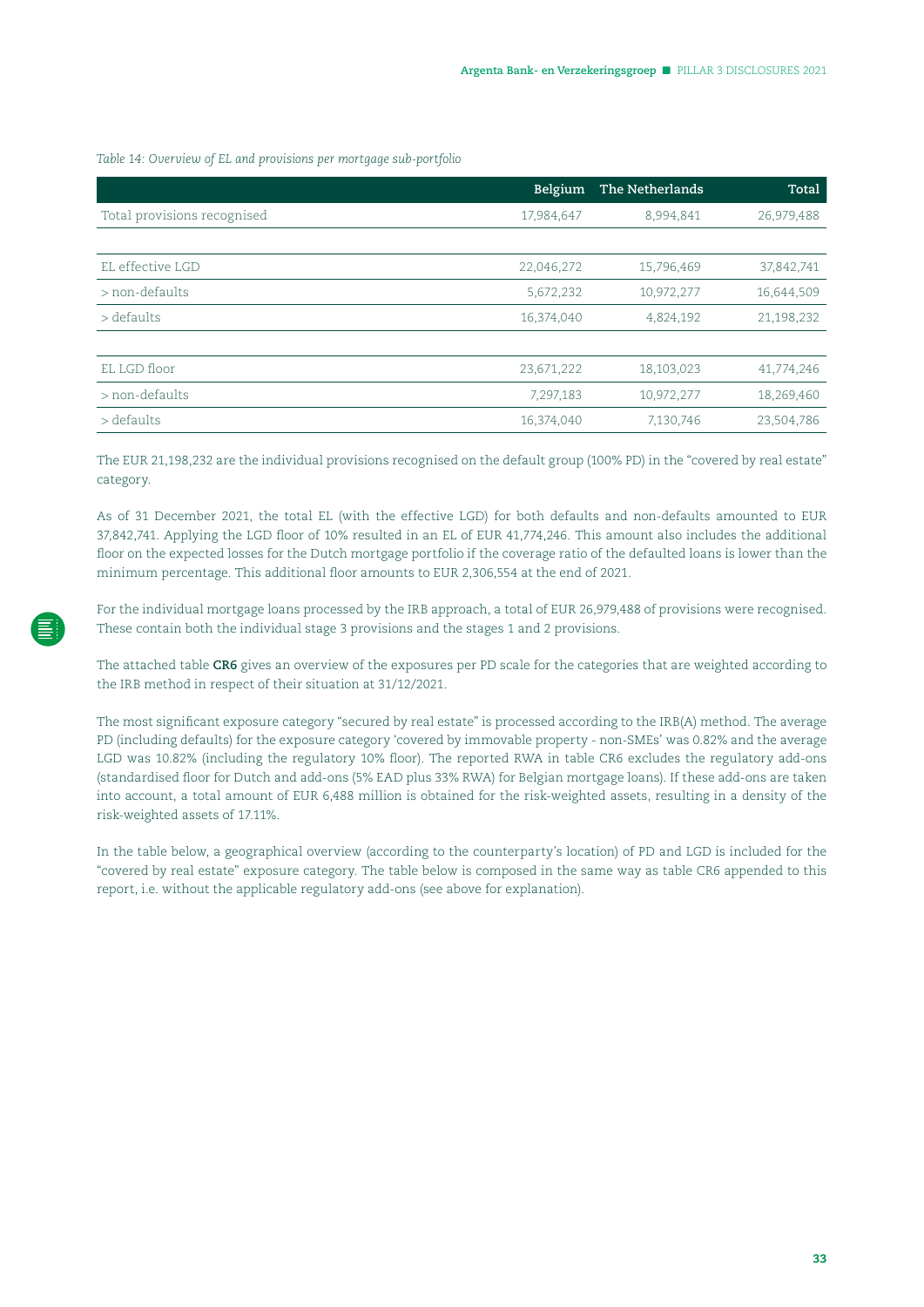### *Table 15: Overview LGD and PD per geographical location*

| Country                          | Original<br>on-balance-<br>sheet gross<br>exposures | Off-balan-<br>ce-sheet<br>exposures<br>gross CCF | Average<br><b>CCF</b> | <b>EAD</b> post<br>CRM and<br>post CCF | Average<br>PD | Number of<br>obligors | Average<br><b>LGD</b> | Average<br>maturity | <b>RWA</b>          | <b>RWA</b><br>density | EL.        | Value<br>adjust-<br>ments and<br>provisions |
|----------------------------------|-----------------------------------------------------|--------------------------------------------------|-----------------------|----------------------------------------|---------------|-----------------------|-----------------------|---------------------|---------------------|-----------------------|------------|---------------------------------------------|
| European<br><b>Union (Total)</b> | 34,770,931,303                                      | 3,124,553,488                                    | 100%                  | 37,895,484,791                         | 0.82%         | 237,997               | 10.80%                | 7.009               | 2,452,382,813       | 6.47%                 | 41,764,384 |                                             |
| BE                               | 16,709,081,375                                      | 1.101.808.956                                    | 100%                  | 17,810,890,331                         | 0.82%         | 138,011               | 10.00%                | 6,246               | 922,714,717         | 5.18%                 | 23,179,576 |                                             |
| $\mathbb{D}\mathbb{E}$           | 3,193,096                                           | 2,500                                            | 100%                  | 3,195,596                              | 1.94%         | 28                    | 9.64%                 | 6,080               | 153,144             | 4.79%                 | 5,921      |                                             |
| ES                               | 2,299,379                                           | $\circ$                                          | 100%                  | 2,299,379                              | 25.98%        | 24                    | 9.45%                 | 3,836               | 112,724             | 4.90%                 | 258,107    |                                             |
| FR                               | 10,571,307                                          | 1,400,670                                        | 100%                  | 11,971,977                             | 1.69%         | 99                    | 9.57%                 | 5,688               | 944,232             | 7.89%                 | 20,564     |                                             |
| IE                               | 7,670                                               | $\circ$                                          | 100%                  | 7,670                                  | 0.03%         | $\mathbf{1}$          | 5.85%                 | 334                 | 47                  | 0.61%                 | $\circ$    |                                             |
| LU                               | 6,710,381                                           | 27,510                                           | 100%                  | 6,737,891                              | 0.15%         | 45                    | 9.67%                 | 6,128               | 215,676             | 3.20%                 | 942        |                                             |
| <b>NL</b>                        | 18,032,200,961                                      | 2,020,199,892                                    | 100%                  | 20,052,400,853                         | 0.82%         | 99,736                | 11.55%                | 7,689               | 1,527,872,643       | 7.62%                 | 18,296,872 |                                             |
| SE                               | 955,258                                             | 5,000                                            | 100%                  | 960,258                                | 0.39%         | $\overline{7}$        | 7.71%                 | 5,200               | 47,725              | 4.97%                 | 304        |                                             |
| Other EU<br>countries            | 5.911.875                                           | 1,108,960                                        | 100%                  | 7,020,835                              | 0.29%         | 46                    | 10.18%                | 5,231               | 321,905             | 4.58%                 | 2,097      |                                             |
| GB                               | 4,704,157                                           | 240,000                                          | 100%                  | 4,944,157                              | 0.19%         | 32                    | 10.38%                | 6,139               | 196,505             | 3.97%                 | 1,057      |                                             |
| North America<br>(Total)         | 3,959,103                                           | 9,816                                            | 100%                  | 3,968,919                              | 0.10%         | 32                    | 10.46%                | 5,732               | 99,549              | 2.51%                 | 431        |                                             |
| CA                               | 213,916                                             | $\circ$                                          | 100%                  | 213,916                                | 0.06%         | $\overline{4}$        | 10.21%                | 6,086               | 3,998               | 1.87%                 | 13         |                                             |
| US                               | 3,745,188                                           | 9,816                                            | 100%                  | 3,755,004                              | 0.10%         | 28                    | 10.47%                | 5,712               | 95,551              | 2.54%                 | 417        |                                             |
| Other<br>countries               | 11,286,615                                          | 60,000                                           | 100%                  | 11,346,615                             | 0.76%         | 93                    | 9.71%                 | 4,795               | 650,576             | 5.73%                 | 8,374      |                                             |
| Total                            | 34,790,881,178 3,124,863,304                        |                                                  |                       | 100% 37,915,744,482                    | 0.82%         | 238,154               | 10.82%                |                     | 7,008 2,453,329,443 | 6.47%                 |            | 41,774,247 26,979,488                       |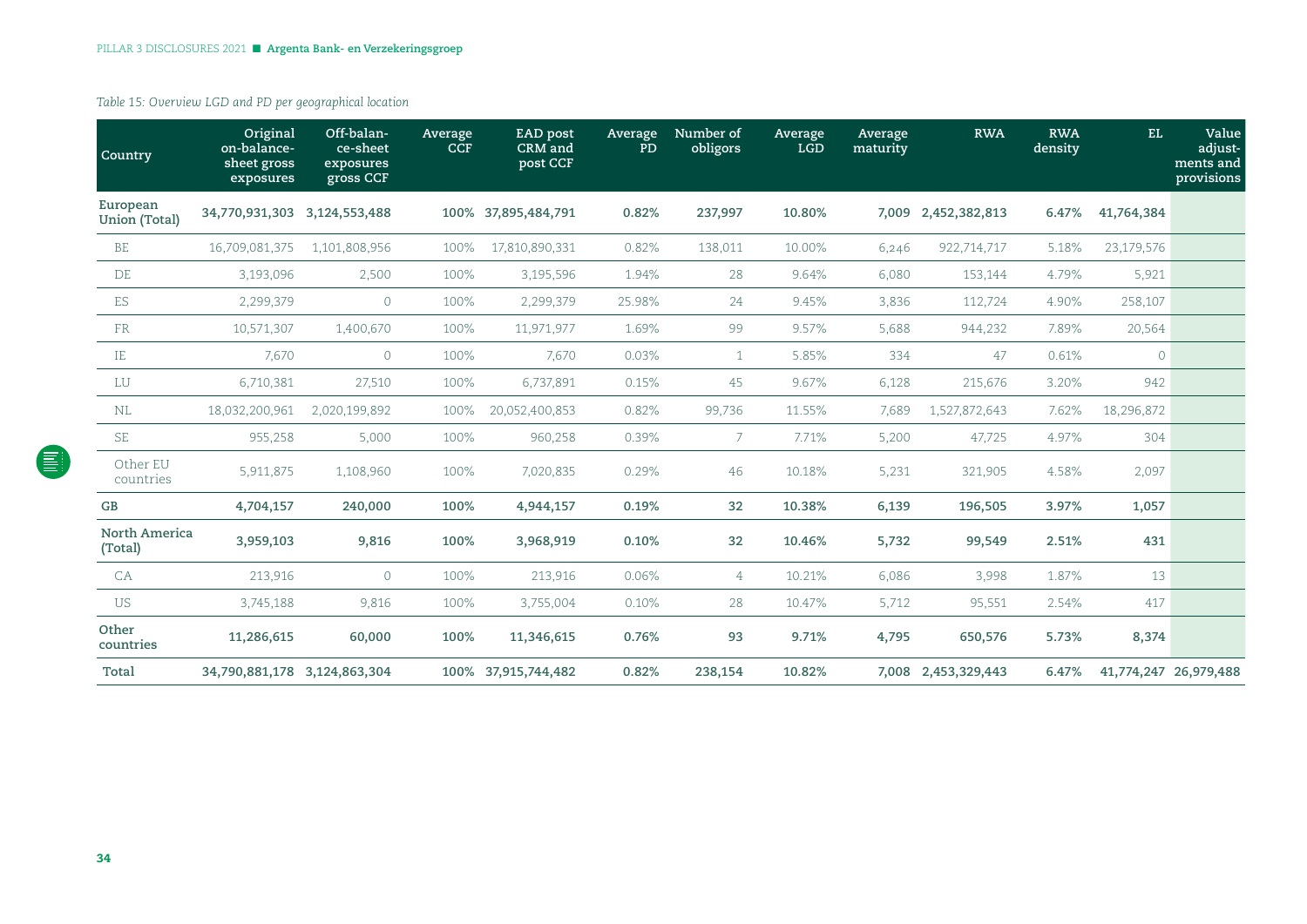### **Evolution of Loss Given Default (LGD)**

The table below shows the evolution of the mortgage portfolio across the various LGD categories.

### *Table 16: Evolution of mortgage sub-portfolio per LGD scale*

| <b>Exposure class</b> | <b>LGD</b>     | Arithmetic<br>average LGD |                         | Number of obligors     | Average annual LGD in the<br>past |        |  |
|-----------------------|----------------|---------------------------|-------------------------|------------------------|-----------------------------------|--------|--|
|                       | scale          | per obligor               | End of<br>previous year | End of current<br>year | 2020                              | 2021   |  |
| Belgium               | 1              | n.a.                      | 82,974                  | 83,958                 | 7.42%                             | 7.42%  |  |
| Belgium               | $\overline{2}$ | n.a.                      | 56,299                  | 58,137                 | 7.69%                             | 7.69%  |  |
| Belgium               | 3              | n.a.                      |                         |                        |                                   |        |  |
| Belgium               | 4              | n.a.                      | 1,148                   | 1,180                  | 16.53%                            | 16.53% |  |
| Belgium               | 5              | n.a.                      | 32,471                  | 38,465                 | 4.55%                             | 4.55%  |  |
| Belgium               | 6              | n.a.                      | 41,104                  | 54,192                 | 9.40%                             | 9.40%  |  |
| The Netherlands       | $\mathbf{1}$   | n.a.                      | 16,199                  | 30,095                 | 4.91%                             | 4.91%  |  |
| The Netherlands       | $\overline{2}$ | n.a.                      | 30,721                  | 42,518                 | 5.96%                             | 5.96%  |  |
| The Netherlands       | 3              | n.a.                      | 54,737                  | 22,894                 | 6.88%                             | 6.88%  |  |
| The Netherlands       | 4              | n.a.                      | 38,508                  | 49,530                 | 8.25%                             | 8.25%  |  |
| The Netherlands       | 5              | n.a.                      | 16,202                  | 22,106                 | 13.96%                            | 13.96% |  |
| The Netherlands       | 6              | n.a.                      | 21,859                  | 31,266                 | 24.74%                            | 24.74% |  |
| The Netherlands       | 7              | n.a.                      | 39                      | 66                     | 29.09%                            | 29.09% |  |

For the Belgian loan portfolio (including the application of a factor of 1.15 to the internal LGD values) the distribution over the various categories remains almost constant. There is a slight increase in categories 5 and 6, being the loans with mortgage mandates.

For the Dutch loan portfolio, we see a shift towards the better LGD categories (classes 1 and 4), mainly due to rising house prices in 2021.

### **Backtesting the probability of default (PD)**

Table **CR9** (appended to this report) shows the results of PD backtesting for the different IRB portfolios (both investment and mortgage portfolios). In the absence of exposures in default in the investment portfolio, we take a closer look at the mortgage portfolio below.

Table 17 provides insight into the evolution of the probability of default per mortgage sub-portfolio (Belgium and the Netherlands).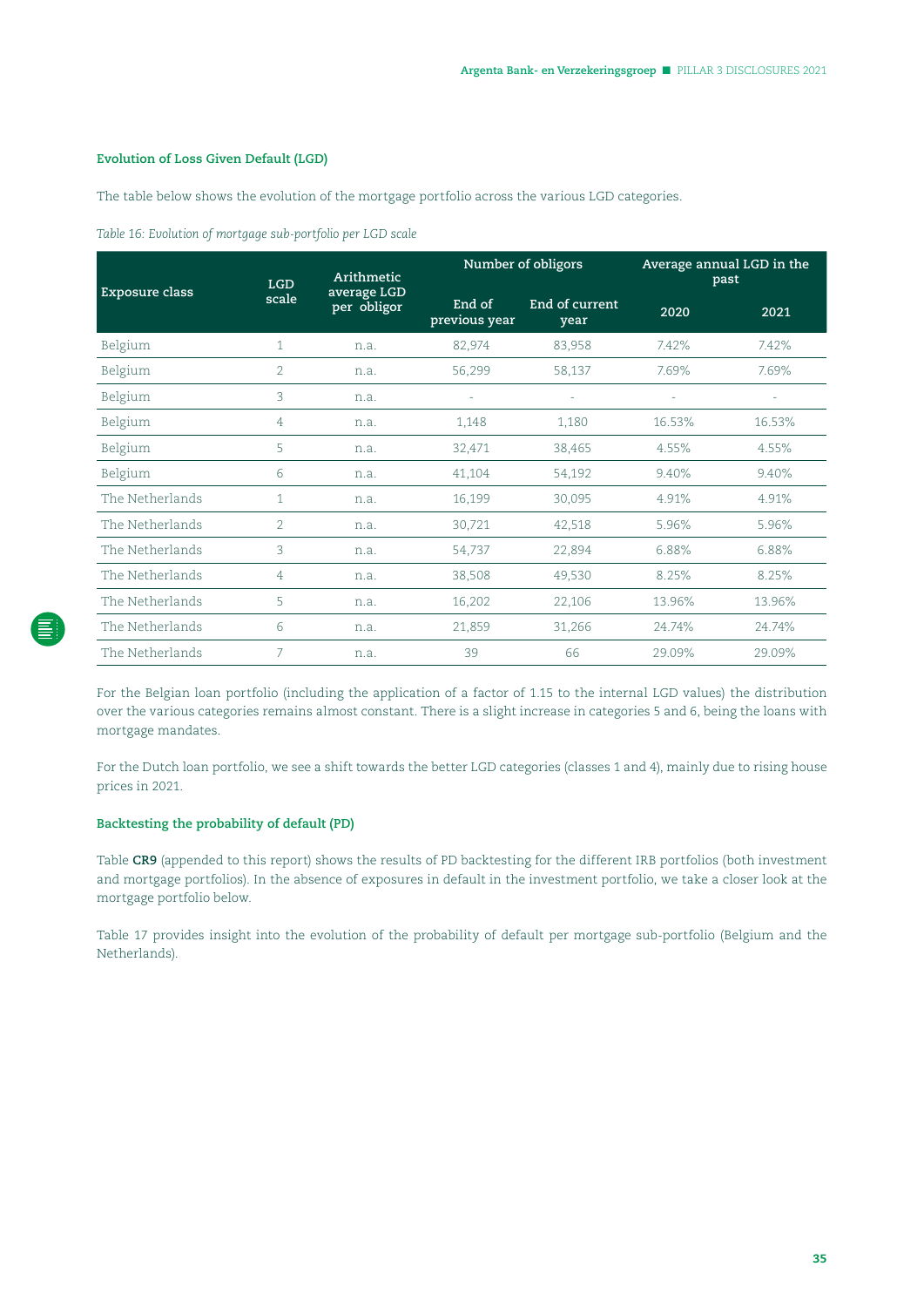### *Table 17: Backtesting of PD at the level of mortgage portfolio (model)*

|                |                 | External rating | Weighted       | Arithmetic                    | Number of obligors                         |          | Defaulted                   | Of which new | Average historical         |
|----------------|-----------------|-----------------|----------------|-------------------------------|--------------------------------------------|----------|-----------------------------|--------------|----------------------------|
| Exposure class | PD range<br>(a) | equivalent      | average PD (b) | average PD by<br>obligors (c) | End of previous End of current<br>year (d) | year (e) | obligors in the<br>year (f) | obligors (g) | annual default rate<br>(h) |
| Belgium        | $\mathbf{1}$    | n.a.            | 0.18%          | 0.14%                         | 49,799                                     | 60,715   | 72                          | $\circ$      | 0.04%                      |
| Belgium        | $\overline{2}$  | n.a.            | 0.41%          | 0.43%                         | 63,176                                     | 67,905   | 270                         | $\circ$      | 0.10%                      |
| Belgium        | 3               | n.a.            | 0.54%          | 0.58%                         | 34,367                                     | 36,042   | 199                         | $\circ$      | 0.16%                      |
| Belgium        | $\overline{4}$  | n.a.            | 0.71%          | 0.78%                         | 22,914                                     | 23,497   | 178                         | $\circ$      | 0.25%                      |
| Belgium        | 5               | n.a.            | 0.77%          | 0.88%                         | 13,787                                     | 13,500   | 121                         | $\circ$      | 0.40%                      |
| Belgium        | 6               | n.a.            | 1.25%          | 0.89%                         | 11,127                                     | 11,375   | 99                          | $\circ$      | 0.46%                      |
| Belgium        | 7               | n.a.            | 1.59%          | 1.58%                         | 8,102                                      | 13,792   | 128                         | $\circ$      | 0.92%                      |
| Belgium        | 8               | n.a.            | 1.87%          | 1.61%                         | 4,920                                      | 3,903    | 79                          | $\circ$      | 1.10%                      |
| Belgium        | 9               | n.a.            | 4.29%          | 3.63%                         | 3,468                                      | 2,653    | 126                         | $\circ$      | 2.63%                      |
| Belgium        | 10              | n.a.            | 5.99%          | 4.82%                         | 1,576                                      | 1,091    | 76                          | $\circ$      | 5.65%                      |
| Belgium        | 11              | n.a.            | 8.92%          | 7.76%                         | 760                                        | 1,459    | 158                         | 99           | 9.84%                      |
| Netherlands    | $\mathbf{1}$    | n.a.            | 0.02%          | 0.04%                         | 84,083                                     | 98,572   | 31                          | $\circ$      | 0.12%                      |
| Netherlands    | $\overline{2}$  | n.a.            | 0.07%          | 0.09%                         | 45,334                                     | 46,746   | 40                          | $\circ$      | 0.31%                      |
| Netherlands    | 3               | n.a.            | 0.22%          | 0.21%                         | 34,045                                     | 29,216   | 71                          | $\circ$      | 0.43%                      |
| Netherlands    | $\overline{4}$  | n.a.            | 0.34%          | 0.28%                         | 13,039                                     | 22,423   | 36                          | $\circ$      | 0.85%                      |
| Netherlands    | 5               | n.a.            | 8.46%          | 7.66%                         | 901                                        | 727      | 69                          | $\circ$      | 7.15%                      |
| Netherlands    | 6               | n.a.            | 11.32%         | 11.22%                        | 312                                        | 225      | 35                          | $\circ$      | 11.11%                     |
| Netherlands    | $\overline{7}$  | n.a.            | 16.14%         | 17.86%                        | 224                                        | 149      | 40                          | $\circ$      | 20.58%                     |
| Netherlands    | $8\,$           | n.a.            | 19.29%         | 21.99%                        | 291                                        | 188      | 64                          | $\circ$      | 26.12%                     |
| Netherlands    | 9               | n.a.            | 18.48%         | 19.44%                        | 36                                         | 229      | 8                           | $\mathbf{1}$ | 20.40%                     |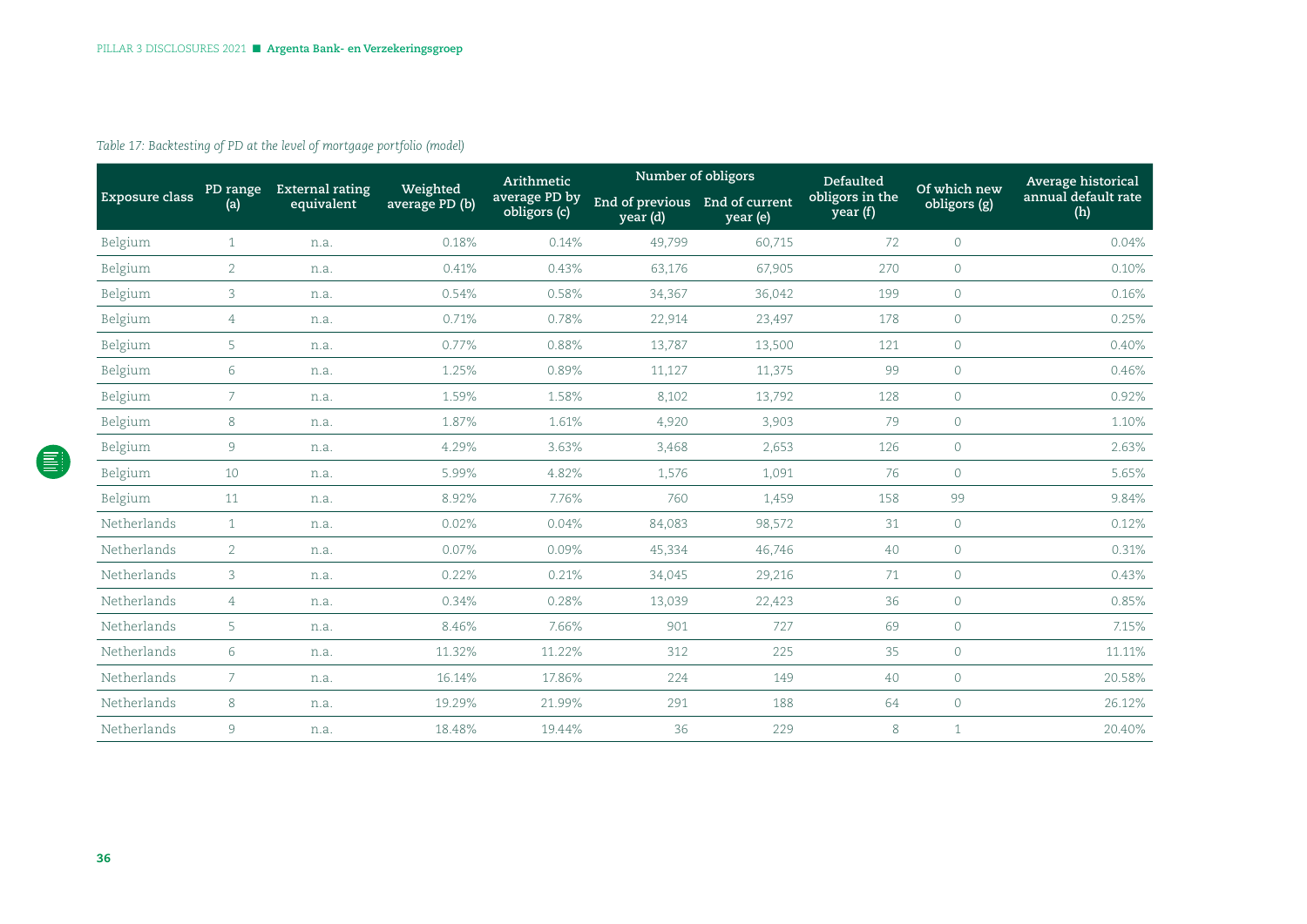Column a shows the various PD ranges used in the IRB modelling. Columns b and c contain the average observed PD figures as of 31 December 2021, weighted on the basis of exposure or unweighted respectively.

Subsequently, columns d and e indicate the number of obligors on 31 December 2020 and on 31 December 2021 respectively. Column f gives an overview of all new defaults during the past year, while column g only shows the defaults for customers newly acquired during the past year (all defaults placed in worst rating). Finally, column h shows the historical average PD (last 5 years).

In Belgium in particular, we note that the observed default rates per PD class are higher than the average default rates. The main explanation for this difference is that a number of loans were placed in default in the second quarter of 2021 due to an overly strict interpretation of the definition of forbearance. These files were rectified and removed from default in October 2021. The PDs per category were also recalibrated upwards in the course of 2021.

### **Overview of flows of risk-weighted assets**

Table **CR8** appended to this report shows the evolution of the risk-weighted assets of the IRB portfolios (both A-IRB and F-IRB) For the Dutch mortgage portfolio, this table excludes the add-ons in the event that the IRB method results in a lower RWA than the one calculated according to the standardised method.

This is an overview of the evolution as a result of full and partial capital repayments, changes in PD and/or LGD categories (including defaults), changes as a result of the annual calibration of the PD and LGD values and new production.

Compared with September 2021, RWA has risen by EUR 56.7 million. This global increase is mainly explained by an increase of EUR 66.8 million related to mortgage portfolios (A-IRB).

The increase in RWA of the mortgage portfolios is driven by the growth of the Dutch and Belgian mortgage portfolios. This increase is limited by the improved asset quality resulting from the migration to the better PD and/or LGD classes. The (limited) decrease in the RWA in the 'other' section relates to the impact of the LGD floor of 10%, which has been applied at portfolio level since 31 March 2021 (previously based on individual exposures).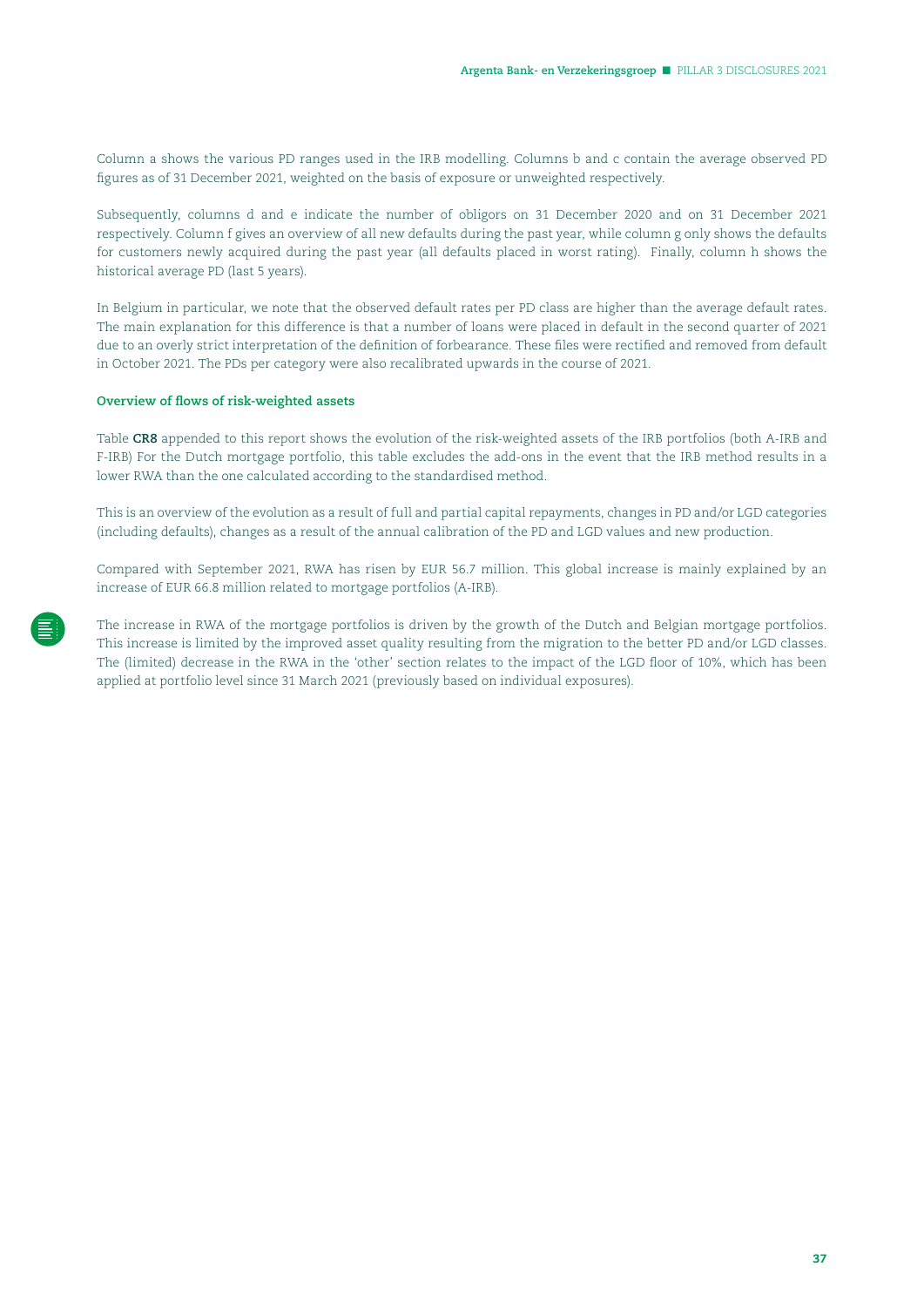# **Breakdown into pools/ grades**

IThe table below breaks down the exposures to institutions (including covered bonds) and corporates by pool/grade with the corresponding PD%.

| Pool/grade             | PD %  | Corporates 2020 | Institutions<br>2020 | Pool/Grade             | PD %  | Corporates 2021 | Institutions<br>2021 |
|------------------------|-------|-----------------|----------------------|------------------------|-------|-----------------|----------------------|
| $\mathbf{1}$           |       |                 |                      | $\mathbf{1}$           | 0.03% | 0               | 148,401,342          |
| $\overline{2}$         | 0.03% | $\circ$         | 134,317,830          | 2                      |       |                 |                      |
| 3                      |       |                 |                      | 3                      | 0.03% | 1,053,946       | 3,595,220            |
| $\overline{4}$         | 0.03% | 970,452         | $\circ$              | $\overline{4}$         |       |                 |                      |
| 6                      | 0.03% | 130,423,528     | 118,574,474          | 6                      | 0.03% | 129,663,112     | 97,936,654           |
| 8                      | 0.04% | 90,315,793      | 159,270,498          | $\,8\,$                | 0.04% | 97,765,869      | 178,663,020          |
| 10                     |       |                 |                      | 10                     | 0.06% | 277,183,820     | 403,210,413          |
| 11                     | 0.05% | 220,969,157     | 498,782,202          | 11                     |       |                 |                      |
| 13                     | 0.08% | 323,577,232     | 1,481,979,749        | 13                     | 0.08% | 865,216,922     | 703,854,002          |
| 16                     | 0.11% | 422,915,893     | 453,825,750          | 16                     | 0.11% | 558,303,122     | 320,203,368          |
| 19                     |       |                 |                      | 19                     | 0.15% | 1,068,266,183   | 68,467,936           |
| 20                     | 0.15% | 929,381,180     | 76,983,859           | 20                     |       |                 |                      |
| 22                     | 0.22% | 1,039,709,665   | 49,385,004           | 22                     | 0.21% | 1,121,458,790   | 67,378,036           |
| 25                     |       |                 |                      | 25                     | 0.29% | 395,208,146     | 14,093,820           |
| 26                     | 0.31% | 419,701,194     | $\mathbb O$          | 26                     |       |                 |                      |
| 29                     |       |                 |                      | 29                     | 0.40% | 6,105,041       | $\circ$              |
| 30                     | 0.44% | 45,717,896      | $\circ$              | 30                     |       |                 |                      |
| 37                     | 0.81% | 63,894,759      | $\circ$              | 37                     |       |                 |                      |
| 40                     |       |                 |                      | 40                     | 1.21% | 25,501,973      | $\circ$              |
| Total                  |       | 3,687,576,750   | 2,973,119,366        | Total                  |       | 4,545,726,924   | 2,005,803,810        |
| <b>RWA</b>             |       | 1,550,391,150   | 713,296,931          | <b>RWA</b>             |       | 1,759,059,360   | 459,189,501          |
| Capital<br>requirement |       | 124,031,292     | 57,063,754           | Capital<br>requirement |       | 140,724,749     | 36,735,160           |

*Table 18: Breakdown of corporates/institutions exposures per pool/grade* 

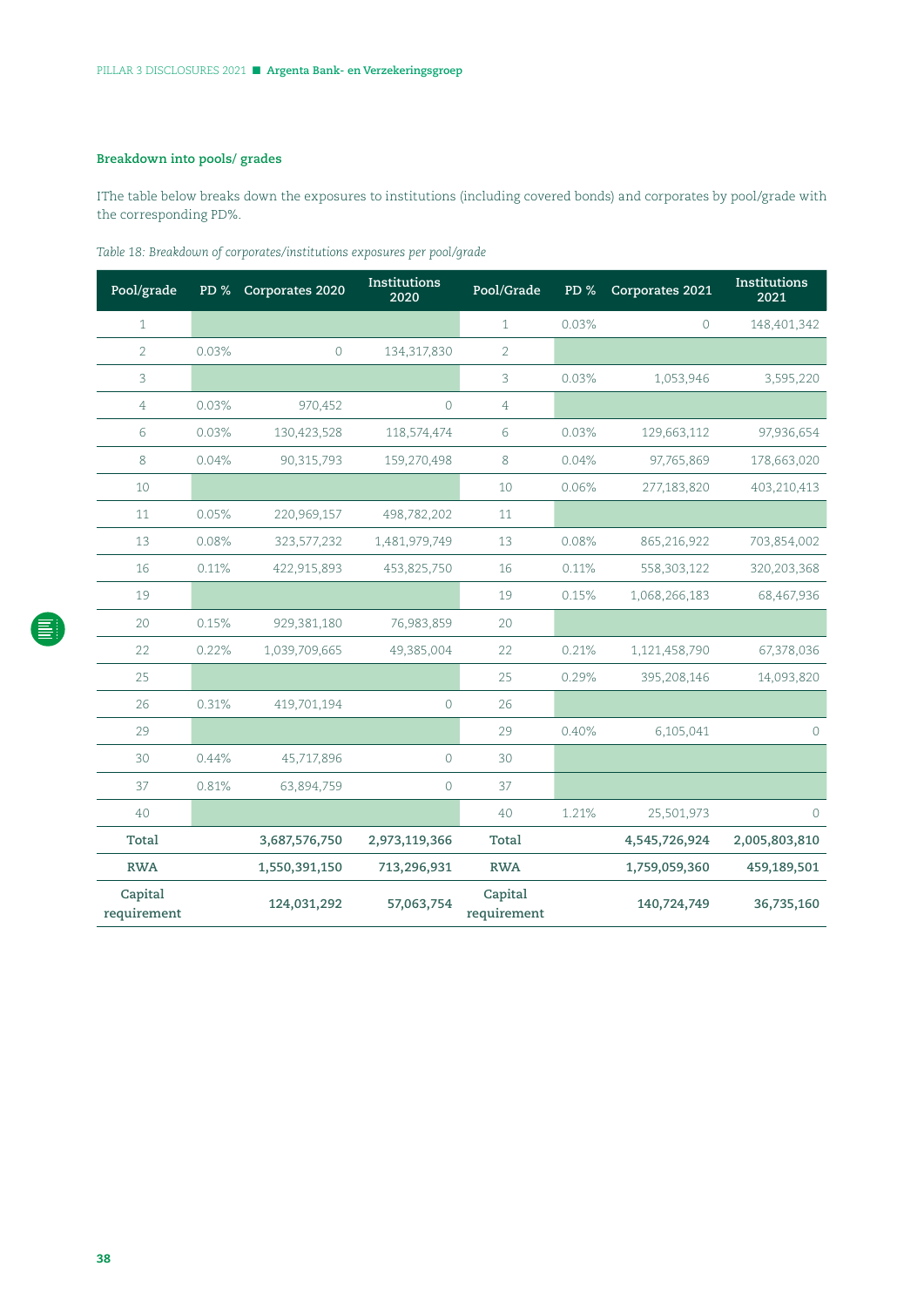# <span id="page-38-0"></span>**8. Credit risk adjustments**

For a more detailed explanation of credit risk (management) and the valuation rules in force, we refer to Chapter 5.3. 'Credit risk' and Chapter 2. 'Accounting policies - valuation rules - impairments', in the Company's IFRS annual report (available on [www.argenta.be](http://www.argenta.be) and [www.argenta.eu](http://www.argenta.eu)).

# **8.1. Definition of 'past due' and 'in default'**

A loan is considered 'past due' in the prudential reporting if at least one of the following criteria is met:

- **The receivable is more than 90 consecutive days past due, taking into account the materiality thresholds included in** CRR;
- $\blacksquare$  The Company has knowledge of factors indicating that repayment is unlikely.

The arrears include outstanding capital, past due interest and related costs (such as late payment interest, fines, fees). The day count of arrears takes into account the materiality thresholds from the CRR regulations.

UTP (unlikely to pay) indicators showing that payment is unlikely are recorded at individual obligor level. Here the Company makes a distinction between:

- Indicators that immediately give rise to a recording of default;
- Indicators that give rise to a manual assessment by a credit manager with a possible recording as a default.

The granting of forbearance measures gives rise to the recording of default in the cases provided for in the CRR regulation.

When a significant portion (more than 20%) of the obligor's total outstanding debt is considered in default, the Company considers it unlikely that the obligor's other obligations will be fully discharged and the entire amount of all claims on this obligor are also classified as in default.

If the criteria for recognising the claim as in default no longer apply, the claim can be remediated if no new default criteria are established during the probation period.

If the conditions for remediation are violated during the probation period, a new period of at least 3 months will start. For claims in default due to forbearance measures, the probation period is 12 months.

Loans that are considered to be in default are consequently reviewed (taking into account also the collateral received) to verify whether impairment losses need to be recognised.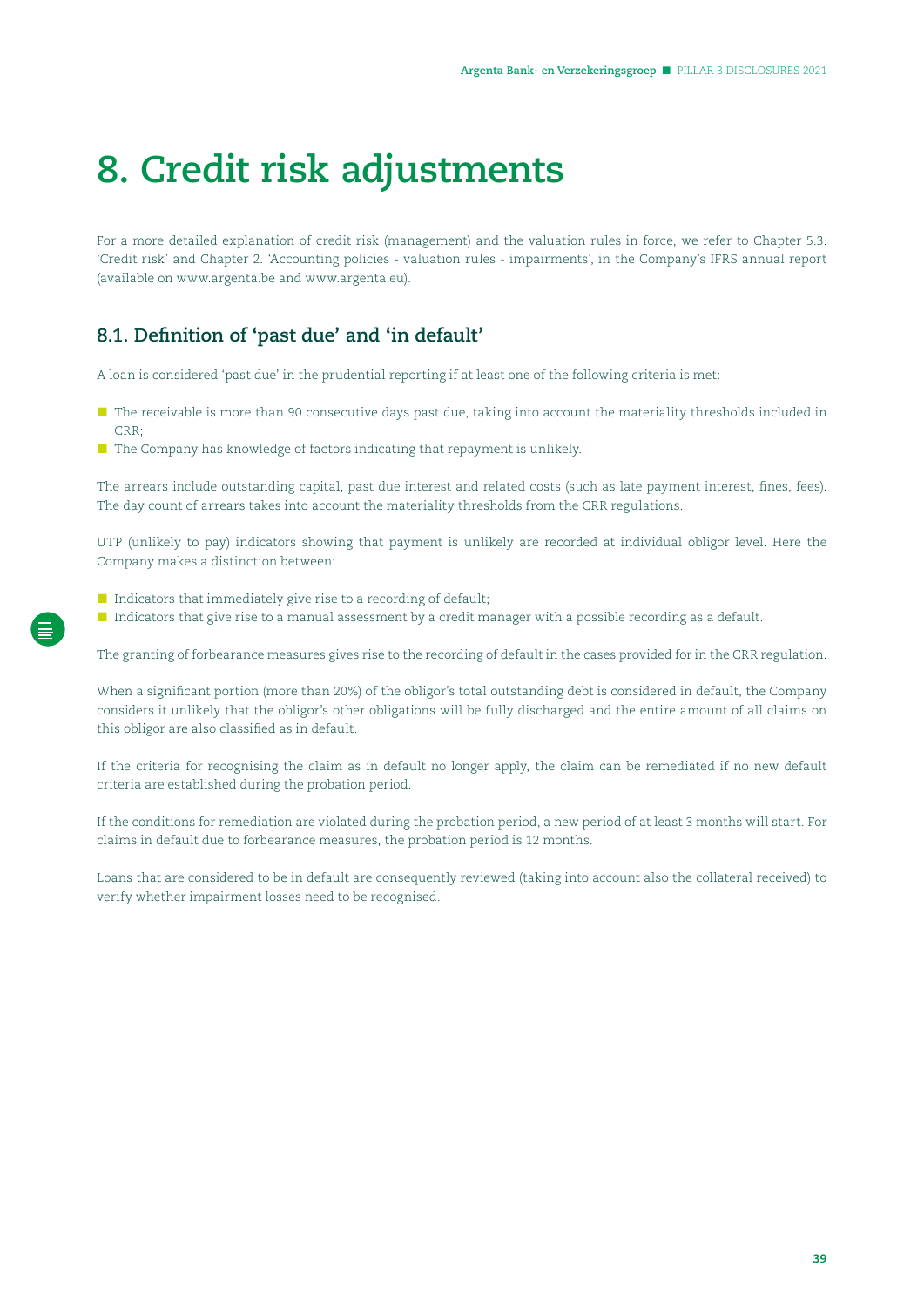<span id="page-39-0"></span>For the change of its prudential definition of default, the Company has decided to use the two-step approach proposed by the ECB. Under this approach, in step one, permission was requested of the supervisor, via an application file to change the definition of default. ECB approval was obtained on 15 January 2020. Following approval, Argenta has applied the new definition since 9 March 2020 in its reporting and then, in step two, is adjusting its models to the internal rating approach. The modified models for non-retail were submitted on 30 June 2021, for retail the model application files for Belgian mortgages were submitted in December 2021, while the model applications for Dutch mortgages will be submitted in the second quarter of 2022. In anticipation of this approval, the Argenta Group must apply an additional DoD (Definition of Default) add-on to the IRB portfolio in the transition period for the adjustment of the models. For the investment portfolio there is an additional add-on of 1.01, for the Belgian mortgage portfolio of 1.06 and for the Dutch mortgage portfolio of 1.01. These add-ons are included in the amount of credit risk under the IRB approach.

# **8.2. Disclosures on the credit quality of the exposures**

Past due positions occur only in the 'retail' and 'secured by real estate' exposure categories. The positions listed below are classified in 'exposures in default' in the internal own funds calculation. Geographically these loans are located almost entirely in the core countries of Belgium and the Netherlands.

#### *Table 19: Geographical breakdown of past due (IRB) risk exposures at year-end*

| Country                  | Past due exposure 2020 | Past due exposure 2021 |
|--------------------------|------------------------|------------------------|
| <b>BE</b>                | 64.916.445             | 78,492,063             |
| NL                       | 93,903,076             | 79,539,457             |
| Other                    | 773.582                | 794,681                |
| Total past due exposures | 159,593,103            | 158,826,201            |

These are all the exposures for which the IRB method is applied.

An overview of the impairments recorded in the balance sheet is provided below. Further explanation can be found in Chapter 5.3 of the BVg IFRS annual report.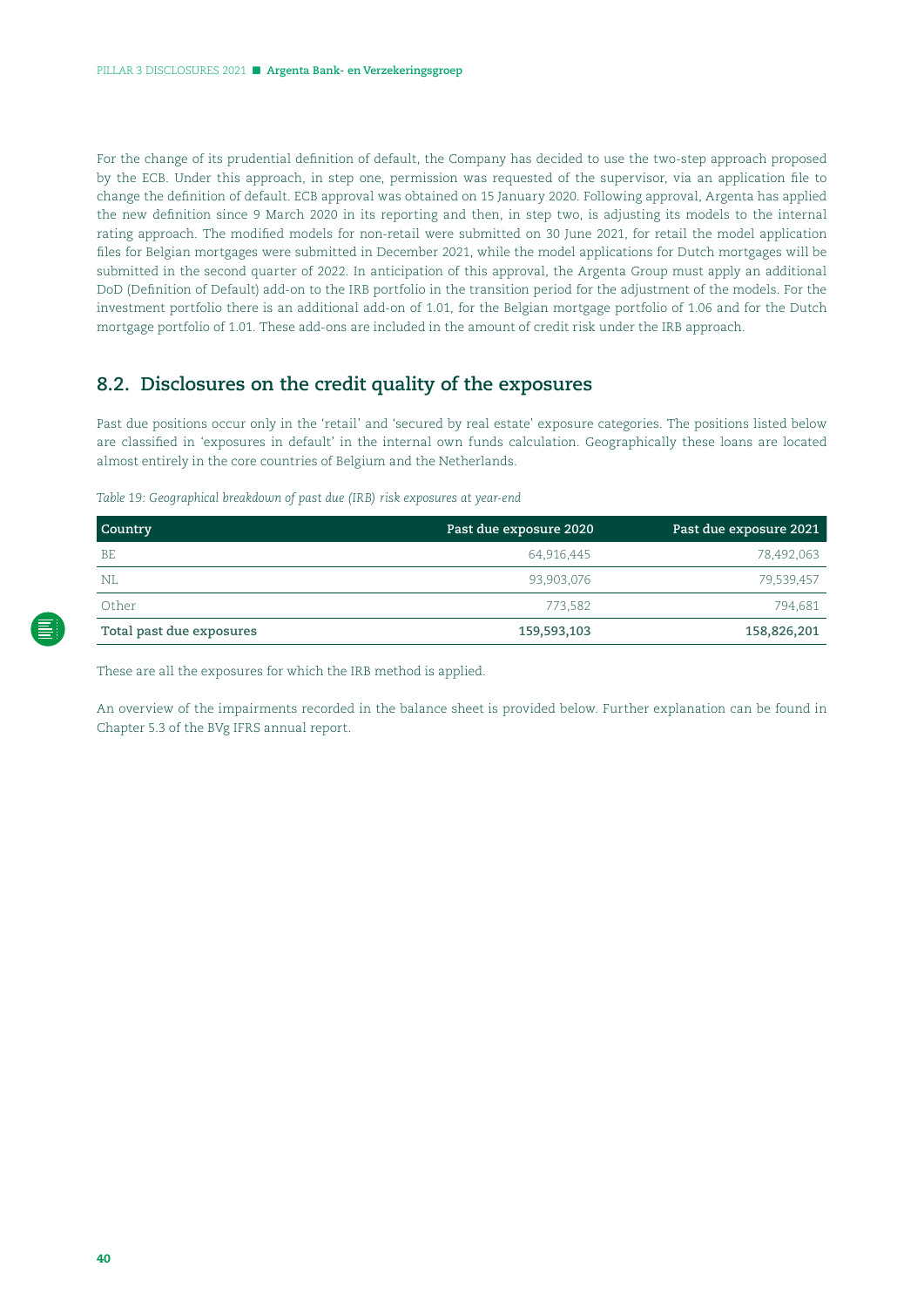|                                                                               | 01/01/2021    | Increase due to<br>origination and<br>acquisition | Decrease<br>due to | to change in<br>derecognition credit risk (net) derecognition | Changes due to<br>Changes due modifications<br>without<br>(net) | Decrease in<br>allowances<br>due to write-<br>offs | Other changes                    | 31/12/2021    |
|-------------------------------------------------------------------------------|---------------|---------------------------------------------------|--------------------|---------------------------------------------------------------|-----------------------------------------------------------------|----------------------------------------------------|----------------------------------|---------------|
| Stage 1                                                                       | $-11,347,234$ | $-2,114,987$                                      | 1,169,291          | 8,993,591                                                     | 1,836                                                           |                                                    | $-1,515,535$                     | $-4,813,038$  |
| Fixed-income<br>securities                                                    | $-7,517,441$  | $-691,063$                                        | 377,139            | 6,486,251                                                     | 0                                                               |                                                    | $-731,044$                       | $-2,076,157$  |
| Loans and<br>advances                                                         | $-3,829,793$  | $-1,423,925$                                      | 792,152            | 2,507,340                                                     | 1,836                                                           |                                                    | $-784,491$                       | $-2,736,881$  |
| Stage 2                                                                       | $-14,710,335$ | $-365,361$                                        | 1,925,359          | 10,306,610                                                    | $-56,011$                                                       |                                                    | $-3,844,304$                     | $-6,744,042$  |
| Fixed-income<br>securities                                                    | $-466,352$    | $\circ$                                           | $\circ$            | 108,548                                                       | $\mathcal{O}$                                                   |                                                    | 180,823                          | $-176,981$    |
| Loans and<br>advances                                                         | $-14,243,983$ | $-365,361$                                        | 1,925,359          | 10,198,062                                                    | $-56,011$                                                       |                                                    | $-4,025,127$                     | $-6,567,062$  |
| Stage 3                                                                       | $-20,092,002$ | 0                                                 |                    | 1,804,521 -10,456,466                                         | $\mathbf 0$                                                     | 4,133,816                                          | 0                                | $-24,610,131$ |
| Fixed-income<br>securities                                                    | $\circ$       | $\circ$                                           | $\circ$            | $\Omega$                                                      | $\Omega$                                                        | $\mathbf{0}$                                       | $\Omega$                         | $\Omega$      |
| Loans and<br>advances                                                         | $-20,092,002$ | $\circ$                                           |                    | 1,804,521 -10,456,466                                         | $\circ$                                                         | 4,133,816                                          | $\circ$                          | $-24,610,131$ |
| Total                                                                         |               | $-46,149,571 -2,480,348$                          | 4,899,170          | 8,843,736                                                     | $-54,175$                                                       |                                                    | 4,133,816 -5,359,838 -36,167,211 |               |
| Total<br>provisions on<br>commitments<br>and financial<br>guarantees<br>given |               | -940,940 -2,252,437                               | 1,937,775          | 267,443                                                       | 10                                                              | $\mathbf 0$                                        | 18,351                           | $-969,798$    |
| Stage 1                                                                       | $-850,567$    | $-2,252,437$                                      | 1,853,788          | 282,404                                                       | $\mathcal{O}$                                                   |                                                    | 43,525                           | $-923,286$    |
| Stage 2                                                                       | $-90,373$     | $\circ$                                           | 83,986             | $-14,962$                                                     | 10                                                              |                                                    | $-25,175$                        | $-46,513$     |
| Stage 3                                                                       | $\mathbf{0}$  | $\circ$                                           | $\circ$            | $\mathcal{O}$                                                 | $\mathcal{O}$                                                   | $\circ$                                            | $\mathcal{O}$                    | $\circ$       |

#### *Table 20: Overview of recorded impairments*

At 31/12/2020 the stage 3 provisions amounted to EUR 20,092,002 and the stages 1 and 2 provisions (including the provision for off-balance sheet commitments) amounted to EUR 26,057,571. At 31/12/2021 the stage 3 provisions amounted to EUR 24,610,131 and the stages 1 and 2 provisions together to EUR 11,557,079.

Overall, the value adjustments have a net positive impact on the statement of profit or loss, partly due to the adjustment of the macroeconomic economic indicators as also used in the internal budgeting process.

The Company has a gross NPL ratio of less than 5%, i.e. 0.46% as of 31 December 2021. Consequently, the Company is not required to disclose the tables CR2-A, CQ2, CQ6 and CQ8 included in the guidelines on non-performing and forborne exposures (cf. EBA/GL/2018/10). Table CQ7 does not apply to the Company as no collateral has been obtained through taking possession and execution processes. The other tables can be found in the separate Excel appendix.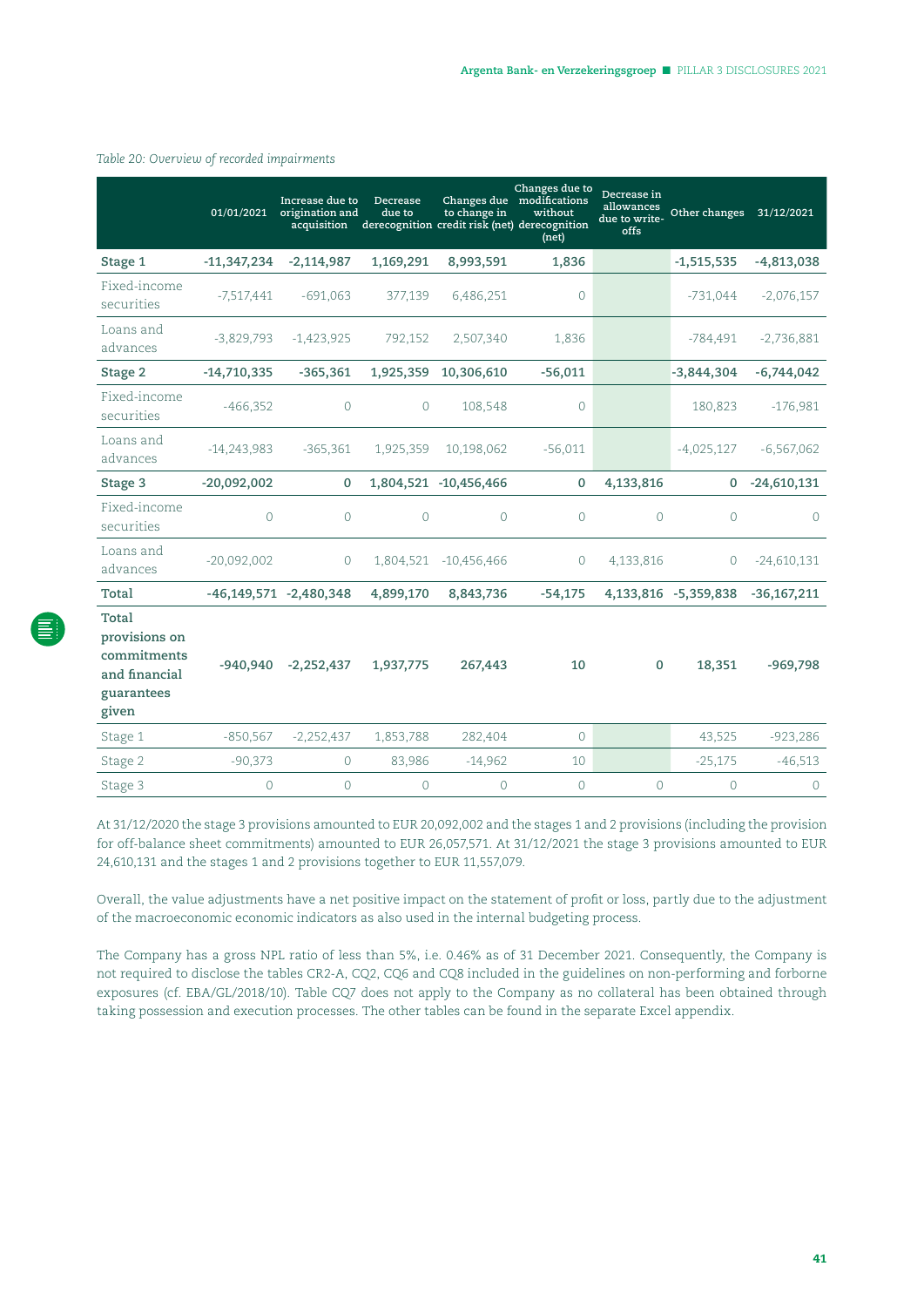# <span id="page-41-0"></span>**9. Encumbered and unencumbered assets**

Financial institutions are required, on a continuous basis, to disclose information on encumbered and unencumbered assets for the previous twelve months, based on median values of at least quarterly data.

|                                                | 31/12/2020    | 31/12/2020  | 31/12/2021    |             | 31/12/2021 average 2021 | average 2021 |
|------------------------------------------------|---------------|-------------|---------------|-------------|-------------------------|--------------|
|                                                | nominal       | market      | nominal       | market      | nominal                 | market       |
|                                                | value         | value       | value         | value       | value                   | value        |
| Securities Collateral                          |               |             |               |             |                         |              |
| Collateral for derivatives<br>(caps and swaps) | 307,481,000   | 330,467,997 | 338,466,000   | 367,615,765 | 321,877,500             | 353,766,671  |
| Collateral for repo<br>transactions            | $\Omega$      | $\Omega$    | $\Omega$      | $\Omega$    | $\Omega$                | $\Omega$     |
| Collateral for Bank Card<br>Company            | 52,000,000    | 54,201,186  | 50,800,000    | 52,968,689  | 49,441,667              | 52,109,472   |
| Collateral for TLTRO                           | 237,390,000   | 248,816,609 | 261,130,000   | 269,542,109 | 257,173,333             | 266,596,515  |
| Collateral for covered bond                    | $\Omega$      | $\Omega$    | 3,000,000     | 3,195,025   | 2,636,364               | 2,829,979    |
| Colleteral for Target2<br>platform             | 50,000,000    | 51,272,927  | 50,000,000    | 50,086,450  | 50,000,000              | 50,191,494   |
| Colateral for obtained credit<br>line NBB      | 250,903,000   | 257,290,624 | 250,963,000   | 255,091,614 | 250,953,000             | 256,657,773  |
| Total given collateral                         | 897,774,000   | 942,049,343 | 954,359,000   | 998,499,651 | 932,081,863             | 982,151,903  |
|                                                |               |             |               |             |                         |              |
| Loans and advances Collateral                  |               |             |               |             |                         |              |
| Collateral for covered bond                    | $\mathcal{O}$ |             | 1,238,209,581 |             | 766,692,444             |              |
|                                                |               |             |               |             |                         |              |
| Cash collateral                                |               |             |               |             |                         |              |
| Cash paid (derivatives)                        |               | 741,105,574 |               | 375,244,974 |                         | 552,637,051  |

*Table 21: Overview of encumbered assets*

| -------------------         |             |             |             |
|-----------------------------|-------------|-------------|-------------|
| Cash paid (derivatives)     | 741,105,574 | 375,244,974 | 552,637,051 |
| Cash received (derivatives) | 793.727     | 45.011.000  | 20.407.667  |
| Net cash (derivatives)      | 740,311,847 | 330,233,974 | 532,229,385 |

At end-2021 a nominal EUR 338.5 million of assets were encumbered in the context of derivatives and a nominal EUR 50.8 million in connection with the use of credit cards by the Company's clients. In addition, a nominal EUR 261.1 million was encumbered in the context of the participation the ECB's TLTRO-III operation. In the context of collateral management, EUR 375.2 million in cash was paid in respect of derivatives and another EUR 45 million received.

The fair value of the derivatives portfolio increased during 2021, as a result of which part of the paid-out collateral has flowed back to Aspa in the form of securities and cash compared to 2020. The total collateral also includes the EUR 168 million of initial margin collateral at the CCP (Central Clearing Party). On 31 December 2021, the amount of overpaid collateral amounted to EUR 3,344,820, for which margin calls were received on 4 January 2022 in an amount of EUR 3,608,153.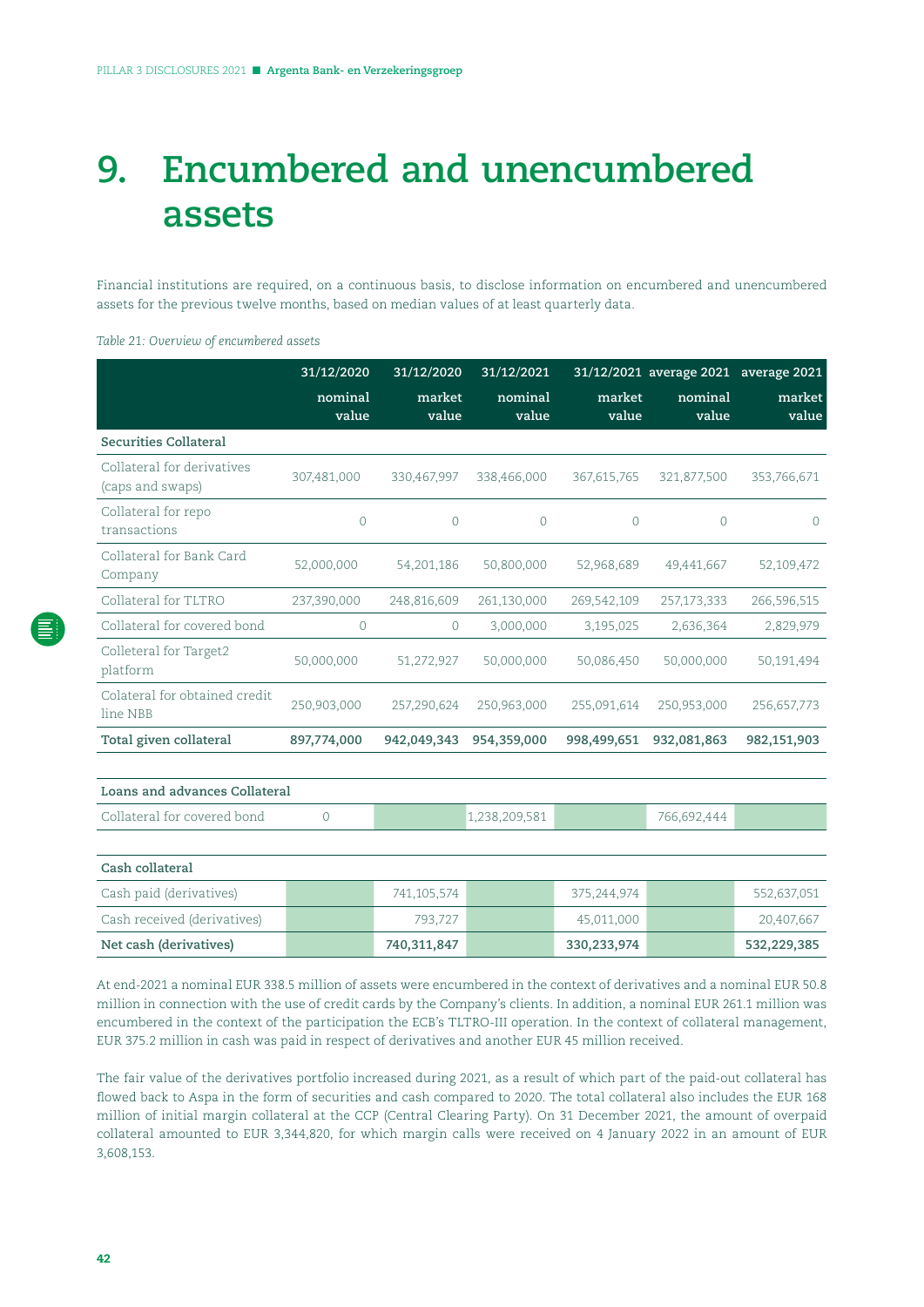The underlying mortgage receivables for the own securitisation are encumbered within the SPV structure. More information is included in Chapter 15.1 'Own securitisations'.

In summary, the sources of encumbrance are:

- Collateral in the context of collateral management of derivatives (with subsidiary Aspa concluding derivatives solely for managing its own interest rate risk). A well-developed collateral management system exists for derivatives concluded by the Company. A Credit Support Annex (CSA) of the International Swaps and Derivatives Association (ISDA) is concluded with each counterparty. These CSAs are concluded primarily to limit the counterparty risk. Changes in the market value of the derivatives lead to the exchange of collateral (securities or cash).
- Collateral for periodic repurchase agreements. The global framework for using repos has been elaborated but it is not an active part of the funding policy.
- Collateral for the company Bank Card Company (BCC) in connection with the issuance and payment flows of payment cards. The amount of collateral given is stable and is periodically reviewed.
- Collateral in the context of participation in the TLTRO-III programme. The amount of collateral given has increased in a limited amount with the participation in a new operation in 2021.
- Any eventual collateral at the NBB under Aspa's credit line with it. The Company has a EUR 250 million credit line with the NBB, for which securities will be encumbered as and when this credit line is used.
- Encumbrance resulting from the securitisation of mortgage receivables in the SPV structure and as a result of the pledging of mortgage receivables for the covered bonds issued. The securitisations issued are characterised by overcollateralisation, as the assets in the pools concerned are higher than the actual issue.

As of 31/12/2021, there are loans that are securitised, but at consolidated level are included back in the balance sheet. At the same time, subsidiary Aspa also issued two covered bonds (Belgian '*pandbrieven*') each in an amount of EUR 500 million.

Apart from the collateral mentioned above, no other assets of the Company were encumbered. The remaining assets on the balance sheet can therefore be considered as unencumbered. Table **AE1** appended to this report provides an overview of the encumbered and unencumbered assets and table **AE2** provides an overview of collateral received.

Table **AE3** appended to this report shows the link between encumbered assets, collateral received and related liabilities. The ratio between (i) the related assets and collateral received and own debt securities issued and (ii) the related liabilities, contingent liabilities and securities lent on the other hand is 124%, which is mainly explained by overcollateralisation on derivatives and debt securities issued.

These derivatives are concluded in the framework of the Company's management of its own interest rate risk. The related derivatives and collateral given and received are reported systematically to Alco.

As a result, inter alia, of the European Market Infrastructure Regulation (EMIR), collateral management has evolved in recent years. EMIR is intended to make trading in Over-the-Counter (OTC) derivatives more transparent and safer.

EMIR contains rules for the settlement of derivatives by a central counterparty (CCP), a licensing requirement for these CCPs, and requirements as to the collateral and transferability of positions, including where the OTC derivatives contracts are not settled through a CCP.

The coming into force of EMIR has brought with it mandatory central settlement and the reporting of OTC transactions to Trade Repositories. In addition, all new transactions are settled through a central counterparty. Whereas in the past, it was essentially securities that were given as collateral, with the operation of the CCP more cash is being exchanged.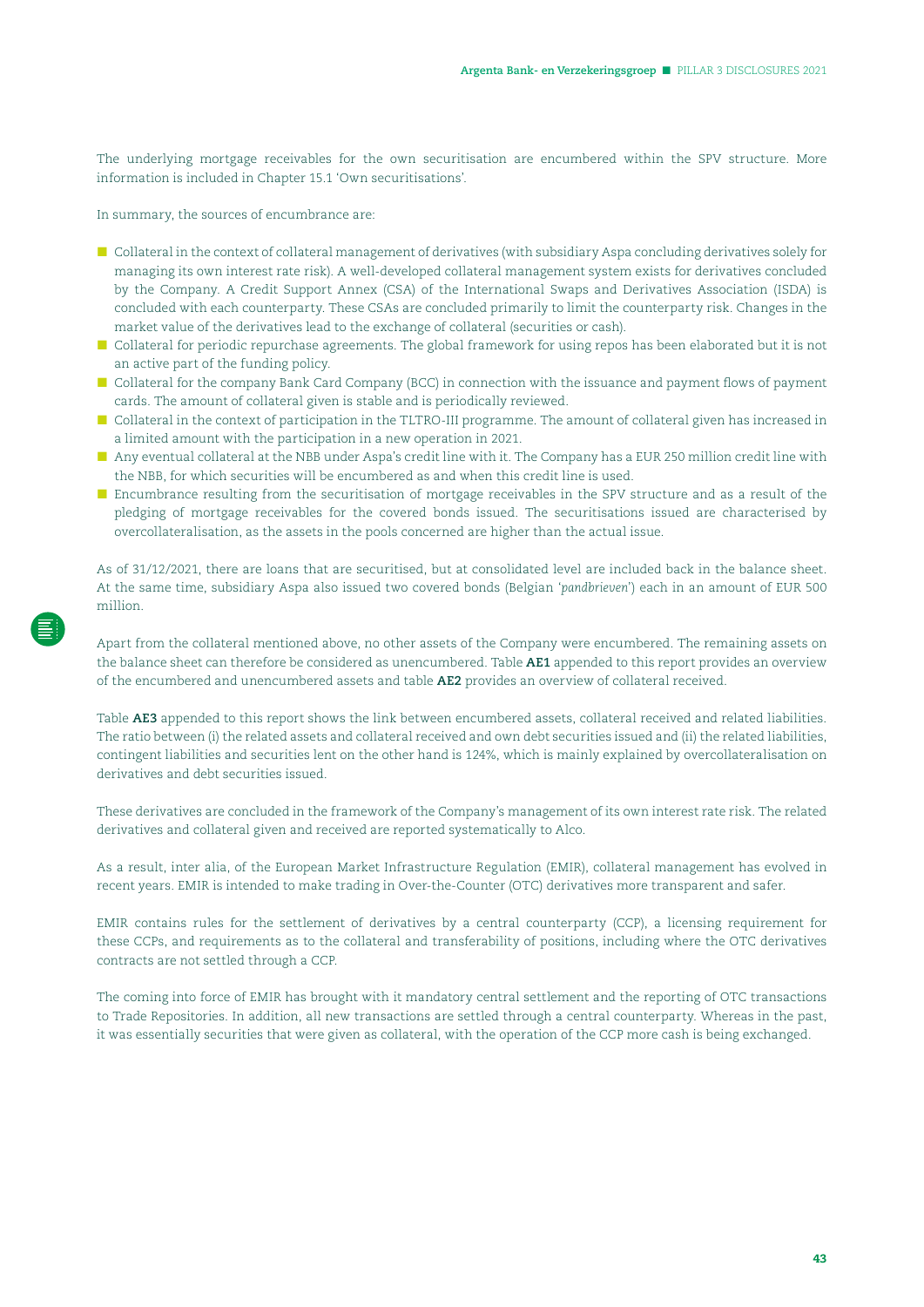# <span id="page-43-0"></span>**10. Use of ratings from external credit assessment institutions (ECAI)**

The Company uses the ratings of the following three rating agencies (External Credit Assessment Institutions - ECAI) in determining the weighting percentages: Standard & Poor's (S&P), Moody's and Fitch.

In line with CRR Articles 138 and 139, Argenta uses the rating of a specific issue programme or issue facility ('issue rating') to determine the applicable risk weight. Where this specific rating is not available, the issuer's rating will be used for risk weighting. Where neither rating type is available, the relevant exposure is treated as an unrated exposure.

Based on these external ratings of the securities involved, a RW percentage is assigned. In line with the imposed principles, the second best available rating is always used in the calculations. When, for example, just only two ratings are available, it is the second that will be used. This method is also applied for the securitisation positions. The table below provides an overview of all exposure categories for which external ratings are used in the standardised approach. In the event that no external rating is available for a specific position, the risk weights included in the CRR are applied.

The ratings of all listed securities are systematically monitored by the CRA sub-department as part of the tracking of credit risk. The financial policy line and the RAF set limits for the minimum ratings that the various asset categories are required to meet. If the ratings fall below the intended limits, this is systematically reported and, where necessary, a decision is taken whether or not to continue to hold the security.

The Company uses the published standard classifications to obtain the risk-weighted assets on the basis of the ratings of the securities concerned.

For this calculation the ratings of the three rating agencies are used. These ratings are publicly available at the time of issue, and rating changes are always published.

| able 22. Over the way babel bill eally neb for writer rathlyb are able at year cria |                     |                     |  |  |  |
|-------------------------------------------------------------------------------------|---------------------|---------------------|--|--|--|
| Exposure (STA)                                                                      | Exposure 31/12/2020 | Exposure 31/12/2021 |  |  |  |
| Central governments or central banks                                                | 4,221,142,230       | 4,580,811,903       |  |  |  |
| Regional and local governments                                                      | 579,827,345         | 478,292,370         |  |  |  |
| Public entities                                                                     | 138,618,096         | 149,951,275         |  |  |  |
| Institutions                                                                        | 87,556,642          |                     |  |  |  |

*Table 22: Overview of Basel STA categories for which ratings are used at year-end*

As explained in the 'Risk Management' chapter of the IFRS annual report (credit risk section), the CRA sub-department also determines internal ratings.

Corporates 179,055,600 191,258,967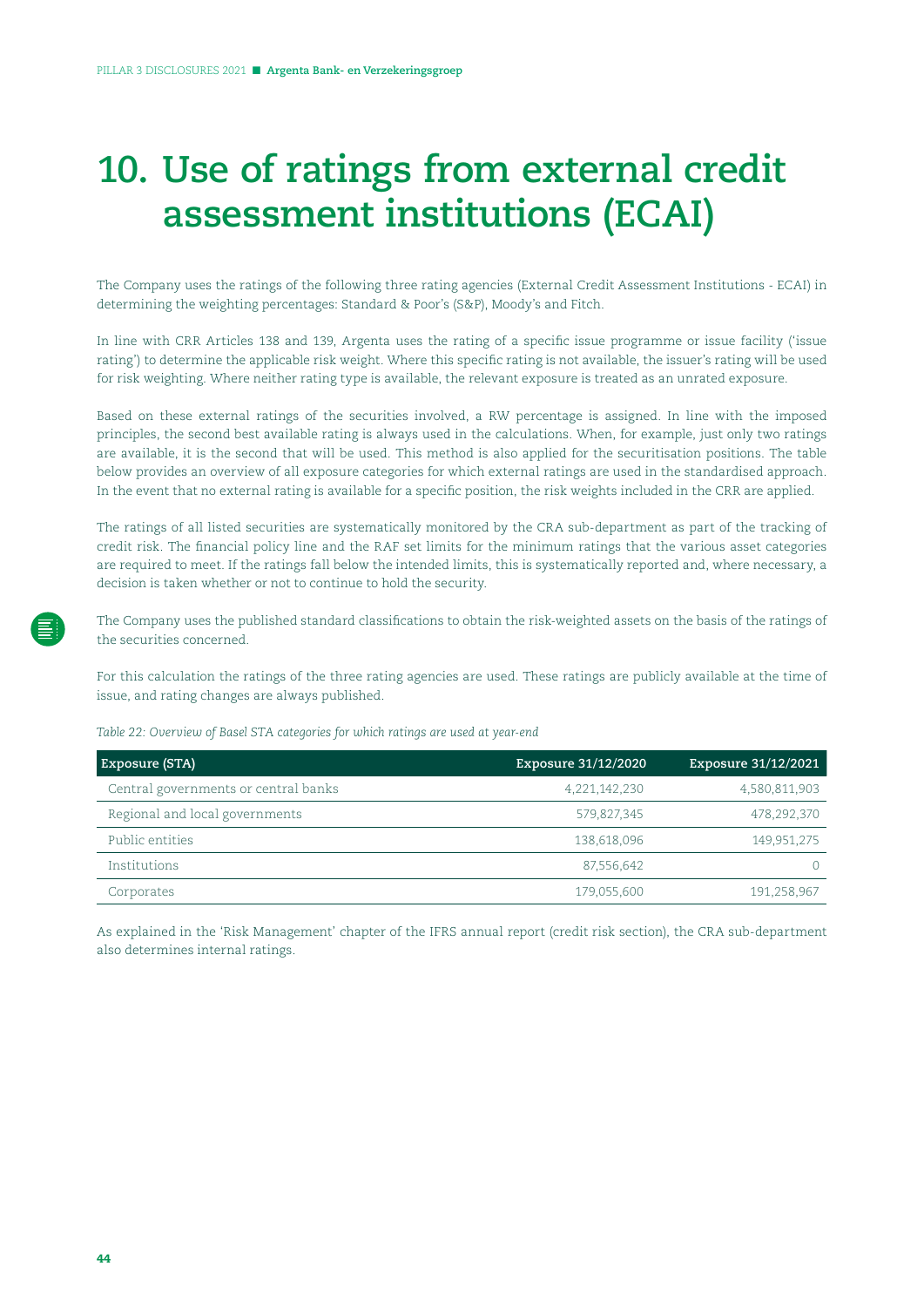# <span id="page-44-0"></span>**11. Exposure to market risk**

The Company does not make capital calculations for market risk in the trading book, since the Company has not had, and continues not to have, any 'trading book' or to hold any foreign currency instruments.

The derivative transactions shown in the Company's balance sheet under assets and liabilities held for trading purposes were all concluded in the context of (a) hedging the interest rate risk of the banking book or (b) as part of a securitisation transaction.

In calculating the credit risk, these derivatives are processed using the SA-CCR approach.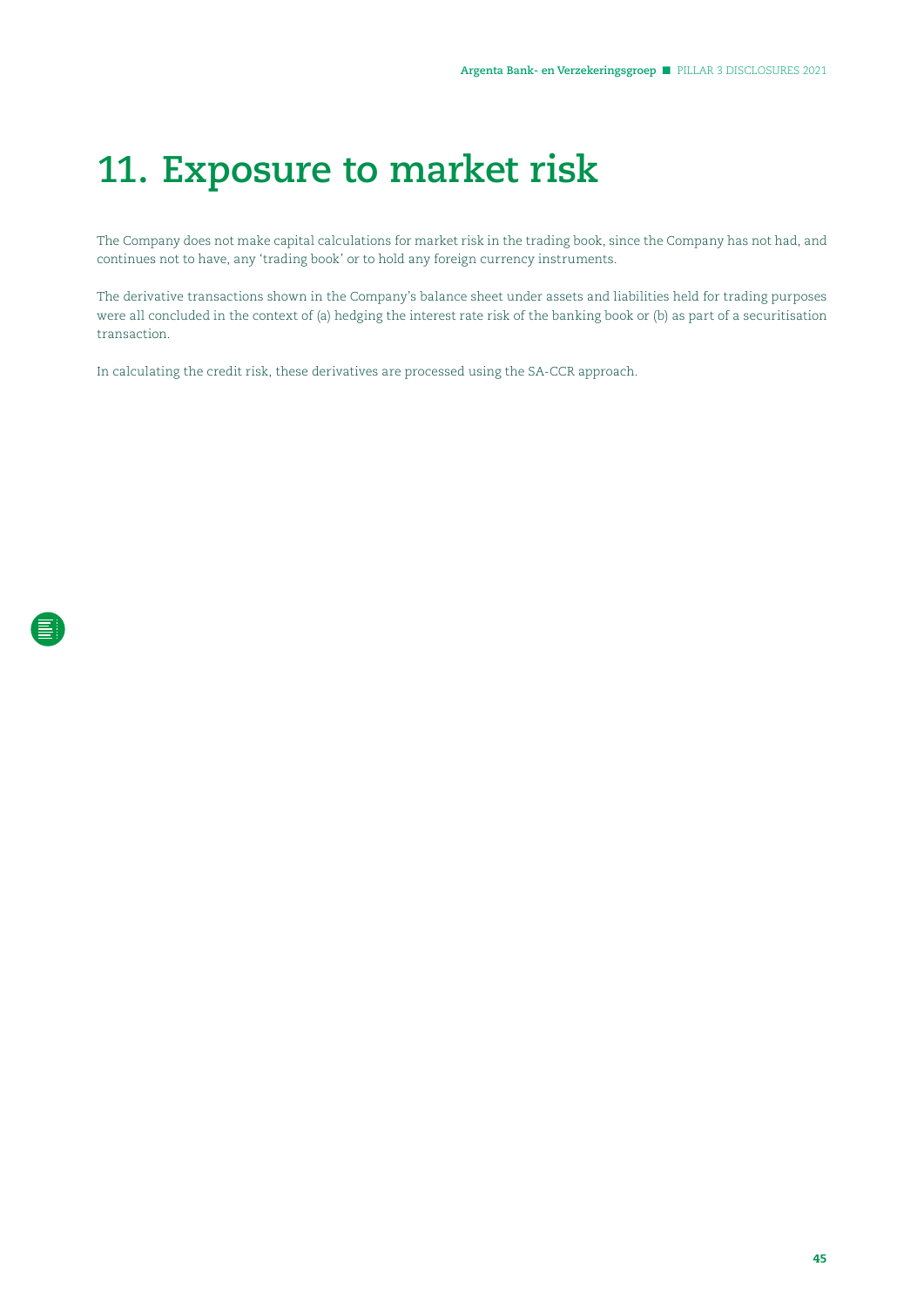# <span id="page-45-0"></span>**12. Exposure to operational and other non-financial risks**

The Company applies the standardised method for calculating the required own funds for operational risk.

According to this standardised approach the activities and hence also the operational result must be assigned to several business lines. The capital requirements differ from one business line to another, and are obtained by multiplying the operational result by 12%, 15% or 18%.

At the Company, the operational result is assigned to the business lines i) broker services (retail and small groupings), ii) retail bank (retail and small groupings) and iii) wealth management (all three of which need to be multiplied by a factor of 12%).

Based on the three-year average of the sum of annual capital requirements for operational risk, the Company was required to hold EUR 93,143,766 of capital at 31 December 2021.

This further increase compared to last year is the result of the higher operating result in recent years. The years with lower operating results are being replaced by more recent years with higher operating results.

In the approach to operational risk for ICAAP, an adjustment (supplement) is made if necessary where a maturity score achieved on the internal control is lower than the desired level, and there is also a supplement for stress scenarios.

Within non-financial risk, increased attention was paid in 2021 to (i) cyber risk, (ii) data management risk and (iii) fraud risk:

- (i) Based on the known risks and on the annual re-evaluation of the risk registers, the first line has drawn up a security maturity roadmap, intended to cover the most important cyber and IT risks over a 3-year period. The second line offers 'assurance' regarding Information Risk Management (IRM) based on a dynamic roadmap with a risk-based approach, as framed in the E2E Integrated Risk Management process. Both initiatives are being undertaken to bring maturity further towards the desired target level;
- (ii) Focus on the control measures for the EUCs (end user computing) and further implementation roadmap of the Data & Analytics business value stream;
- (iii) An anti-fraud action plan has been drawn up to better manage the risk of fraud.

For 2022, the points for attention for non-financial risks will focus on information security & cyber, fraud and IT risks (new risk profile added in 2021).

For the other risks we refer to Chapter 5.5 of the BVg IFRS annual report where the non-financial risks (NFR) are described in greater detail.

The overarching definition for non-financial risks is the chance of negative consequences (both financial and/or reputational damage) as a direct or indirect consequence of inadequate or failing internal processes, people or systems, or of external events.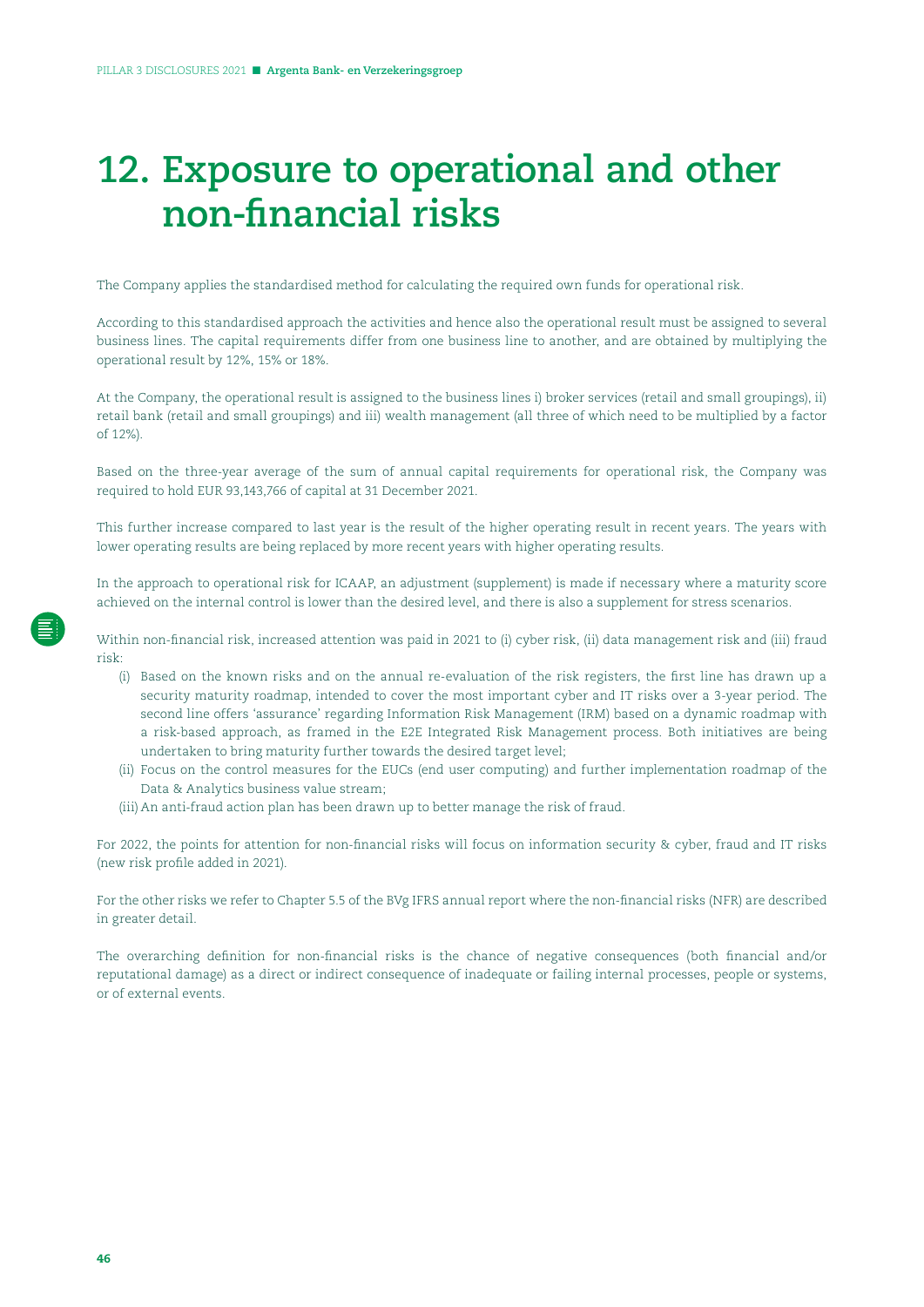# <span id="page-46-0"></span>**13. Exposure to equities**

In addition to a limited number of strategic equity investments, the Bank Pool also holds a limited number of positions in individual shares (from an investment perspective).

The Company's strategic investments amounted to just EUR 62,498. This position contains shares of a small number of entities that, under Belgian bank accounting rules, are considered as financial fixed assets and have already been held by the Company for a long time.

In addition, Company has built up, in recent years, a limited position in shares acquired from an investment perspective and linked, inter alia, to real estate companies.

In 2021, no capital gain was realised on this portfolio.

These shares are all treated using the standardised approach. In addition, a small number of subordinated loans to and participations in associated companies have been processed in this category.

*Table 23: Overview of shares according to STA approach* 

|                                        | Carrying value | Market value | Unrealised gain/<br>loss | Realised gain/<br>loss |
|----------------------------------------|----------------|--------------|--------------------------|------------------------|
| Strategic participations               | 62,498         | 62,498       |                          | $\left($               |
| Participations in affiliated companies | 66,852         | 66,852       |                          | $\Omega$               |
| Investments                            | 16,785,390     | 18,591,016   | 1,805,625                | $\Omega$               |
| Listed                                 | 12,550,716     | 14,356,341   | 1.805.625                | 0                      |
| Private equity                         | $\Omega$       |              |                          | $\Omega$               |
| Other                                  | 4,234,674      | 4,234,674    |                          | $\Omega$               |
| Subordinated loans                     | 12,994,362     | 13,549,122   | 554,760                  | $\Omega$               |
| Total                                  | 29,909,101     | 32,269,487   | 2,360,386                | $\Omega$               |

Shares that are traded on an active market are accounted for at market value. For the very limited portfolio of strategic shares, the carrying value serves as market value.

#### **Processing the insurance participation at BVg CRR scope level**

At BVg level the participation in the insurance pool is - as already explained - treated as an exposure using the Danish Compromise (DC) and weighted under the IRB approach at 370%.

The participation in question is therefore not deducted from equity, see template **INS1** appended to this report for an overview of non-deducted participations in insurance companies.

The participation value amounts to EUR 176,445,506, which is multiplied by 370% in order to obtain a risk-weighted volume of EUR 652,848,373 and a capital requirement of EUR 52,227,870.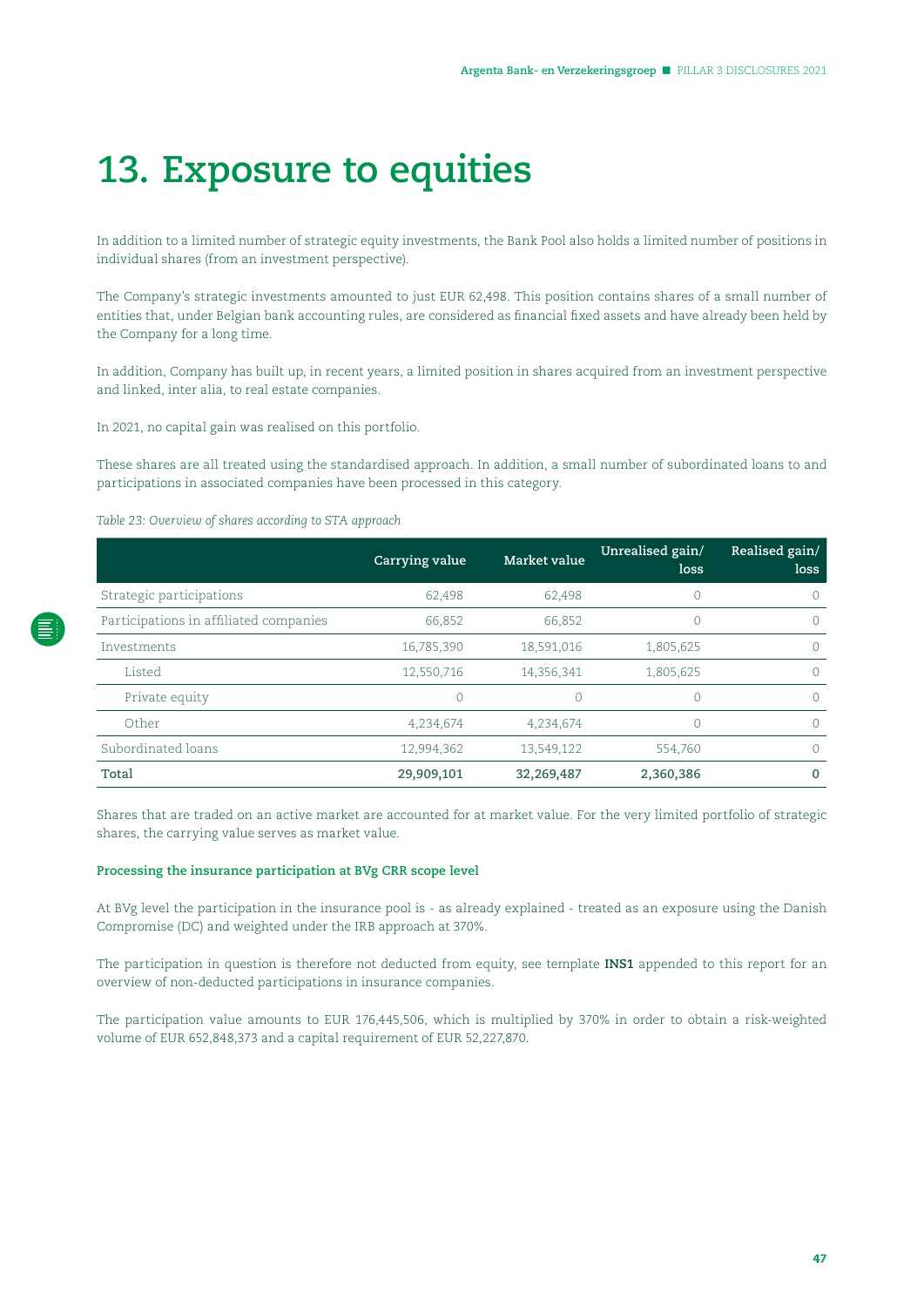# <span id="page-47-0"></span>**14. Exposure to interest rate risk**

This chapter gives further information on the assumptions used by the Company in monitoring the interest rate risk in the banking book (IRRBB). A detailed description can be found in Chapter 5 of the IFRS annual report.

Interest rate risk is defined as the current and future exposure of an institution's profitability and equity in the event of adverse market interest rate movements. The 'banking book' consists of all interest-bearing components of the institution's balance sheet not belonging to a trading book.

Non-interest-bearing assets (including non-interest-bearing elements of the institution's required regulatory equity) are not included in the banking book. The Company's interest-bearing assets belong exclusively to the banking book.

The interest rate risk is reported both from an income perspective and from an economic value perspective.

The economic value of the banking book relevant as a buffer for interest rate risk can be defined as the algebraic total of the expected cash flows, other than the commercial margins, of the interest-bearing components of the banking book, discounted at prevailing or assumed future market interest rates over their interest-bearing terms.

The income perspective essentially examines the volatility of the interest result, the difference between interest income and interest expenses. At consolidated level, this figure also takes into account the changes in the market value of interest rate derivatives recognised through the income statement. Since 1 October 2008, hedge accounting has been applied to a portion of the interest rate derivatives when they have a demonstrable interest rate risk-reducing character.

In an interest rate-sensitive company, the interest rate risk is highly dependent on the mismatch between the average interest term of all interest-bearing assets and that of all interest-bearing liabilities (whereby, in addition to the interest maturity of the capital, the timing of intermediate coupons is also taken into account).

The greater the mismatch, the greater the interest rate sensitivity. The interest rate sensitivity is measured and reported in terms of the sensitivities of both economic value and interest result to a change in the interest rate curve under different interest rate shock scenarios.

Within the ALM management systems, all interest-bearing assets, liabilities and off-balance sheet positions are modelled according to their specific repricing and maturity features. All material sources of interest rate risk (viz. gap risk, option risk and basis risk) are considered, in line with the prevailing EBA guidelines on the management of Interest Rate Risk in the Banking Book. In addition to interest rate risk, the impact in the event of other-than-modelled portfolio behaviour of products without contractual interest rate maturity dates is measured, managed and if necessary capitalised in ICAAP.

Alco or the GRC-Moco can decide to adapt a methodology or behavioural model on the basis of regulatory or market developments. In this case, the decision will be explained to the Executive Committee, which will ratify it.

For calculating economic value, the spot swap vs Euribor 3M curve is used at reporting date as a reference curve for the risk-free interest rate curve. No margin is applied to the discounting interest rates, nor are the commercial margins included in the cash flows discounted. In this way, the interest rate risk is measured purely and the most effective and efficient control measures can be taken.

The ALM management system examines the impact of a pre-defined spectrum of interest rate scenarios. For income analyses, a flat-balance hypothesis (i.e. unchanged balance sheet size and balance sheet mix) is applied each time. In the business plan process too, the robustness of the business model is also monitored under the considered range of interest rate scenarios.

In the context of the EBA standard outlier tests, it becomes 'going forward' a challenge to implement the appropriate hedging policy at sufficiently close range and quickly. For this reason, it was decided at the end of 2021 to set up a Hedging Consultation under Alco supervision.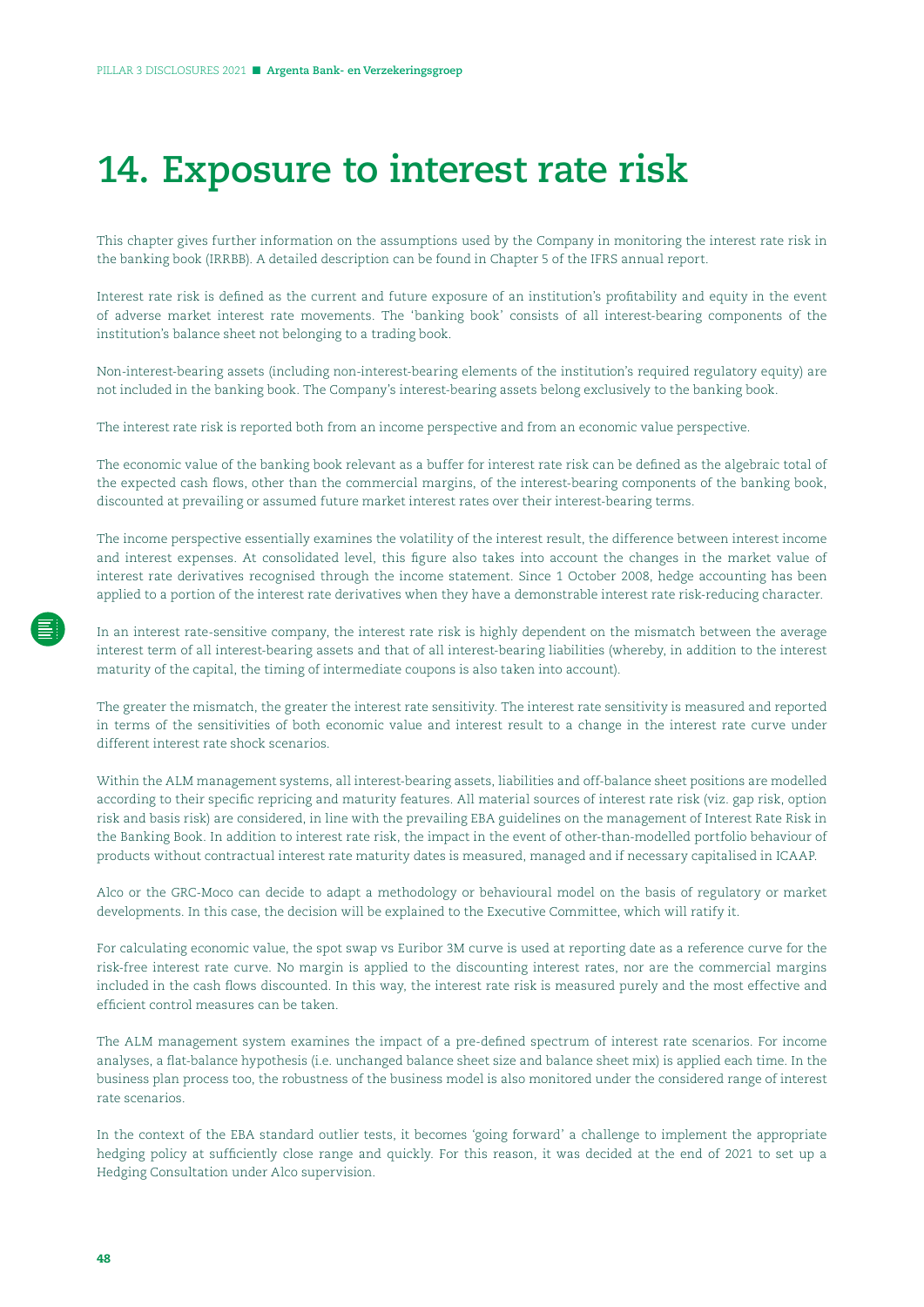#### **Assumptions concerning the behaviour of deposits with no contractual maturity**

For internal risk monitoring and also for ECB prudential reporting, the re-pricing behaviour for savings accounts in Belgium is modelled using an internally developed replicating model. This is an econometric behaviour model from which a risk-optimal reinvestment strategy for these funds is 'replicated' on the basis of the historical and expected re-pricing behaviour and the circulation of these deposits. The replicating model is not only calibrated on historical company data, but also factors in a 'forward look'.

Since the end of 2018, internally developed replicating models have also been used for savings accounts in the Netherlands and current accounts in Belgium. For the Dutch savings accounts this is conceptually the similar model as for the Belgian savings accounts. For Belgian current accounts, the model is simpler, given that its object is rather a volume-sensitive portfolio than a price-sensitive portfolio. In order to reflect the risk profile of this portfolio in the measurements, an explicit distinction is made here between 'core' and 'non-core' volumes, which are modelled on different duration characteristics.

#### **Assumptions with regard to option risk**

Within interest rate risk management, the Company distinguishes three options that are included in the modelling of the balance sheet positions.

With the first option, the customer has the option to prepay his mortgage loan. This option is factored into ALM management system as follows:

- **For mortgages in Belgium, an internally developed prepayment dynamic model is applied that is driven by a modelled** interest rate incentive for the client and the age of the mortgage.
- For mortgages in the Netherlands, the expected prepayments are predicted on the basis of a static model consisting of a short and long-term average and which is based on and kept in line with observations.

Both behavioural models are subject to the internal Model Risk Management Framework and are periodically backtested to monitor their predictive performance.

In the second option, Belgian mortgage rates are automatically capped/floored at interest rate revision dates by means of contractual maximum increase or reduction levels. The impact of this is always captured in the measurement of interest rate risk, in both simulations of both economic value and the interest result.

With the third option, the savings rates are automatically floored because of the statutory minimum interest rate. The impact of this is included in the measurement of the interest rate risk on top of the application of the above-mentioned replicating model.

#### **Treatment of pipeline risk**

In the period between the approval of a mortgage loan and execution of the notarial deeds of sale, market interest rate fluctuations can influence the interest rate at which the mortgage loan is eventually completed. In the situation of rising interest rates, the customer is still able to enjoy the lower rate which applied when the mortgage loan was applied for. On the other hand, where market interest rates are moving downwards, the customer can opt for the lower rate applying immediately before signing of the notarial deeds.

In this period, in which loans have been confirmed for which the rate is not yet established, there is an exposure to pipeline risk. The interest rate risk contained in the credit pipeline which will with great probability 'land' on the balance sheet in the short term, is always included in the determination of the interest rate risk from an economic value perspective.

The Company's ALM sub-department reports to Alco on interest rate risk, on a monthly basis at company level and at a quarterly basis at consolidated level.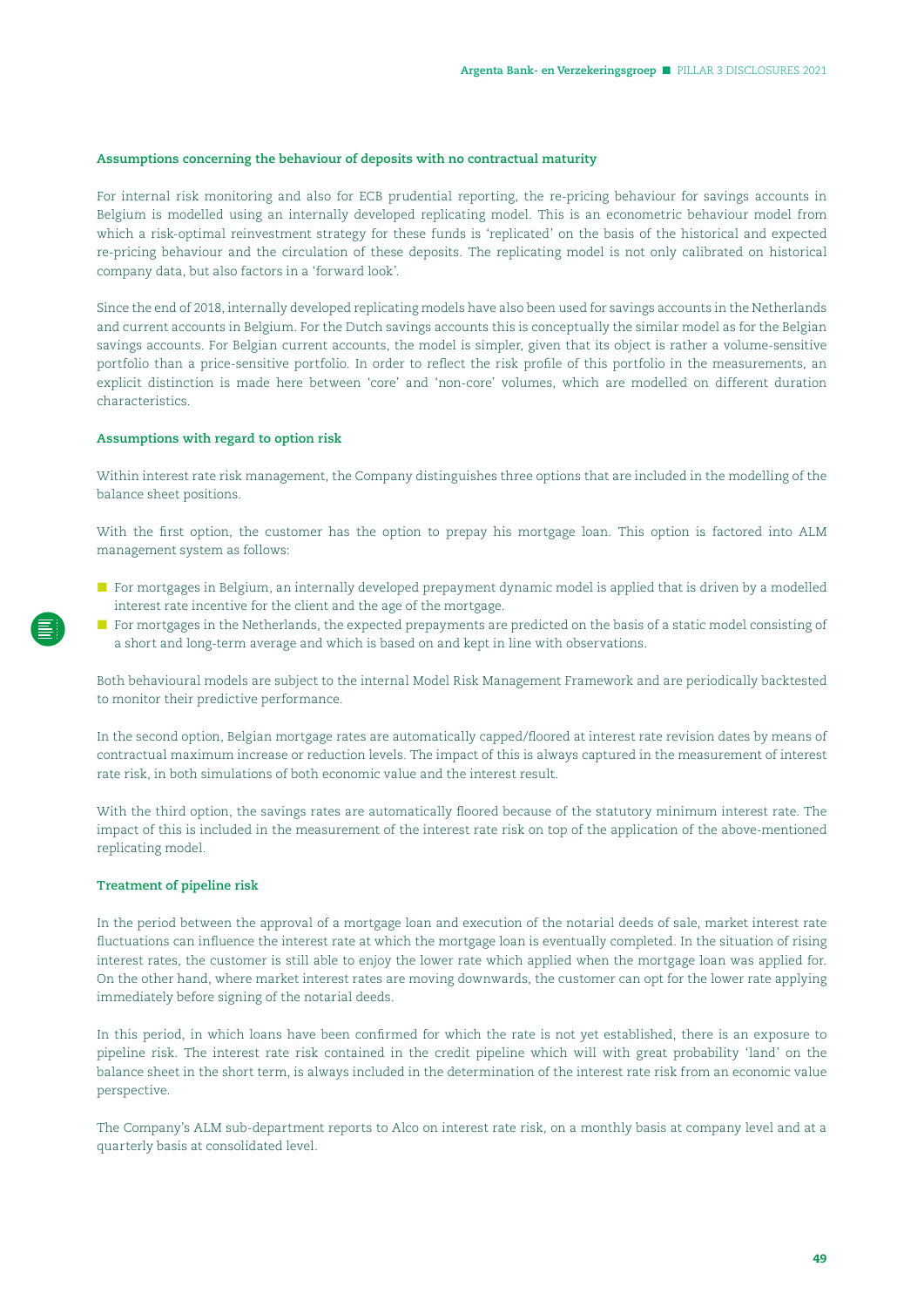# <span id="page-49-0"></span>**15. Exposure related to securitisation positions**

# **15.1. Own securitisations**

In 2017, 2018, 2019 and 2021, securitisation transactions were carried out, each involving a portfolio of Dutch residential mortgage loans with NHG guarantees via the Green Apple 2017-I-NHG SPV, the Green Apple 2018-I-NHG SPV, the Green Apple 2019-I-NHG SPV and the Green Apple 2021-I SPV respectively.

The SPVs involved have a profit of EUR 2,125 per entity (minimum tax basis). The interest received and paid and the other costs are reflected in the income statement at the level of Aspa. The relevant processing is accounting and tax-neutral.

These are traditional securitisation transactions, undertaken with the objective of attracting new funding (tapping a new funding source) with a view to continuing to offer mortgage loans.

Aspa has itself purchased the B and C notes issued by the SPVs with an outstanding exposure of EUR 483,832,545. A notional EUR 1.2 billion (Green Apple 2017-I-NHG), a notional EUR 1 billion (Green Apple 2018-I-NHG), a notional EUR 0.8 billion (Green Apple 2019-I-NHG) and a notional EUR 0.65 billion (Green Apple 2021-I) of notes were initially placed with institutional investors.

Under IFRS, the Green Apple SPVs - which have carried out the securitisation transactions - are fully consolidated. In this way the underlying Dutch mortgage loans come back onto the consolidated entity's balance sheet.

Both the liquidity risk and interest rate risk of the underlying loans (and consequently the notes held internally) are also managed by the Company in accordance with the standard reporting and governance of the Argenta Group. The interest rate risk remains with the Company due to the presence of a cap structure in the global transaction.

A detailed explanation of the various Green Apple issues and the global structure can be found on the website [www.argenta.eu](http://www.argenta.eu). The features of these issues, prospectus and investor presentation, can be found under the "debt issuance" heading.

The table below contains a summary of the own securitisations for the current period. These securitisations relate to mortgage loans, and are therefore related to the exposure category "secured by real estate".

### *Table 24: Overview of exposures relating to own securitisations*

| Total<br>exposure           | Performing | Non-<br>performing |            | Of which: Accumulated<br>past due impairments | Of which<br>stage 1: | Of which<br>stage 2: | Of which<br>stage 3: |
|-----------------------------|------------|--------------------|------------|-----------------------------------------------|----------------------|----------------------|----------------------|
| 2.949.625.418 2.934.420.681 |            | 15.204.737         | 12.917.435 | 248.594                                       | 16.341               | 64.577               | 167.676              |

The impairments recorded on own securitisations (based on the loans from the four entities that are included as exposure in the calculation of the credit risk requirements) amount to EUR 248,594 in 2021, of which EUR 16,341 for stage 1, EUR 64,577 for stage 2 and finally EUR 167,676 for stage 3 loans.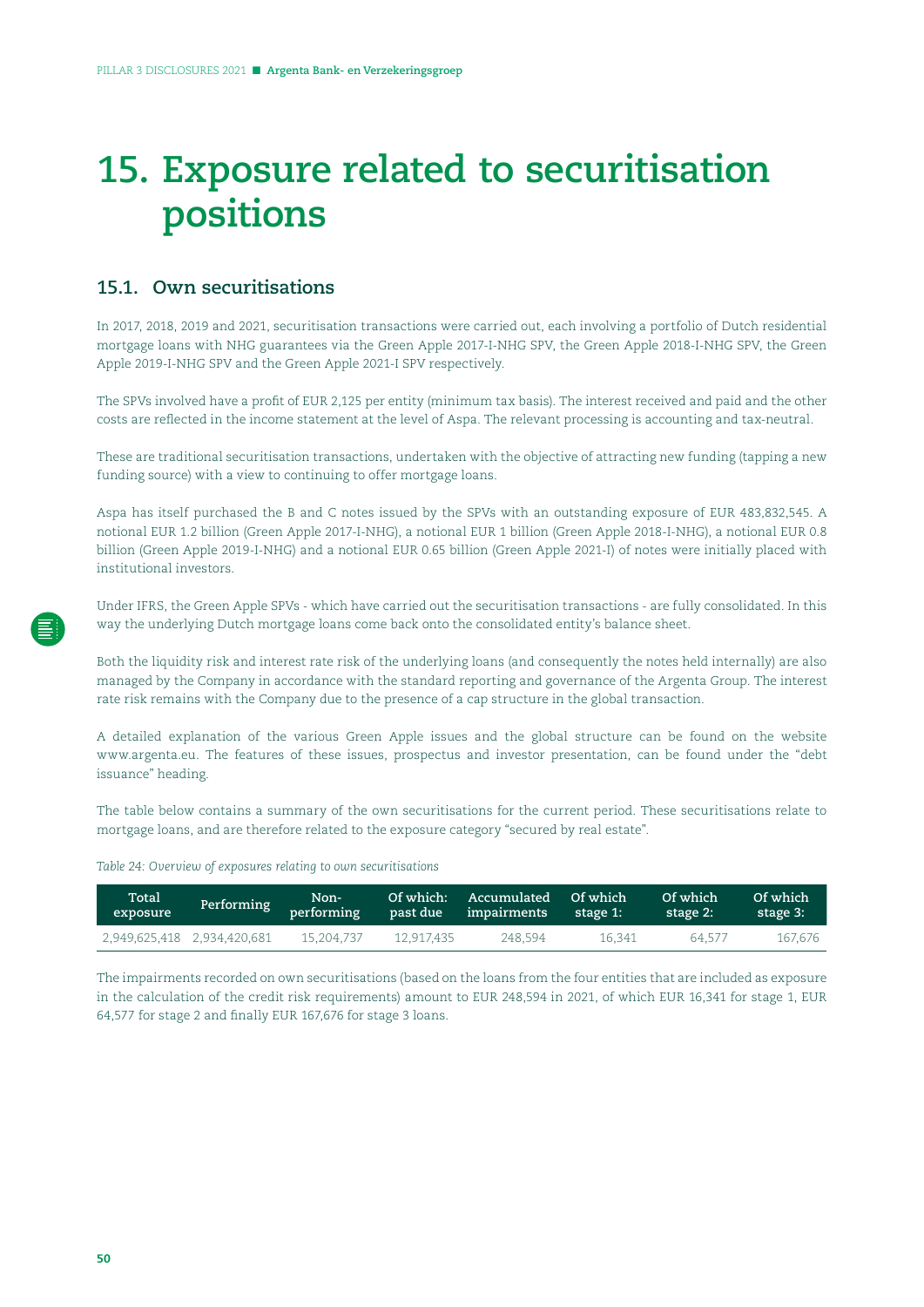#### **Role as originator in securitisation transactions**

Aspa plays several roles in securitisation operations. As initiator (*originator*) of securitisation operations, the Company (*seller*) sells the loans for securitisation to the issuer.

In the case of the Aspa-initiated securitisation operation, the issuer is an SPV, established under Dutch law, named Green Apple BV. This company buys the loans and issues bonds (notes) to pay for this purchase.

The Green Apple SPVs are administered by Intertrust Services, an independent Dutch company specialising in securitisation operations and trust management.

Aspa is also involved in the transaction through the structure of a front and back cap, whereby the interest rate risk remains at Aspa.

The Company is not involved as a sponsor in other securitisation transactions. However, the Company is also involved in other securitisation operations through its role as an investor (see Chapter 15.2. Portfolio of securitisation positions).

#### **CRR approaches applied**

The own securitisation transactions do not envisage a release of capital, and the Company assesses that there is no significant transfer of credit risk. For this reason, a capital requirement is calculated for all securitised loans at Aspa solo level. This replaces the calculation of a capital requirement for the (self-purchased) B and C notes. For this reason a capital requirement is calculated for the underlying loans instead of the issued notes that were purchased by Aspa.

Under IFRS, the Green Apple SPVs have been fully consolidated. In this way the underlying Dutch mortgage loans come back onto the consolidating entity's balance sheet. At consolidated level, the capital calculations on the mortgage loans are retained (since the loans return onto the balance sheet) and the outstanding self-purchased B and C notes are eliminated in the consolidation.

#### **Accounting policies**

The securitisation operations can take the form of a sale of the assets in question to a 'special purpose vehicle' (SPV) or the transfer of the credit risk by means of credit derivatives.

An SPV issues tranches of securities to fund the purchase of the assets. The financial assets involved in a securitisation are no longer (fully or partially) accounted for in the financial statements of the issuing institution whenever the company in question transfers virtually all the risks and income from the assets (or parts thereof).

The B and C notes of the Green Apple 2017-I-NHG, Green Apple 2018-I-NHG, Green Apple 2019-I-NHG and Green Apple 2021-I issues are recognised at amortised cost at Aspa solo level, given the intention to retain these securities until call date. At consolidated level, these notes are eliminated and the loans come back onto Aspa's and the Company's balance sheets.

At consolidated level, no gains are realised on the sale of the loans. Owing to the DPP (deferred purchase price) method, the interest result from the loans comes into the profit and loss account on an unconsolidated basis.

All securitisation positions that Aspa has acquired are listed. In this way, an external valuation of these effects is obtained. A more detailed explanation of the fair value of financial instruments is given in the Company's IFRS annual report.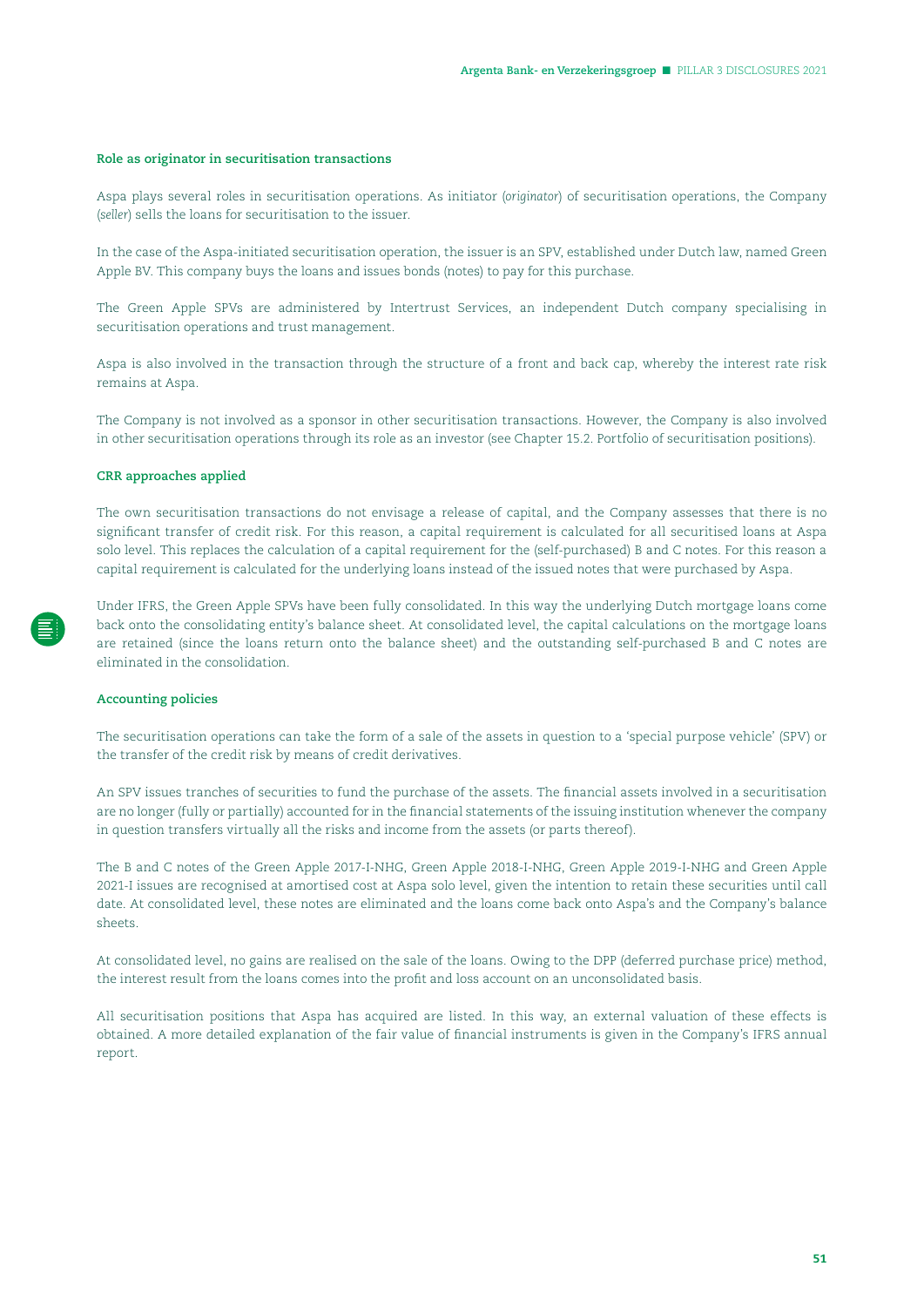<span id="page-51-0"></span>Until now, the Company has only occasionally sold loans in the context of securitisation transactions. These were all securitisation transactions in which the relevant loans subsequently came back onto the Company's balance sheet via consolidation. The loans in question were therefore not included in the trading book. The Company has no trading book. For example, derivative instruments acquired are always entered into for the Company's own account in order to hedge its (interest rate) risks.

Periodically (and immediately after the granting of the loans) loans are also sold by Aspa to its sister entity Aras, independently of the implemented aforementioned securitisations.

# **15.2. Portfolio of securitisation positions**

In addition to the securitisation transactions described above and performed by the Company itself, the Company holds a number of asset-backed securities (ABS) and mortgage-backed securities (MBS) as part of its investment policy.

These securities form part of the Company's investment portfolio (the Company has no trading portfolio), with the risks monitored following the governance for the global investment portfolio.

The Company invests only in the A tranches of securitisation transactions and has no resecuritisation positions in its portfolio. These positions are processed by the SEC-ERBA method under the exposure category 'securitisation positions'.

All purchased securitisation positions are included in the institution's investment portfolio. The Treasury & Investment Services (TIS – Middle Office) sub-department is responsible for analysing whether a securitisation position can be regarded as an STS (Simple, Transparent & Standardised) securitisation and therefore qualifies for a differentiated capital treatment.

The table below gives a geographical overview of purchased (as investments) securitisation positions. This geographical distribution is based (as for the entire portfolio) on the issuer's country code.

# **Type Country Exposure 2020 Exposure 2021** MBS ES 11,735,933 9,734,229 MBS 68802 3,558,802 and TR 68802 and TR 68802 and TR 7,806,870 and TR 3,558,802  $\rm{MBS}$  6,153,598 0 MBS 3,198,938 3,198,938 MBS NL 510,069,281 489,745,458 ABS 6 40,975,249 ABS DE 21,555,677 41,661,228 ABS 18,907,391 46,491,054 ABS IE 2,836,250 25,388,282 ABS 63,183,397 LU LU 45,205,291 63,183,397 ABS 18,301,476 NL 9,395,104 18,301,476 ABS US 973,382 0 **Total securitisation positions 639,886,116 742,238,113**

#### *Table 25: Geographic distribution of securitisation exposures at year-end*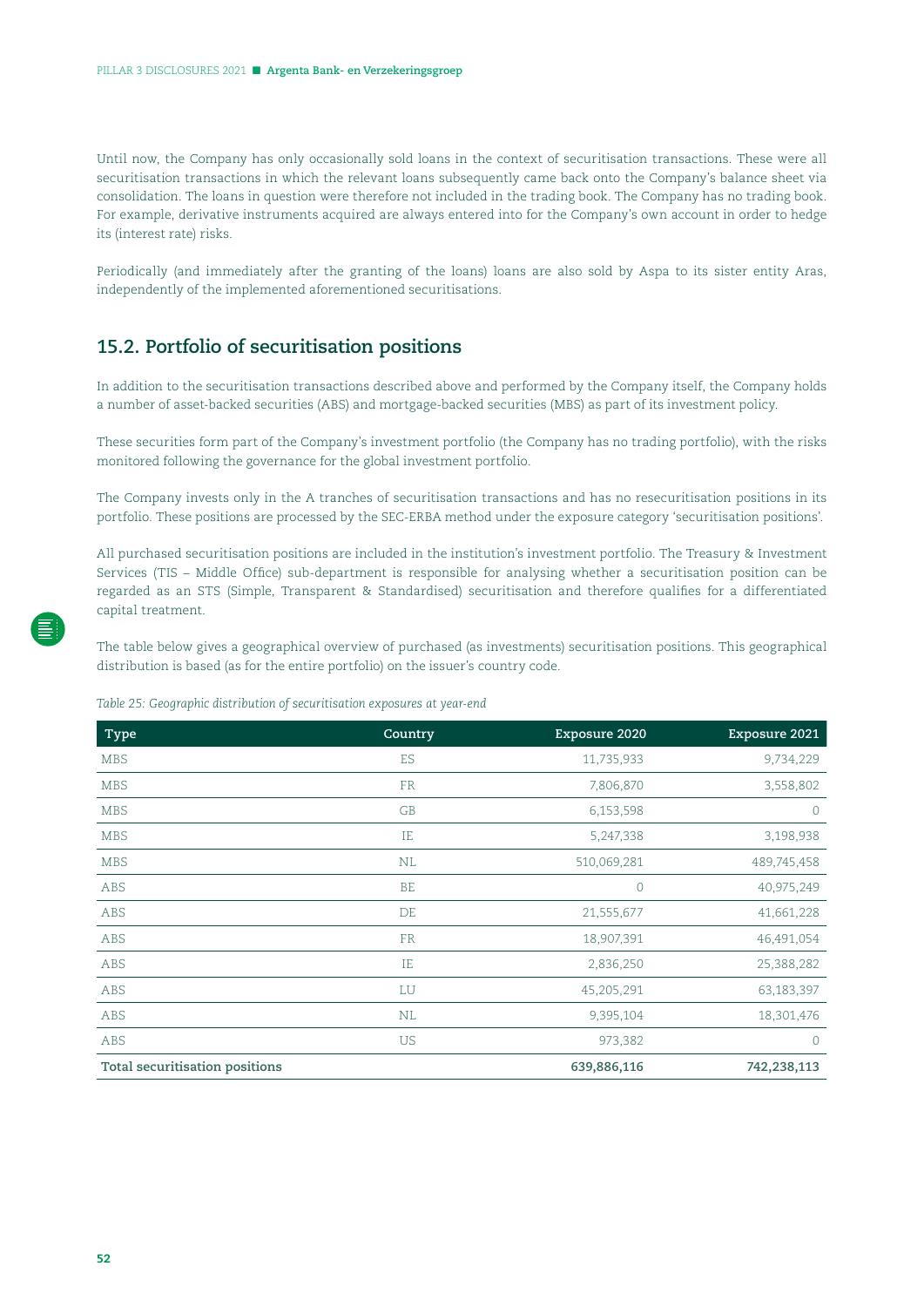The following table gives an overview of the securitisation positions involved, with their external ratings (indicating the credit quality of the securities), their EAD and the total own funds requirement by the SEC-ERBA method.

The ratings given by the relevant rating agencies to the transactions are used for the weightings and the calculation of capital requirements.

| Rating S&P       | Rating MDY                | <b>Rating FITCH</b> |                            | <b>ABS</b>               | <b>MBS</b>               | Total                    |
|------------------|---------------------------|---------------------|----------------------------|--------------------------|--------------------------|--------------------------|
|                  |                           | AAA                 | EAD<br>Capital requirement |                          | 26,511,410<br>212,083    | 26,511,410<br>212,083    |
|                  | Aaa                       |                     | EAD<br>Capital requirement | 90,365,657<br>1,443,241  | 3,558,802<br>56,940      | 93,924,459<br>1,500,181  |
|                  |                           | <b>AAA</b>          | EAD<br>Capital requirement | 10,378,589<br>165,963    | 93,046,165<br>1,455,139  | 103,424,754<br>1,621,102 |
|                  | Aa1                       | <b>AAA</b>          | EAD<br>Capital requirement |                          | 4,794,693<br>115,072     | 4,794,693<br>115,072     |
| $A+$             | Aaa                       | B                   | EAD<br>Capital requirement |                          | 1,467,570<br>58,702      | 1,467,570<br>58,702      |
| <b>AAA</b>       |                           |                     | EAD<br>Capital requirement | 31,124,794<br>495,130    |                          | 31,124,794<br>495,130    |
|                  |                           | <b>AAA</b>          | EAD<br>Capital requirement | 101,385,831<br>1,619,672 | 72,535,700<br>580,263    | 173,921,532<br>2,199,934 |
|                  | Aaa                       |                     | EAD<br>Capital requirement | 2,745,815<br>40,947      |                          | 2,745,815<br>40,947      |
|                  |                           | AAA                 | EAD<br>Capital requirement |                          | 299,383,551<br>3,237,902 | 299,383,551<br>3,237,902 |
|                  | Aa1                       |                     | EAD<br>Capital requirement |                          | 3,458,556<br>83,001      | 3,458,556<br>83,001      |
|                  |                           | $A+$                | EAD<br>Capital requirement |                          | 1,480,979<br>35,543      | 1,480,979<br>35,543      |
| <b>Total EAD</b> |                           |                     |                            | 236,000,686              | 506,237,427              | 742,238,113              |
|                  | Total capital requirement |                     |                            | 3,764,953                | 5,834,645                | 9,599,598                |

*Table 26: EADs and capital requirements of securitisation positions*

The portfolio of securitisation positions has risen from an exposure of EUR 639,886,116 as of 31 December 2020 to EUR 742,238,113 as of 31 December 2021.

Applying the weighting percentages and the 8% requirement, a capital requirement of EUR 9,599,598 (compared with EUR 10,351,267 at 31/12/2020) was obtained for these purchased securitisation positions.

The Company buys only tranches of the highest credit quality (see table above with the indication of ratings – in this way no one securitisation position is weighted at 1,250%) and does not have to deduct amounts from its eligible capital (Article 444 CRR (e)). Nor are any credit risk mitigations applied for these exposures in the capital calculations.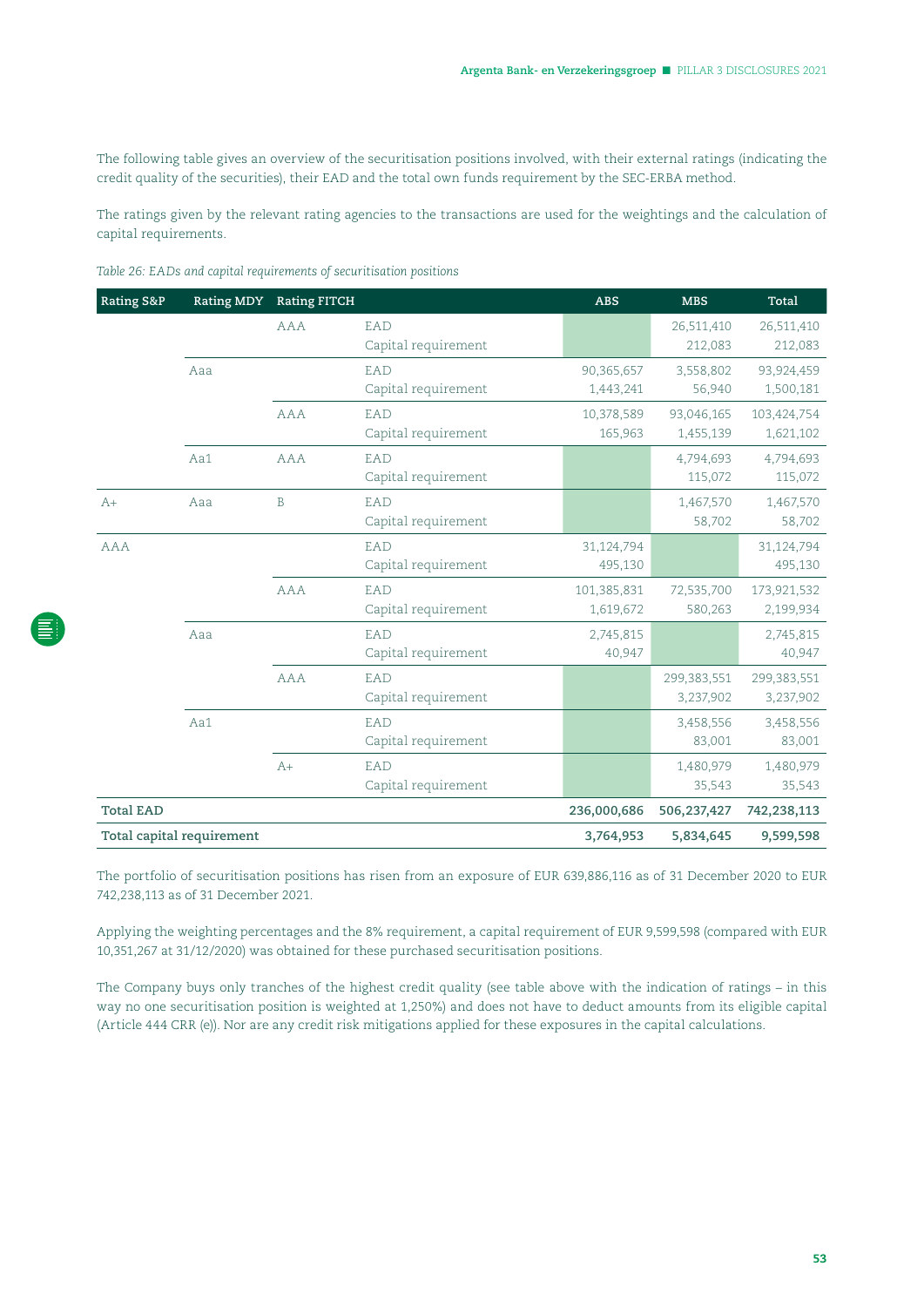# <span id="page-53-0"></span>**15.3. Tracking of securitisation positions**

The Credit Risk Analysis (CRA) sub-department is responsible for tracking the positions of the investment portfolio and the purchased securitisation positions. The purchased positions are monitored systematically. Every three months a comprehensive analysis report is prepared on these positions and is discussed in the Alco. Based on the evolution of the credit risk of the underlying assets of the securitisation positions, proposals are made to set up provisions.

The analysis report provides an overview of the performance of the Structured Credit Portfolio (SCP). The RMBS and ABS transactions are monitored on the basis of Coverage Ratios (CR).

A CR measures the extent to which the existing Credit Enhancement (CE) of an RMBS can cover the Expected Losses (EL) on the underlying pool of loans, in the event of failure or default. The expected losses are determined on the basis of an estimate of the total Probability of Default (PD), and an estimate of the size of the Loss Given Default (LGD). The expected loss relates to the principal that remains unpaid after the sale of the guarantees.

The CRs provide an overview of the performance of both the total portfolio and the individual transactions. The CRs are further calculated in a base case and severe case scenario. A CR > 1 indicates that the available credit enhancement can absorb the expected losses within the transaction and that no losses are expected on the tranche in the portfolio. Given that the great majority of the RMBS portfolio consists of Dutch RMBSs, a benchmark is set for the comparison of performance.

The Company buys only the top tranches of the issued securitisation positions. In this way it has not so far suffered any effective loss on these positions. The total capital requirement for securitisation positions has fallen (partly due to the decline in the portfolio). The Company does not have any resecuritisation or synthetic securitisation in its portfolio. These elements have been included in the table below.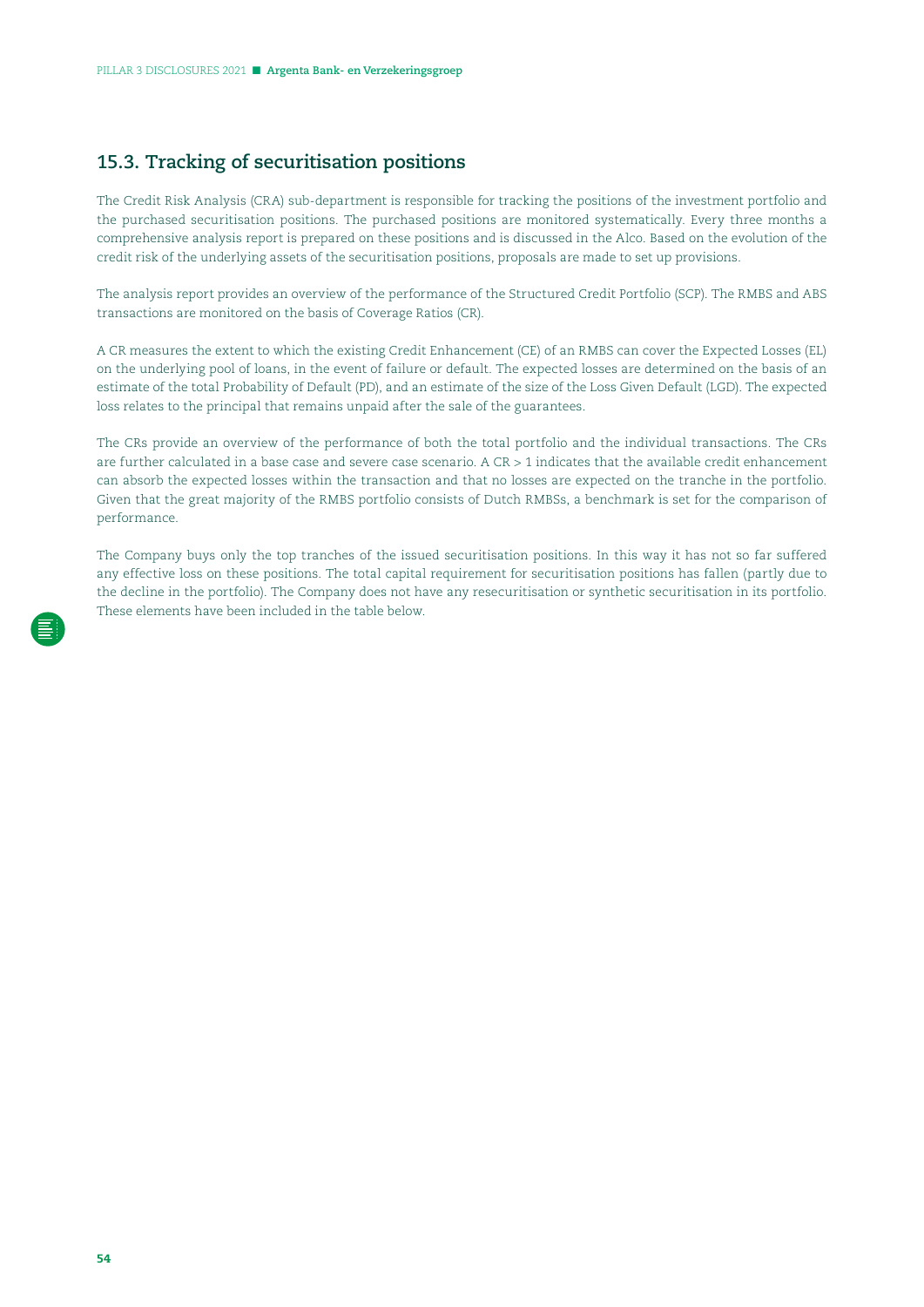*Table 27: Overview of key data securitisation positions*

| Overview securitisation positions                                     | <b>Trading book</b> | Investment portfolio |
|-----------------------------------------------------------------------|---------------------|----------------------|
| Total securitisation portfolio                                        | 0                   | 742,238,113          |
| Of which exposure type MBS (Mortgage Backed Securities)               | $\Omega$            | 506,237,427          |
| Of which exposure type ABS (Asset Backed Securities)                  | $\Omega$            | 236,000,686          |
| Traditional securitisations                                           | 0                   | 742,238,113          |
| Synthetic securitisations                                             | 0                   |                      |
| Resecuritisation positions                                            | $\circ$             | 0                    |
| Green Apple 2017 SPV                                                  |                     |                      |
| Outstanding amount as per end of 2021 of self-issued notes            | 0                   | 571,906,238          |
| Outstanding amount as per end of 2021 of self-purhcased B and C notes | 0                   | 156,000,000          |
| Securtised loans in October 2017                                      | $\Omega$            | 1,353,431,381        |
| Green Apple 2018 SPV                                                  |                     |                      |
| Outstanding amount as per end of 2021 of self-issued notes            | $\circ$             | 558,831,751          |
| Outstanding amount as per end of 2021 of self-purhcased B and C notes | $\Omega$            | 117,300,000          |
| Securtisated loans in June 2018                                       | 0                   | 1,117,243,343        |
| Green Apple 2019 SPV                                                  |                     |                      |
| Outstanding amount as per end of 2021 of self-issued notes            | $\circ$             | 571,144,219          |
| Outstanding amount as per end of 2021 of self-purhcased B and C notes | 0                   | 112,400,000          |
| Securtisated loans in June 2019                                       | 0                   | 935,793,960          |
| Green Apple 2021 SPV                                                  |                     |                      |
| Outstanding amount as per end of 2021 of self-issued notes            | $\circ$             | 646,117,596          |
| Outstanding amount as per end of 2021 of self-purhcased B and C notes | 0                   | 98,132,545           |
| Securtisated loans in June 2021                                       | $\circ$             | 743,220,838          |
| Assets already assigned to securitise                                 | 0                   | $\circ$              |
| Capital requirement securitisation positions                          | $\mathcal O$        | 9,599,598            |
| Deducted from equity or 1.250% weighting                              | $\mathsf{O}\xspace$ | n.a.                 |

Both at unconsolidated and consolidated levels, the capital requirement is calculated for the underlying loans and not on the self-purchased Green Apple notes.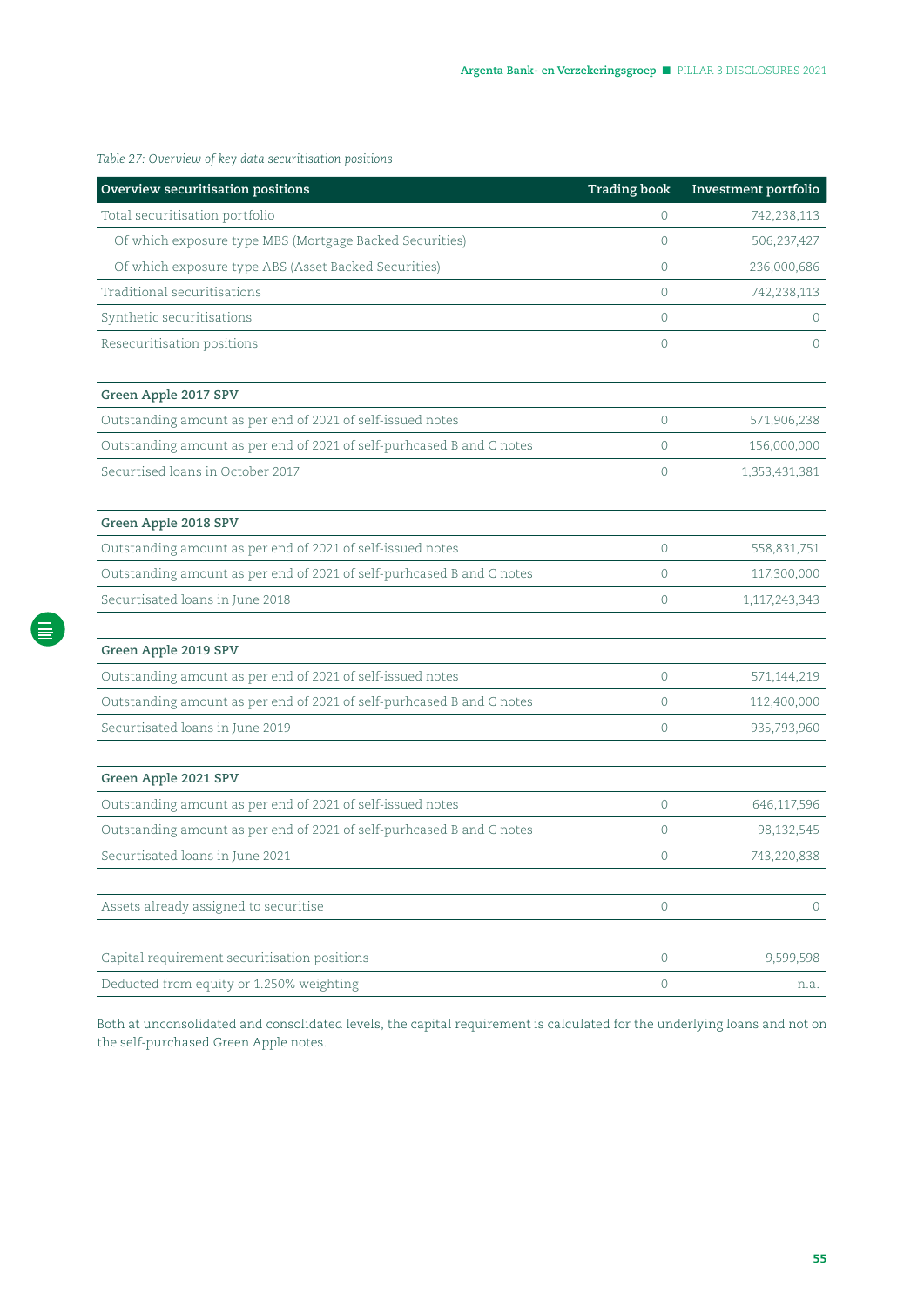# <span id="page-55-0"></span>**16. Remuneration policy, diversity and integrity**

This section provides disclosures on remuneration policy (both substantive elements and the decision-making process for arriving at this policy). Most of these disclosures are also included in the combined BVg annual report which is published on the [www.argenta.be](http://www.argenta.be) website.

Argenta has 4 charters that describe the basic principles and values that Argenta considers as key for its activities: the 'Suitability of Key Officers' Charter, the 'Diversity' Charter, the 'Integrity' Charter and the 'Sustainability' Charter. By their nature, these charters apply across the Argenta Group.

### **Remuneration Committee**

There is a single Remuneration Committee at Argenta, consisting of certain members of the Board of Directors of Argenta Bank- en Verzekeringsgroep. Based on a waiver granted by the supervisory authority, the Remuneration Committee operates at group level and no separate remuneration committees have been set up within the Boards of Directors of either Argenta Spaarbank or Argenta Assuranties.

The Remuneration Committee advises on the remuneration policy with respect to the members of the Board of Directors, those employees whose professional activities can have a material impact on Argenta (the "identified staff") and all other employees of the Argenta Group.

It monitors the evolution of compensation within the Argenta Group, makes sure that the remuneration policy promotes a solid risk culture, and makes general recommendations to the Board of Directors. For this, it also examines annually whether remuneration in the Argenta Group is in line with the remuneration policy.

The Remuneration Committee assesses annually the remuneration of executive and non-executive directors from the perspective of the remuneration policy adopted by Argenta and the conformity of the remuneration with legal and regulatory terms, including the possibility that the remuneration could be such as to create a conflict of interest between the directors and the institution.

The Committee has established that the remuneration of non-executive directors consists solely of a fixed monthly fee, plus a fixed amount per Board meeting attended. The Committee confirms that this remuneration is consistent with Argenta's remuneration policy, and with the business strategy, objectives, values, and long-term interests of the institution. The remuneration is not such as to create conflicts of interest between the non-executive directors and the institution.

The Committee has further established that the remuneration of the executive directors consists solely of a fixed monthly fee, plus premium contributions into two group insurance schemes, one for creating a supplementary pension capital and one for disability insurance. The basic fixed remuneration reflects primarily the relevant professional experience and organisational responsibilities, as set out in the job description that is part of the Executive Director mandate. There is no variable remuneration depending on performance criteria. The committee has determined that the remuneration of the executive directors is in line with Argenta's remuneration policy, and with the business strategy, objectives, values and long-term interests of the institution. The remuneration is not such as to create conflicts of interest between the non-executive directors and the institution.

In 2021, the Remuneration Committee met three times.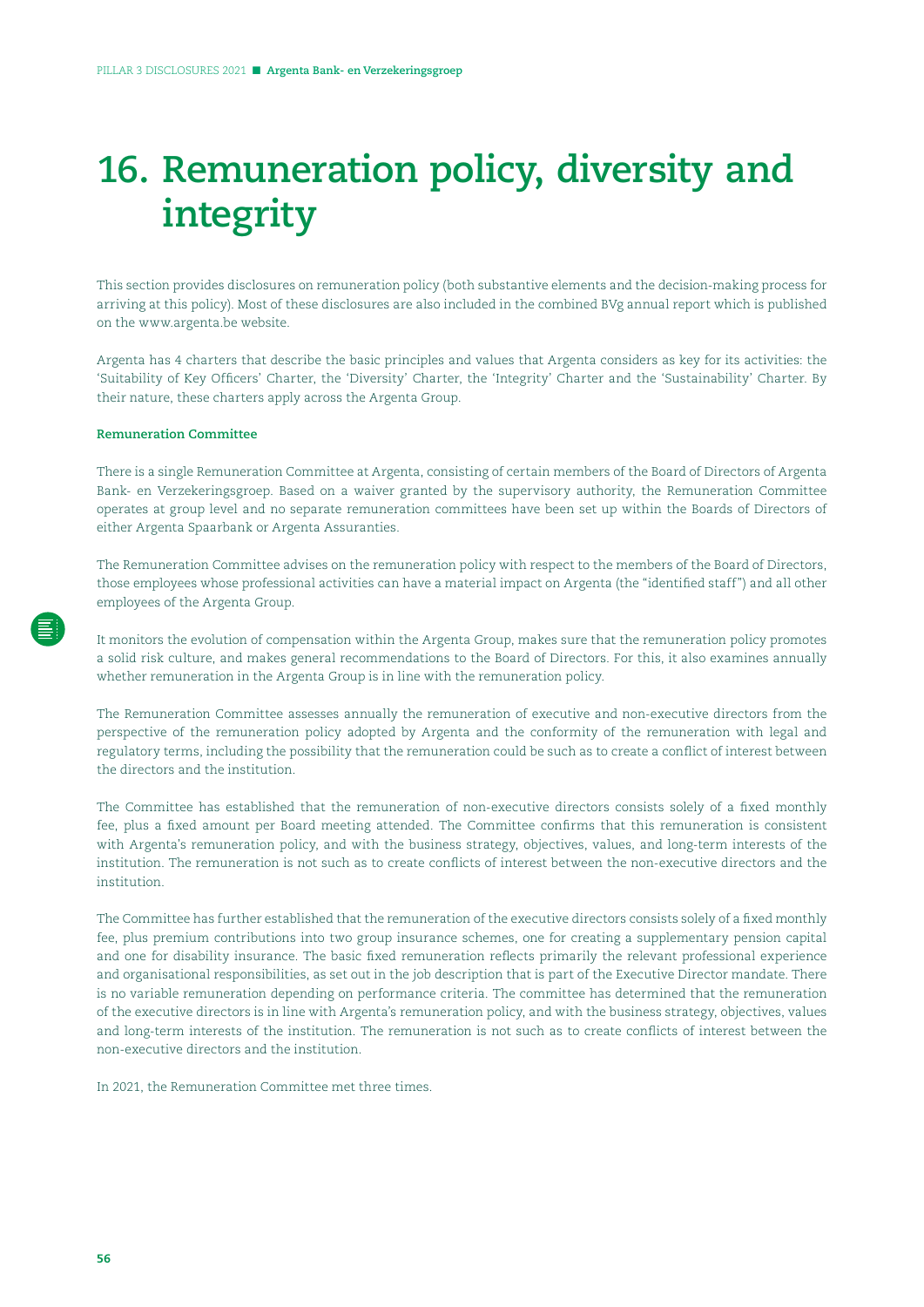The following non-executive members of the Board of Directors of Argenta Bank- en Verzekeringsgroep sits on the Remuneration Committee:

- Raf Vanderstichele (chairman)
- **Bart Van Rompuy**
- Carlo Henriksen

The chairman Raf Vanderstichele and Carlo Henriksen are independent members of the Remuneration Committee as stipulated in article 7:87 §1 CCA.

The Chairman, Mr. Raf Vanderstichele was active for many years as an auditor with an international auditing firm and statutory auditor of several Belgian companies, also in the financial sector.

The Remuneration Committee is composed so as to be able to give a sound and independent assessment of remuneration policies and compensation practices and the incentives created by it for risk management, capital requirements and liquidity position.

The Remuneration Committee meetings are also attended by a member of the Risk Committee, in the person of Mr. Marc van Heel, chairman of the Board of Directors.

#### **Remuneration policy of the Argenta Group**

The remuneration of the directors is determined by the General Meeting on the basis of the relevant legal regulations and on the proposal of the Board of Directors, having obtained the advice of the Remuneration Committee.

The Board of Directors is subsequently responsible for supervising the implementation of the decision of the General Meeting.

Argenta's Board of Directors, in collaboration with the Remuneration Committee, establishes a remuneration policy for all employees (with the exception of the members of the Board of Directors) of the entire group, and oversees its implementation in collaboration with the Remuneration Committee and the independent control functions. This policy takes into account the complexity and structures of the group in order to establish, develop and implement a consistent group-wide policy that aligns with the group's risk management strategies. The policy is applied to all relevant individuals at group level and at each subsidiary and the branch in the Netherlands. This policy does not apply to branch managers or their employees.

Argenta guarantees:

- $\blacksquare$  the overall consistency of the group's remuneration policy, by ensuring that it complies with the legal requirements for companies belonging to the group and by ensuring its correct application
- that the remuneration policy is consistent with the institution's corporate strategy, objectives, values and long-term interests, and also includes measures to avoid conflicts of interest
- the direct supervision by the Remuneration Committee of the remuneration of senior executives who perform risk management and compliance functions
- $\blacksquare$  the involvement of the independent control functions:
	- the risk management function ensures that the remuneration policy is consistent with sound and effective risk management and promotes sound risk management
	- the compliance function analyses the impact of the remuneration policy on the institution's compliance with laws and regulations, internal policies and risk culture, and reports all identified compliance risks and non-compliance issues to the management body; every year the compliance function formulates an opinion via the Risk Committee
	- the internal audit function independently reviews the design and implementation of the institution's remuneration policy and its impacts on its risk profile, and assesses how these impacts are managed
- mutual contact and exchange of information between the competent functions at group level with the subsidiaries and the branch
- a gender-neutral remuneration policy.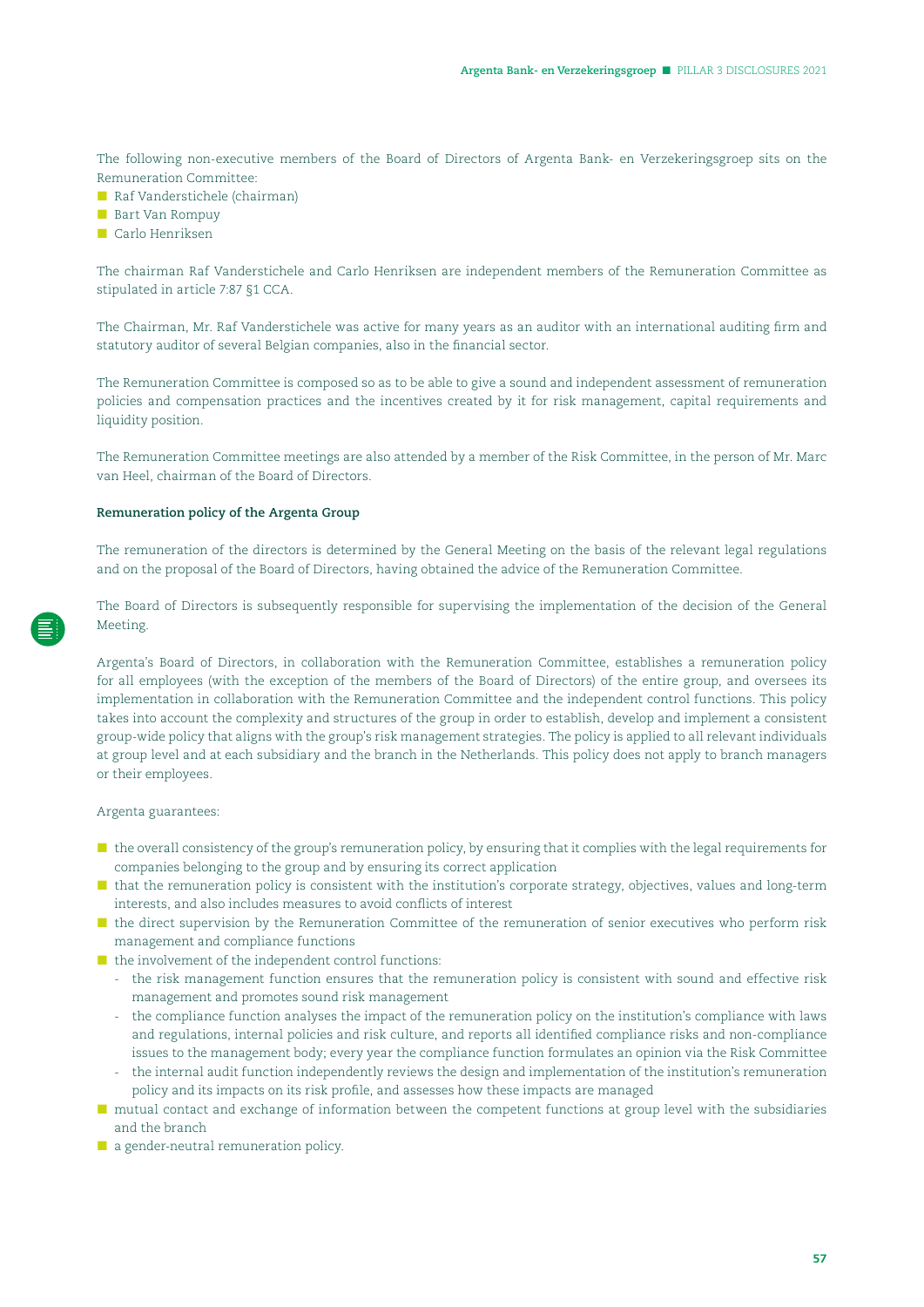The Argenta Group strives to remunerate its employees in line with market conditions. The salaries of Argenta employees, administrative staff, management and senior executives, and members of the Argenta Executive Committee consist solely of a fixed amount. No variable compensation, shares, stock options, entry bonuses or deferred compensation are awarded.

The remuneration policy determines which remuneration packages apply to which functions, depending on the degree of difficulty, responsibility, level of required training/experience and necessary specialisation of a particular function.

The key aspects of this policy are:

- the compensation benchmarks: benchmarks established by the Board of Directors for all function types at Argenta
- an Argenta 'function house', linked to a company-specific 'remuneration house' (with sector-defined minimum pay scales and benchmark-driven, experience-based gross reference salaries)
- a company-wide system for pay increases, taking into account performance evaluation and pay benchmarking
- $\blacksquare$  a cafeteria plan as a means of offering flexibility in the remuneration package.

The Executive Committee, the Remuneration Committee of the Board of Directors and subsequently the Board of Directors itself approved the outlines of an updated salary policy in 2016. Since then, this policy has been converted into concrete practices (the feedback and evaluation cycle, the pay round, the function and remuneration houses, the cafeteria plan, etc.) and internal regulations. These were also translated, at the social consultation level, into

- $\blacksquare$  The company collective labour agreement to introduce a new wage policy (22/12/2016);
- The job classification protocol (07/12/2016).

In 2018, the harmonisation of the Articles of Association was also discussed with the social partners and translated into a company collective labour agreement.

All these evolutions are summarised in the new 'Remuneration policy for Argenta non-directors' submitted for approval to the Board of Directors on 26/03/2019, with an update by the Board of Directors on 30/03/2021 (after seeking the opinion of the Remuneration Committee). This describes the principles that Argenta applies to achieve sustainable and correct remuneration for the employees (non-directors) of Argenta companies.

In addition to the standard remuneration (monthly salary), all Argenta staff members receive double holiday pay, 13th month, hospitalisation insurance, group insurance and meal vouchers. The hospital insurance can be extended to the entire family. Company cars can be allocated for certain positions, or costs specific to the employer. On 1/05/2020, an occupational disability insurance was introduced that provides a supplement, in line with the market, on top of the benefits received from the health insurance company or the ZIV (Sickness and Invalidity Insurance). A new collective labour agreement was concluded in 2020, which structurally introduces 2 days of teleworking per week from 01/09/2020.

The total wage bill of the Argenta Group is disclosed in the IFRS annual reports (see [www.argenta.be\)](http://www.argenta.be).

#### **Identified staff**

Remuneration policies need to provide appropriate incentives to encourage prudent behaviour among employees whose professional activities have a material impact on an institution's risk profile. The remuneration principles are the same as for other positions in the Argenta Group. Their remuneration also consists solely of a fixed amount. In this way the remuneration policy ensures that there are no material conflicts of interest for employees in control positions and that no excessive risks are taken.

The Executive Committee determines on the basis of quantitative and qualitative criteria - on the basis of Delegated Regulation (EU) 2021/923 of 25/03/2021 (banking regulations) and Regulation 2015/35 of 10 October 2014 Art. 275c (insurance regulation) - which employees qualify as identified staff. This proposal is submitted for its opinion to the Remuneration Committee.

The Remuneration Committee submits the proposal with its opinion to the Board of Directors for ratification.

The persons in question are informed of their qualification as identified staff members, and the supervisor is also informed.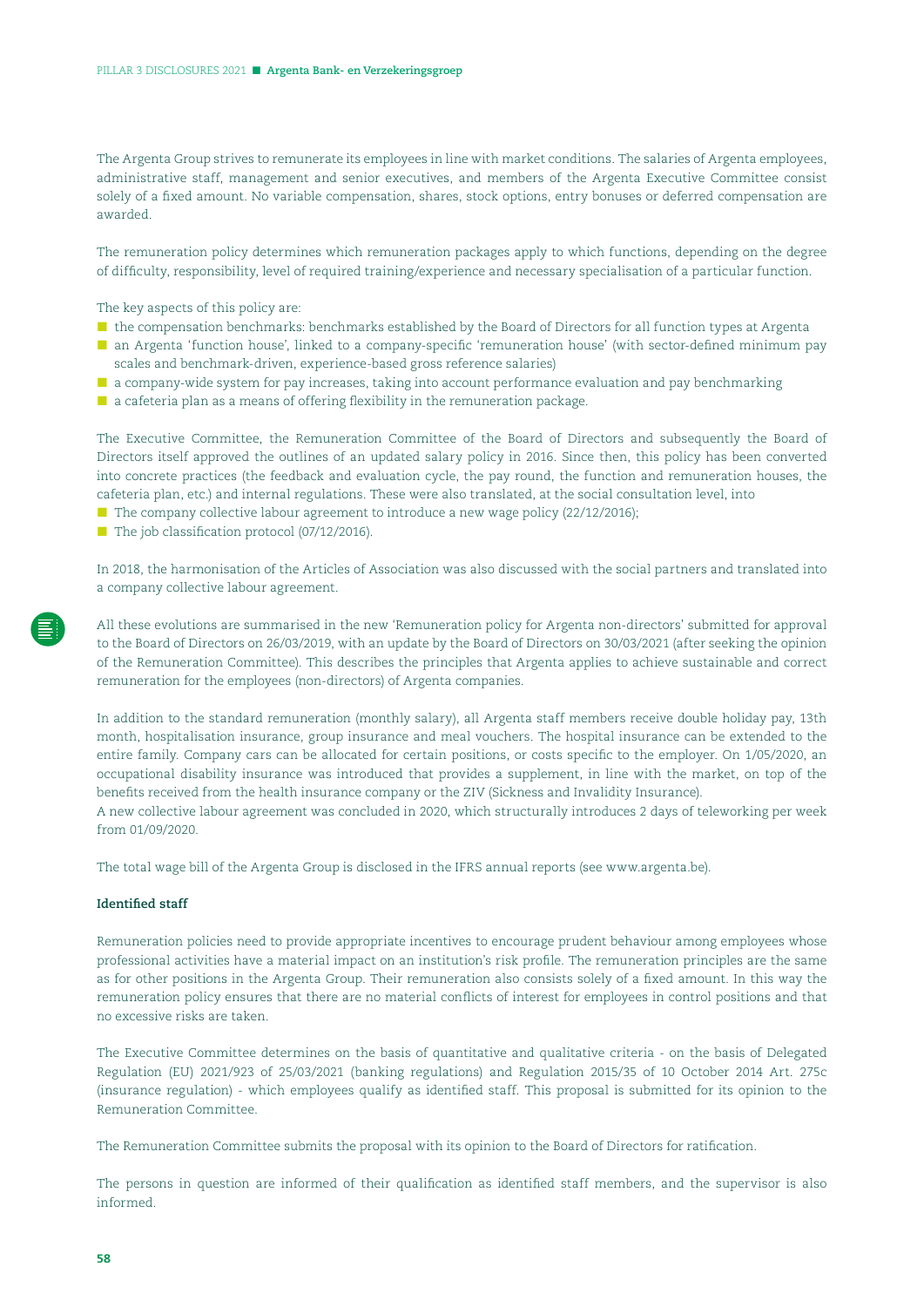The Board of Directors has ultimate responsibility for the staff identification process and policies. The management body in its supervisory function:

- $\blacksquare$  approves the identification policy as part of the remuneration policy;
- is involved in the design of the self-assessment;
- ensures that the assessment for the identification of staff is properly carried out in accordance with Directive 2013/36/ EU, Delegated Regulation (EU) No. 2021/923 of 25/03/2021 and the EBA guidelines EBA/GL/2021/04;
- $\blacksquare$  monitors the identification process on a continuous basis;
- **a** approves material exemptions from or changes to the established policy and carefully studies and monitors their effect;
- approves exclusions of employees in accordance with Article 4(2) of Delegated Regulation (EU) 2021/923 of 25/03/2021 whenever the institutions consider that these employees do not meet the qualitative criteria established in Delegated Regulation (EU) 2021/923 of 25/03/2021 , as they do not materially affect the risk profile of the institution, and monitors this;
- regularly reviews the adopted policy and changes it where necessary.

The Board of Directors is assisted in this by the Remuneration Committee. The Risk Committee is also involved, without prejudice to the tasks of the Remuneration Committee, as well as the independent control functions.

At Argenta Group, 56 people were designated as Identified Staff during 2021.

In 2021 the total remuneration for Identified Staff amounted to EUR 10,871,199 (EUR 9,989,221 in 2020). Template **REM5** shown in the appendix breaks down the remuneration of these Identified Staff by business area.

In 2021, a severance payment was awarded to an employee who was a member of the Identified Staff. We refer to template **REM3** for further information.

### **Note on remuneration policy for Executive Committee members**

The remuneration of Executive Committee members is set out in Chapter 7 "Remuneration of directors" in the Company's IFRS annual report.

The executive directors receive a fixed annual remuneration that does does not contain elements that could encourage the pursuit of short-term objectives that are inconsistent with the Argenta Group's long-term objectives.

The remuneration meets the terms of the CBFA (now FSMA) Regulation of 8 February 2011 concerning the remuneration policies of financial institutions, as well as the provisions of the Banking Act. The remuneration is the same for all members of the Executive Committees, with the exception of the chairman.

In addition to the fixed annual remuneration, executive directors also benefit from three group policies (pension capital, disability and hospitalisation insurance).

At the end of their mandates, the executive directors receive compensation in accordance with the directors' agreement for executive directors.

In 2021, the basic salary of Marc Lauwers (CEO of Argenta and chairman of the Executive Committees of Argenta Banken Verzekeringsgroep, Argenta Spaarbank and Argenta Assuranties) amounted to EUR 649,200, an increase of 0.37% compared with 2020. On top of this came a contribution to the supplementary pension and disability group policies amounting to EUR 117,516 (EUR 116,879 in 2020).

This means that there are no employees at Argenta Group, even in the Executive Committee, who receive more than one million euros. Template REM4 therefore does not apply to Argenta.

In 2021, the total direct remuneration of the executive directors/Executive Committee members of the Argenta Group (excluding that of the CEO), amounted to EUR 1,830,000 (EUR 1,605,900 in 2020). Contributions to the group supplementary pension and disability policies in respect of Executive Committee members, excluding the CEO, amounted to EUR 343,977 (EUR 302,343 in 2020).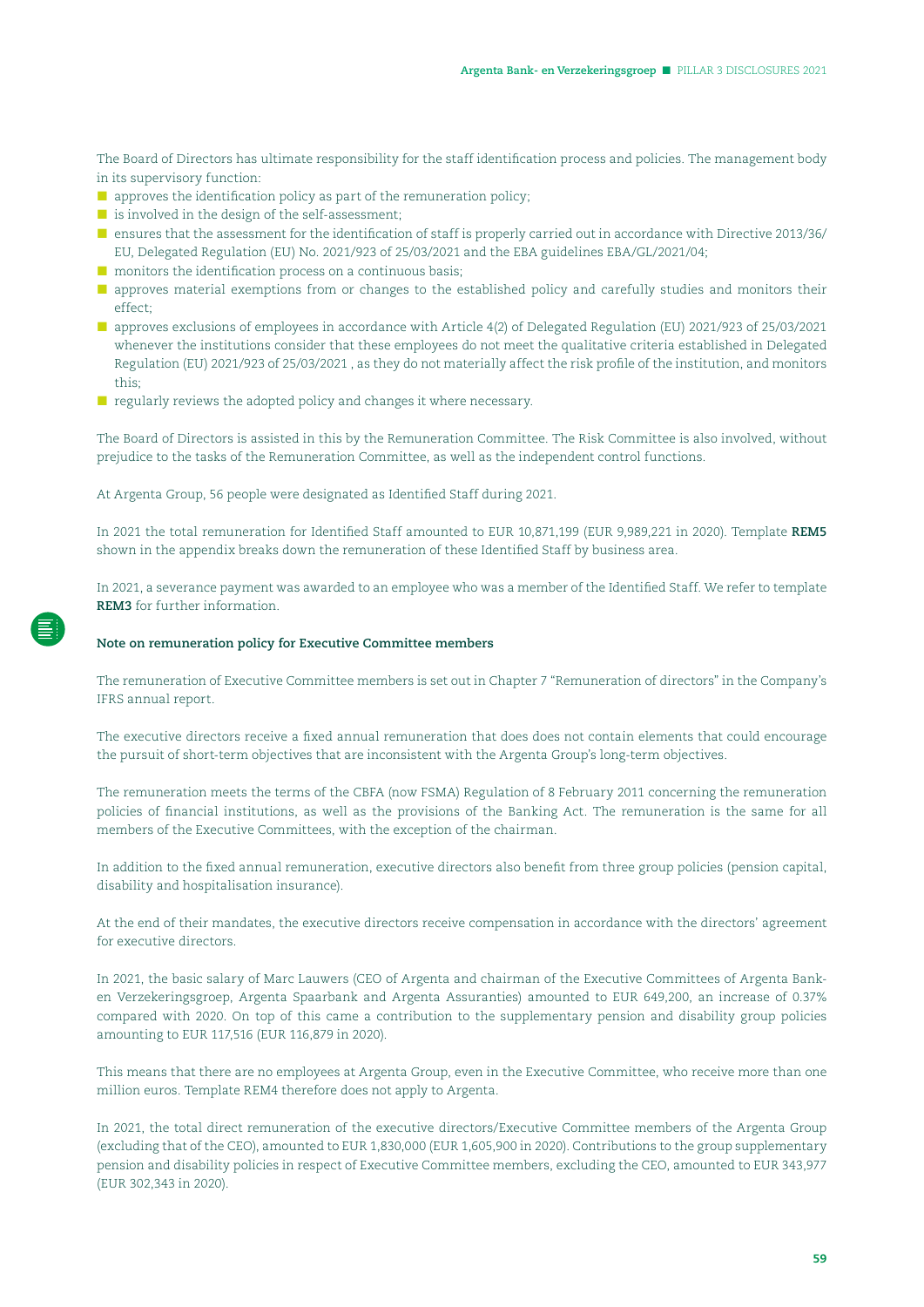Executive directors are entitled to a severance payment which, except for withdrawal of the mandate due to serious misconduct, is equal to 18 months' remuneration, which if needs can be viewed as variable remuneration. Its amount is based on the annual gross remuneration, calculated over the 24 months prior to the decision to terminate the contract, or calculated over the entire period of the mandate if less than 24 months. This compensation gradually decreases from the age of 58.

In 2021, no severance payments were made to Executive Committee members.

The mandate can be terminated at any time by the director by the giving of six months' prior notice to Argenta by registered mail, and taking effect on the first business day after its sending, or with immediate effect, subject to payment of a substitute severance indemnity equal to six months.

#### **Appointments Committee**

There is a single Appointments Committee at Argenta, consisting of certain members of the Board of Directors of Argenta Bank- en Verzekeringsgroep. Based on a waiver granted by the supervisory authority, the Remuneration Committee operates at group level and no separate appointment committees have been set up within the Boards of Directors of either Argenta Spaarbank or Argenta Assuranties.

The Appointments Committee is tasked with assisting the Boards of Directors of the Argenta Group companies and advising them on assuming their responsibilities and on taking the necessary decisions with regard to the composition, structure and functioning of the Board and of the Executive Committee.

For this the Committee examines the performance of the Boards of Directors and of the Executive Committees of the Argenta Group companies, as well as the performance of their individual members and prepares the succession plans in both bodies.

The Appointments Committee is constituted so as to be able to give a sound and independent assessment of the composition and functioning of the administrative and management bodies of the component institutions of the Argenta Group, in particular on the individual and collective competence of their members, and on their integrity, reputation, independence of mind and availability.

The Appointments Committee consisted in 2021 of: C. Henriksen (chairman), M. van Heel and B. Van Rompuy, members.

The meetings are held as often as the chair of the committee considers it desirable. In 2021 the committee met three times.

#### **Explanation of the Executive Committee selection process**

The selection process for Executive Committee members is as follows: a first selection of candidates takes place in collaboration with external selection offices. After a first selection, the Appointments Committee and the Remuneration Committee assume their role as advisors to the Board of Directors. The Board of Directors appoints a candidate and presents this person to the supervisory authority. The final appointment is made after the supervisor has found the proposed candidate to be "fit and proper".

#### **Diversity at Argenta Group**

As a bank insurer, Argenta strives to be a reflection of society, so that all customers and employees feel at home with Argenta Group.

That is why Argenta Group gives every employee equal opportunities, with the focus on talent regardless of gender, age, disability, belief, philosophy, marital status, birth, wealth, political opinion, trade union membership, language, health status, gender identity and gender expression, physical or genetic characteristics, social, cultural or ethnic origin.

Argenta considers being able to handle diversity or "being different" as an added value that allows new perspectives and interaction with "other" individuals and communities. This has also been enshrined in the internal 'Diversity' charter.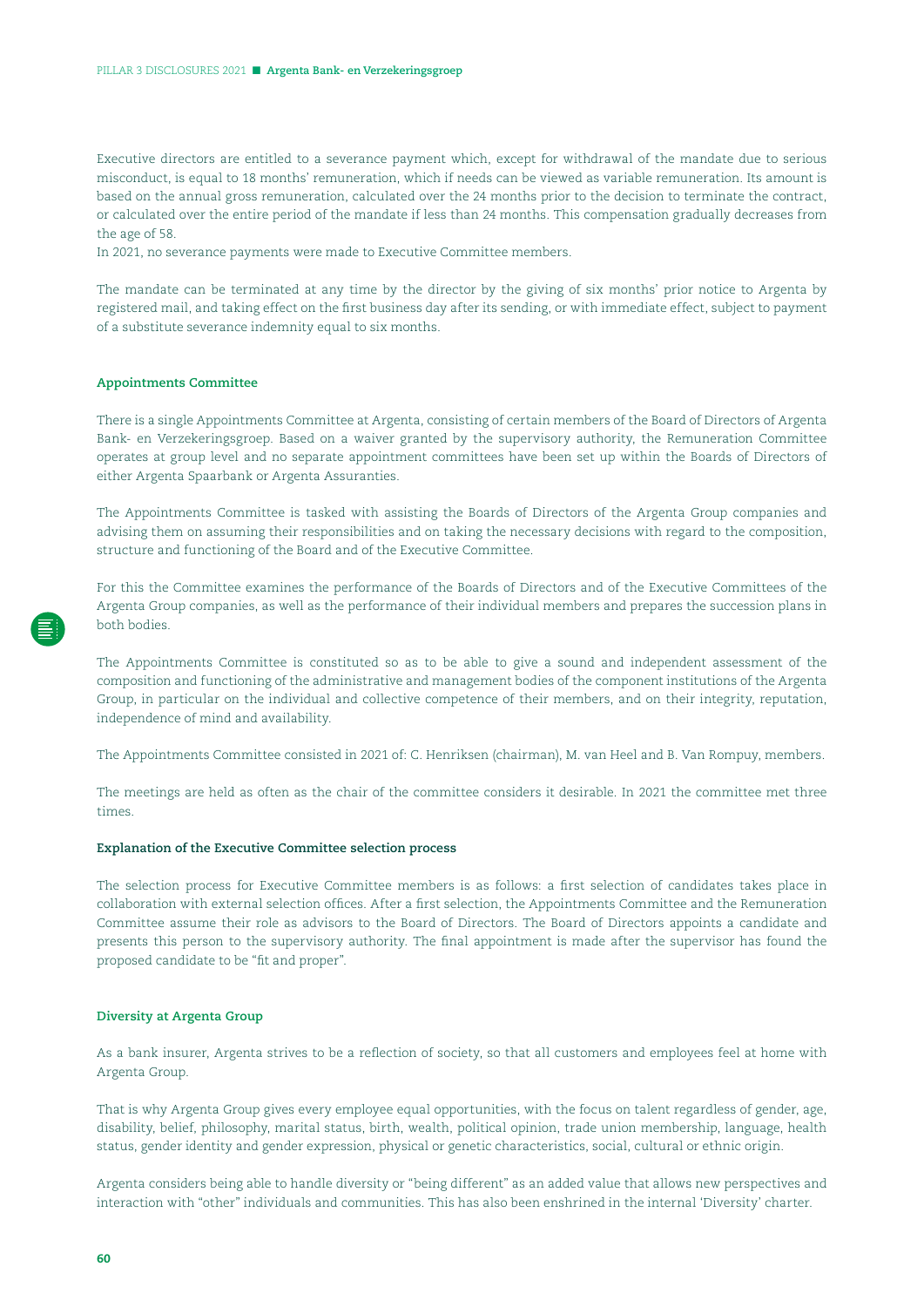Nonetheless, Argenta Group has target figures, only for gender and age. Certain personal details may not be kept (other than with the written consent of the data subject). In this way targeting and reporting with regard to these criteria is not possible.

#### **Boards of Directors**

For the Boards, Argenta applies a target female/male ratio of 33% (2025). Six of the 15 Argenta Group directors are female (40%).

New directors are selected in the first place on the basis of their specific knowledge, training and experience with a view to strengthening the functioning of the board in which they sit. When recruiting, however, care will always be taken to ensure that there is at least one candidate of each gender in the last three candidates.

#### **Executive Committee, effective management and Argenta management**

For above groups, Argenta applies a target female/male ratio of 33% (2025).

Three of the six Executive Committee and/or "effective leadership" members are female (50%).

New members are selected in the first place on the basis of their specific knowledge, training and experience with a view to strengthening the functioning of the committee in which they sit. When recruiting, care will always be taken to ensure that the last three candidates include at least one candidate of each gender and that at least one of the last three candidates is in the minority age group.

#### **Argenta head office staff**

Given of the healthy distribution between male and female employees and the good reflection of society in terms of age, Argenta Group does not apply specific gender or age targets. New employees are selected in the first place on the basis of their specific knowledge, training and experience with a view to strengthening the function that they will occupy at Argenta Group. More information can be found in the respective sub-headings of the Company's social balance sheet and its Activities and Sustainability Report.

### **External mandates of directors**

Each director is encouraged to organise his personal and professional activities in such a way as to avoid conflicts of interest with the Argenta Group (in line with Article 7:96 CCA)

The Boards of Directors of the Argenta Group companies have in their internal rules of procedure established policies, including organisational and administrative arrangements (including keeping information on the application of the same), and procedures for identifying and avoiding conflicts of interest or, where this is not reasonably possible, managing the conflicts of interest without harming the interests of customers.

The following directors of Argenta Group have exercised external mandates during the past financial year:

- Carlo Henriksen holds an external mandate in:
	- Royal Ostend Golf Club, a cooperative company, with its registered office at 8420 De Haan, Koninklijke Baan 2, as a non-executive director;
- Marie Claire Pletinckx (mandate at Argenta BVg and Argenta Assuranties ended on 30/04/2021) holds an external mandate in:
	- Alpha Insurance, with its registered office at 1040 Brussels, Nerviërslaan 85, not listed on a regulated market, as non-executive director;
- Raf Vanderstichele holds an external mandate in:
	- Korora, a private limited liability company (bvba), not listed on a regulated market, with its registered office at 3000 Leuven, Refugehof 4/0301, as general manager;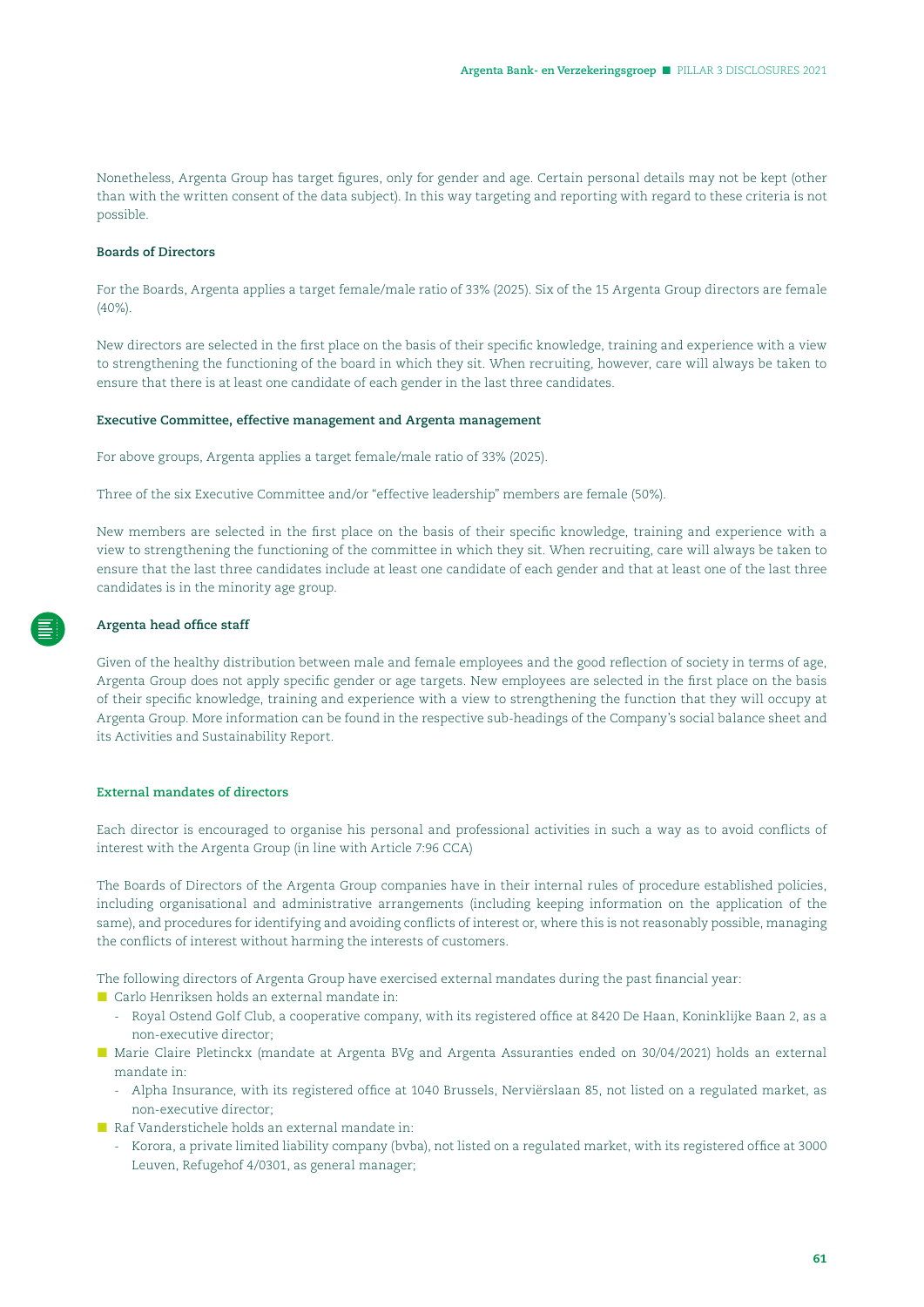- **Cynthia Van Hulle holds external mandates in:** 
	- Miko nv, with its registered office at 2300 Turnhout, Steenweg op Mol 177, listed on a regulated market, as a non-executive director;
	- Warehouses De Pauw CVA, with its registered office at 1861 Meise, Blakebergen 15, listed on a regulated market, as a non-executive director;
	- Argenta Coöperatieve cvba, with its registered office at 2018 Antwerp, Belgiëlei 49-53, not listed on a regulated market, as non-executive director;
- Bart Van Rompuy holds external mandates in:
	- Raco bvba, with its registered office at 2018 Antwerp, Van Putlei 54-56, not listed on a regulated market, as general manager;
	- Investeringsmaatschappij Argenta NV (abbreviated "Investar"), with its registered office at 2018 Antwerp, Belgiëlei 49-53, not listed on a regulated market, as managing director;
- Anne Leclercq holds external mandates in:
	- Fluxys Belgium, with its registered office at 1040 Brussels, Kunstlaan 31, listed on a regulated market, as non-executive director;
	- Warehouses De Pauw a limited company, with its registered office at 1861 Meise, Blakebergen 15, listed on a regulated market, as a non-executive director;
	- KULeuven UZ Leuven, with its registered office at 3000 Leuven, Oude Markt 13, as a director;
- **Marie- Anne Haegeman holds an external mandate in:** 
	- Euroclear Bank nv, with its registered office at 1210 Sint-Joost-ten-Node, Koning Albert II-laan 1, as executive director;
- $\blacksquare$  Baudouin Thomas holds external mandates in:
	- BTH Consulting BVBA with its registered office at 1150 Sint-Pieters-Woluwe, Alfred Madouxlaan 8, as general manager;
	- Reimagine BV, with its registered office at 1150 Sint-Pieters-Woluwe, Alfred Madouxlaan 8, as executive director;
	- Tender Experts, a private limited company, with its registered office at 1000, Brussels, Oud Korenhuis 3 as non-executive director via BTH Consulting;
- **Bart Pattyn holds external mandates in:** 
	- Bart A. Pattyn Management BVBA, with its registered office at 8620 Nieuwpoort, Diksmuidse Weg 18, as general manager;
	- Invibes Advertising NV, with its registered office at 9000 Ghent, Reigerstraat 8 as advisor via Bart A. Pattyn Management;
	- Vlaamse Maatschappij voor Watervoorziening CV, with its registered office at 1030 Schaerbeek, Vooruitstraat 189, as an advisor via Bart A. Pattyn Management;
- **Anne Brands holds an external mandate in:** 
	- Van Ameyde Services Belgium bvba with its registered office at 2600 Berchem, Posthoflei 3, bus 7, not listed on a regulated market, as general manager.

#### **Integrity at Argenta Group**

Argenta Group is aware of the importance of promoting and safeguarding integrity in all areas. This is enshrined in the 'Integrity' internal charter. This charter sets out, on the one hand, Argenta Group's own purpose and focus values, and also on the other hand ethical standards for ensuring the integrity of the banking and insurance sector.

### **Sustainability at Argenta Group**

Sustainability lies at the heart of the organisation at Argenta, both binding together and offering specific identity. By consciously embedding it, Argenta strives for satisfied customers, happy employees and healthy long-term business results. Taking responsibility is an integral part of the long-term vision. A quality that Argenta will carry forward for many generations to come and is a fundamental part of what Argenta stands for, what it does and how it does it, and is thus inextricably linked to ethics and integrity.

Argenta's sustainability strategy is built around 4 pillars:

- **Proximity**
- Simple and transparent product offering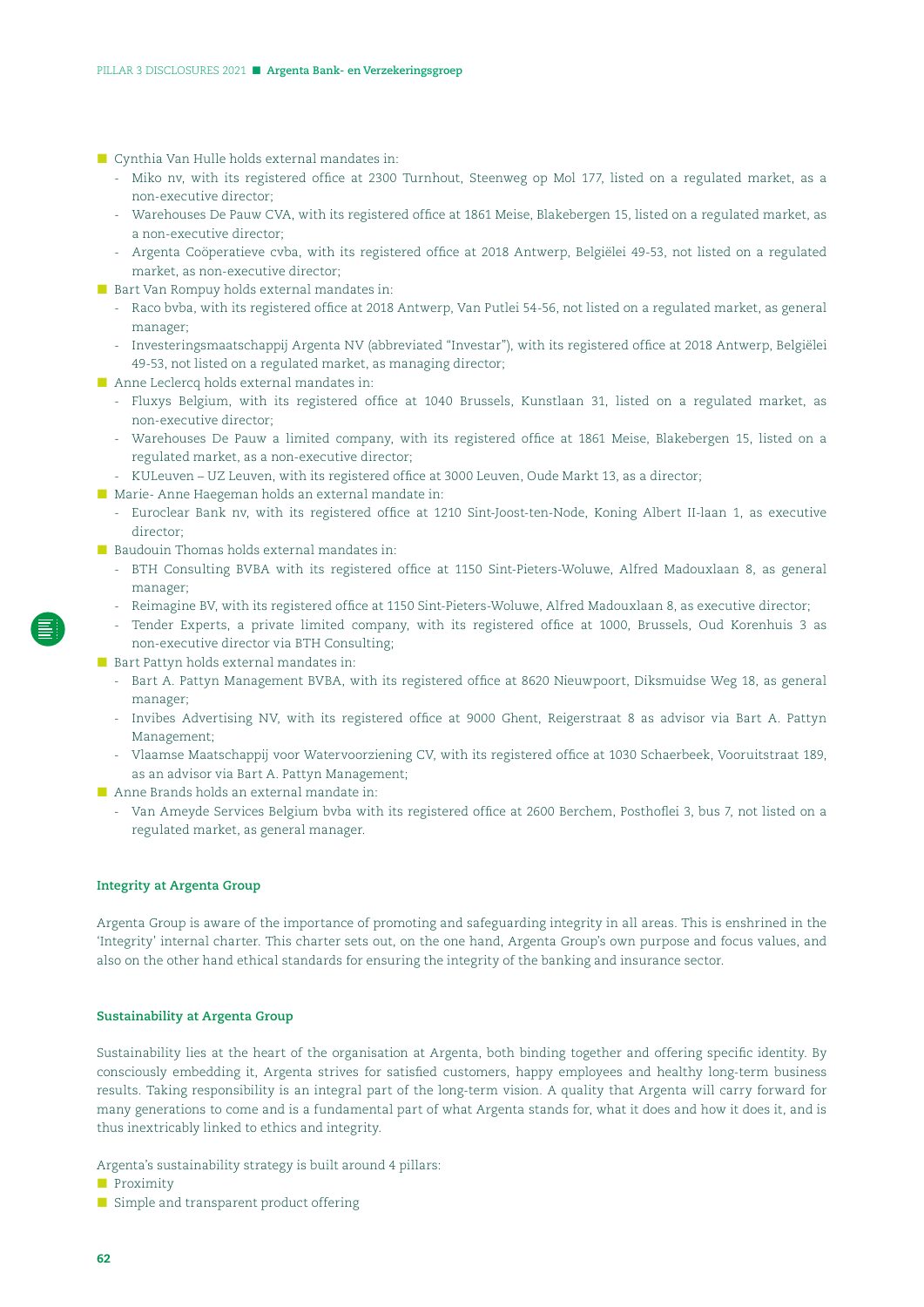- Banking and Insurance should not cost the earth, aiming for a a lower economic footprint
- **Positive impact on society: every euro is valuable.**

The Sustainability Charter further elaborates on these four pillars.

The policy is established by the Executive Committee and ratified by the Board of Directors. The Executive Committee has appointed the CEO as Chief Sustainability Officer (CSO). His mission is to give sustainability a prominent place at all levels of Argenta. The CSO is assisted by a sustainability manager, who is also responsible for the implementation of the policy.

Because sustainability is a topic that concerns every (sub-)department, a centralised, company-wide approach was chosen as offering the best guarantee of success. The (Group) Sustainability Committee monitors the various aspects of sustainability at group level, in order to achieve consistent and coherent coordination, monitoring, follow-up, awarenessraising, adjustment and policy preparation with regard to sustainability. The committee's mission is to systematically make Argenta more sustainable through knowledge management, change management, project management, innovation and, finally, reporting. The (Group) Sustainability Committee is chaired by the CSO and consists of members with specific expertise in climate and sustainability (ESG) themes and risks, in the various business departments (Lending, Insurance, Investment, Banking) as well as in climate risks and other sustainability risks. The (Group) Sustainability Committee meets quarterly.

The (Group) Sustainability Committee reports to the Executive Committee. In addition, an Investment Exclusion Committee is active within Argenta Group, which also reports to the Executive Committee.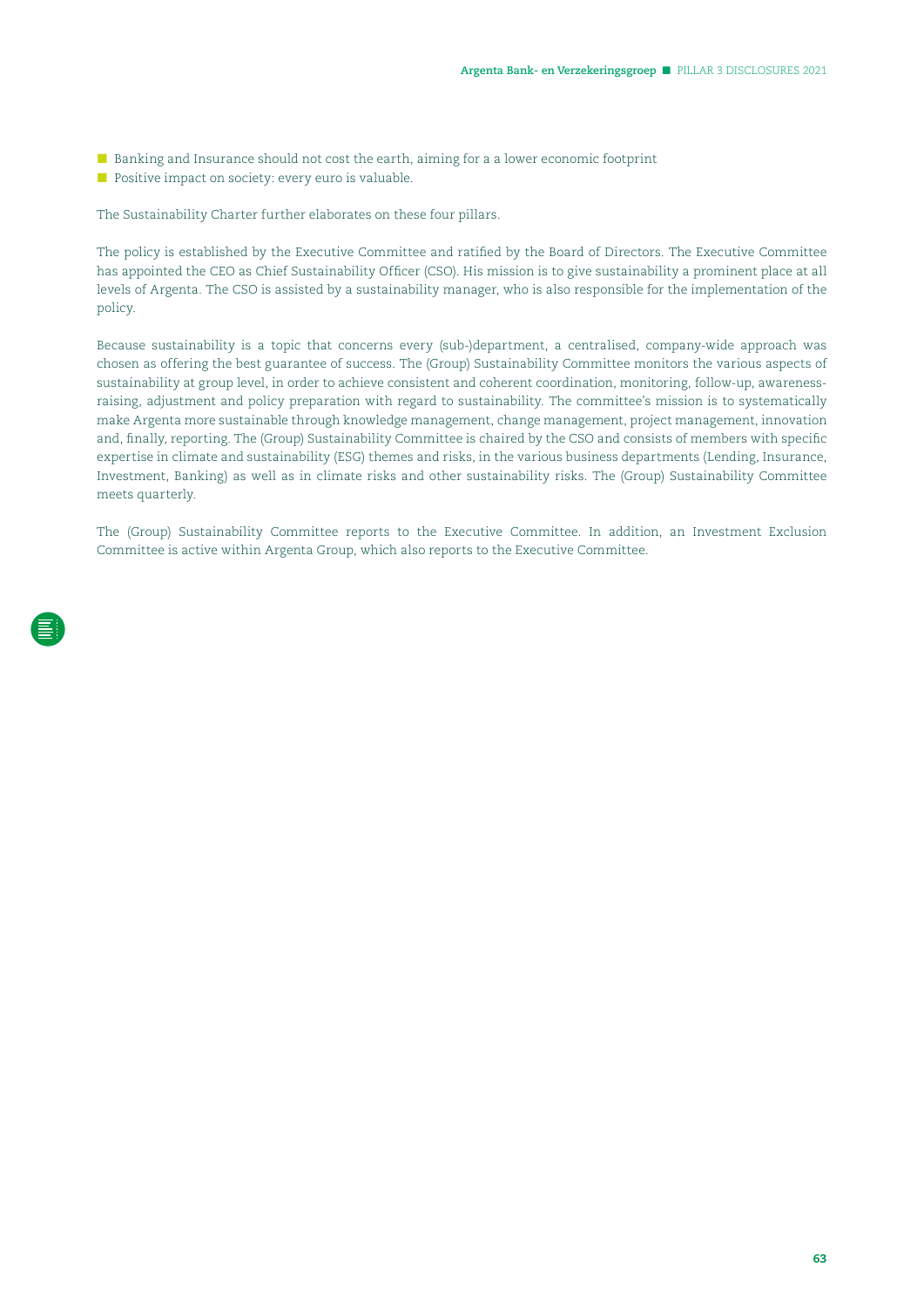# <span id="page-63-0"></span>**17. Leverage**

The CRR/CRD regulations require financial institutions to calculate, report and track their leverage ratio.

The leverage ratio is a non-risk based rule to limit leveraged financing. This it does by placing a limit on financial institutions' ability to leverage on their capital base. It is calculated as the ratio (expressed as a percentage) of Tier 1 capital to total on- and off-balance sheet exposures (non-weighted).

#### **Process for tracking and managing the risk of an excessive leverage ratio**

The Company tracks closely its leverage financing. In the RAF, the leverage ratio is one of the indicators that are systematically included in the periodic reports to management and to the Board's Risk Committee.

The RAF limits framework provides for a minimum red zone of 3.375%, a green zone from 4% upwards and aims, as a self-imposed target, for a gradual evolution to 5% for Aspa.

The Financial Management department also reports on this ratio and includes it in all internal reports.

Table **LR2** appended to this report gives the leverage ratio of the Company.

#### **Description of the factors impacting the leverage ratio**

As shown in the table in the appendix, the total leverage ratio exposure as of 31/12/2021 is EUR 47,763,868,083 (EUR 46,668,879,413 as of 31/12/2020). The corresponding leverage ratio is is 5.23% (compared with 5.27% at the end of 2020).

The Company's leverage ratio has fallen slightly compared with the previous year owing to the increase in the on-balance sheet exposures with the reinvestment of funds received from the growth of savings and the issuance of debt securities (securitisations, EMTN, TLTRO-III and covered bonds). This increase is relatively greater than the increase in equity, which explains an overall decrease in the leverage ratio.

The Argenta Group has opted to make use of the temporary exclusion of certain exposures to central banks from the measurement of the total exposure in the context of the COVID-19 pandemic. If this measure were not applied and the monetary reserve at the ECB not deducted from the aggregate measure, the leverage ratio would be 4.91%.

#### **Reconciliation of total assets in the financial statements and the leverage ratio exposures**

The reconciliation between the total assets shown in the annual financial statements and the total exposure for calculating the leverage ratio can be found in table **LR1** appended to this report.

Based on a Tier 1 capital of 2,497,211,416, a leverage ratio of 5.23% was obtained.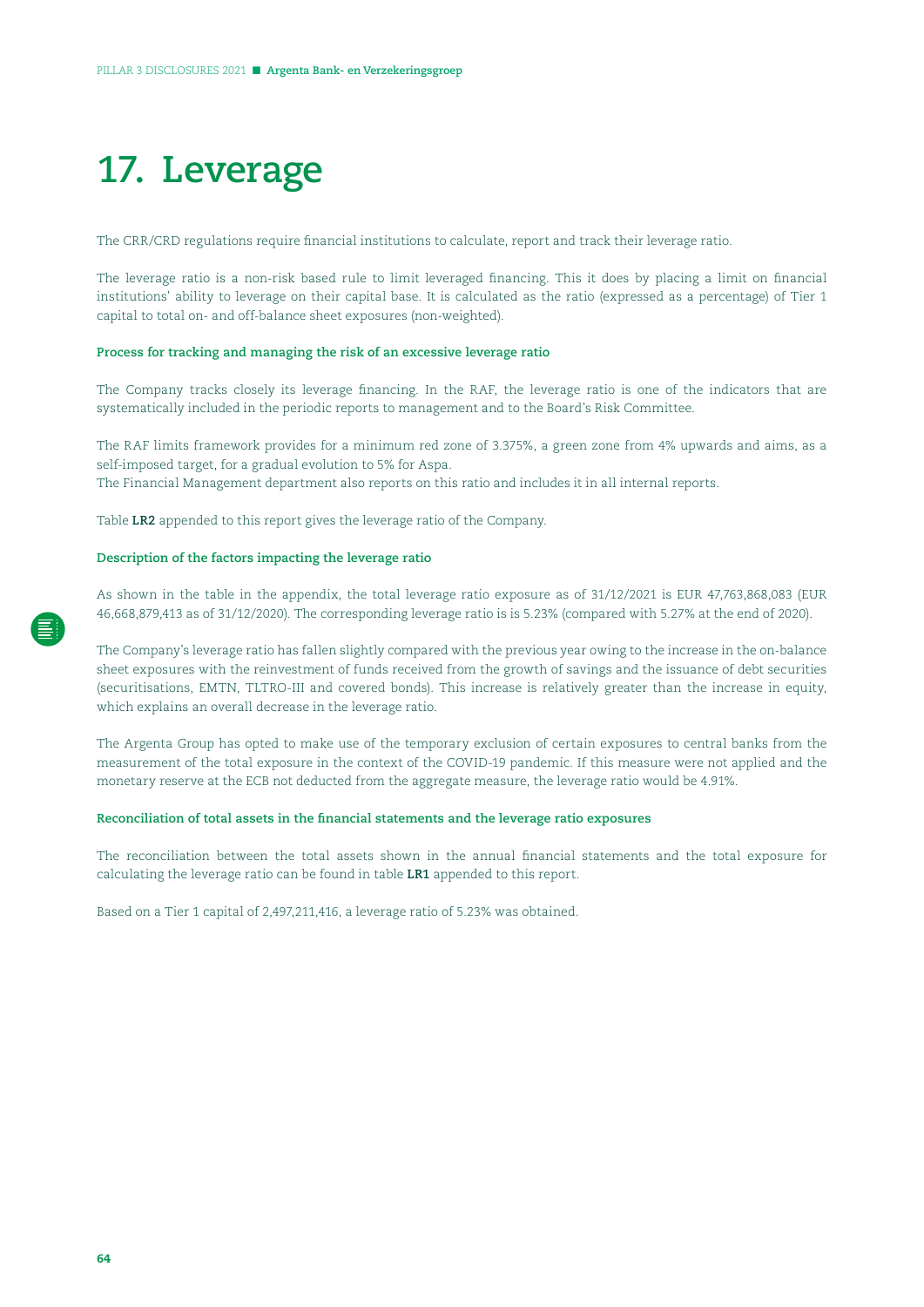# <span id="page-64-0"></span>**18. Capital and liquidity management**

#### **Capital management**

The dynamic growth of the financial markets and the increasing use of more complex bank products have produced major changes in the Company's business environment. These challenges require appropriate personnel, processes and systems for monitoring the Company's risk position.

In addition to describing methods for calculating the regulatory capital requirements (quantitative requirements), the Basel agreements place increased stress on risk management and integrated group-wide management (qualitative requirements). The Company is obliged to implement adequate processes and systems aimed at guaranteeing its longterm capital adequacy, taking into account all material risks and future changes in regulatory capital requirements.

These processes are known internationally as the Internal Capital Adequacy Assessment Process (ICAAP). The goal of the Argenta Group's risk management is to have the best possible capital structure and risk control, equal to that of the major market players, and with which at the same time it continues to meet the statutory capital requirements.

Executing the business plan, with sufficient capital available at all times to pursue the planned growth, is a key factor here. The business plan becomes in this way an important anchoring point for the various (normative and economic) ICAAP calculations, with the ICAAP results also playing a decisive role in the approval process.

The Company follows a self-financing policy and therefore maintains a prudent and conservative level of dividend payments. To retain a level of capital that provides sufficient room to support growth and meet the financial and operational risks, the Company seeks to satisfy its potential capital requirements with (a) retained earnings, (b) possible capital increases, and (c) subordinated alternative Tier 1 and Tier 2 loans. In addition, decisions may be taken to lighten the balance sheet by selling assets or by securitising part of the retail loan portfolios. In addition to managing the regulatory capital ratios, the capital requirements arising from the MREL (Minimum Requirement for own funds and Eligible Liabilities) and ALAC (Additional Loss-Absorbing Capacity) obligations (or minimum requirements) are also actively monitored, as are (d) senior non-preferred issues, so that the Argenta Group has robust solvency.

The risks to which the Company is exposed require a risk buffer in the form of own funds. The ongoing development of its activities as a conventional savings bank and hence, among other things, as a 'transformation bank' (a bank that converts (transforms) funds deposited short-term into long-term investments), calls for continuous monitoring of the required capital.

ICAAP incorporates all the Company and Bank Pool's procedures and calculations that serve to ensure:

- $\blacksquare$  the proper identification and measuring of risks;
- $\blacksquare$  the maintenance of of adequate internal capital in line with the bank's risk profile;
- the use and further development of risk management systems.

This means that in all circumstances (stress scenarios) the capital requirements of the Company and all its different parts are satisfied with an adequate degree of certainty.

In ICAAP, capital adequacy is assessed from an economic perspective and from a normative perspective. In the economic perspective, an internal definition of available or internal capital and required or economic capital is used. All material risk factors are modelled in the ICAAP. In this way the total economic capital provides an accurate picture of the capital requirement. More information on ICAAP can also be found in Chapter 5 'Risk Management' in the IFRS annual reports.

A direct link exists between the ICAAP calculations and a number of RAF indicators with their associated limits and flashing lights. Under the 99.9% scenario, the focus is on the ratio of available internal capital to required economic capital. A minimum limit of 120% is proposed here, with the green zone starting from 130%. Pro-actively Argenta aims for a ratio of 156% (including an additional buffer of 20%), so that the Company always has a comfortable capital situation.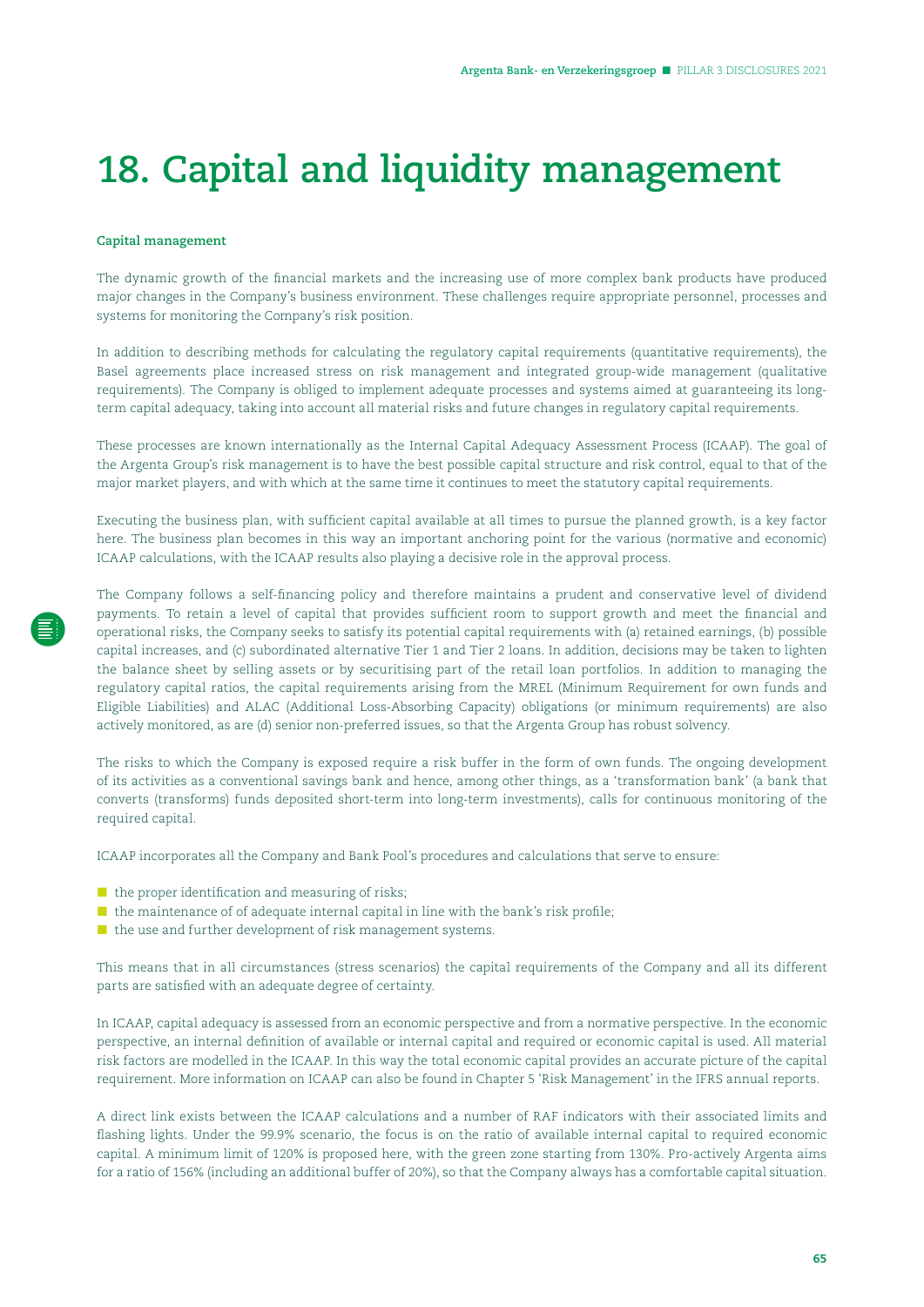In the 95% value stability scenario, the focus is on the ratio of the economic loss under a 95% scenario to available internal capital. A minimum limit of 30% is proposed here and the green zone starts from less than 25%.

The 80% income stability scenario focuses on the ratio of income loss under an 80% scenario to the expected NIBT (net income before tax) under the base scenario. The minimum limit is 100% with the green zone starting at under 50%.

In a normative perspective, the impact of a number of internally defined company-wide stress scenarios on the statutory (pillar 1) capital ratios is calculated. The aim of the normative ICAAP is to investigate capital adequacy in basic and stress scenarios over a 3-year time horizon, with the internal boundaries aligned with those from the RAF and where minimum capital ratios as set by the ECB must always be respected.

In addition to the internal stress tests, Argenta Group, like all other significant banks under direct ECB supervision, is subjected every two years to the EBA stress test. These stress tests took place in 2014, 2016, 2018 and in 2021. The purpose of the stress test is, on the one hand, to evaluate the shock resistance of the European banking system and, on the one hand, to assess the financial health, risk profile and sustainability of the business model under negative market developments.

In intermediate years, the European banking sector is subjected to thematic stress tests, such as the IRRBB stress test (LiST) in 2019. In 2022, Argenta will participate in the planned climate risk stress test.

The results of the stress tests are one of the factors on the basis of which Argenta's minimum capital requirement and capital guidance are determined, expressed in terms of a Pillar 2 (P2) Requirement and a P2 Guidance.

The probability and impact of the stress tests in relation to the risk appetite is intended to lead to a weighing up of accepted risks and to risk-mitigation measures or the decision to hold more capital. The financial impact resulting from stress tests is defined as the direct negative impact on the core capital.

The calculations according to the Basel rules (Pillar 1) for capital management are reported to the supervisory authority and used in-house.

The Supervisory Review and Evaluation Process (SREP, annual global evaluation) is the control process carried out by the regulator covering the evaluation of the Bank's capital and liquidity adequacy, the robustness of its business model and the adequacy of its risk governance framework. The result of the SREP is communicated annually to the Argenta Group. It consists - in addition to the minimum capital requirements and capital recommendations - of the regulator's assessment of the 4 SREP components on the basis of which Argenta Spaarbank and the Argenta Group (at BVg level-CRR scope) are evaluated. Where appropriate, actions and recommendations are prescribed in order to solve shortcomings.

The current P2R (Pillar 2 Capital Requirement) is 1.50% (to be fulfilled with a minimum of 56.25% in CET-1 and 75% in T1 with the remaining requirement in T2). With regard to liquidity, the SREP decided not to impose additional liquidity buffers.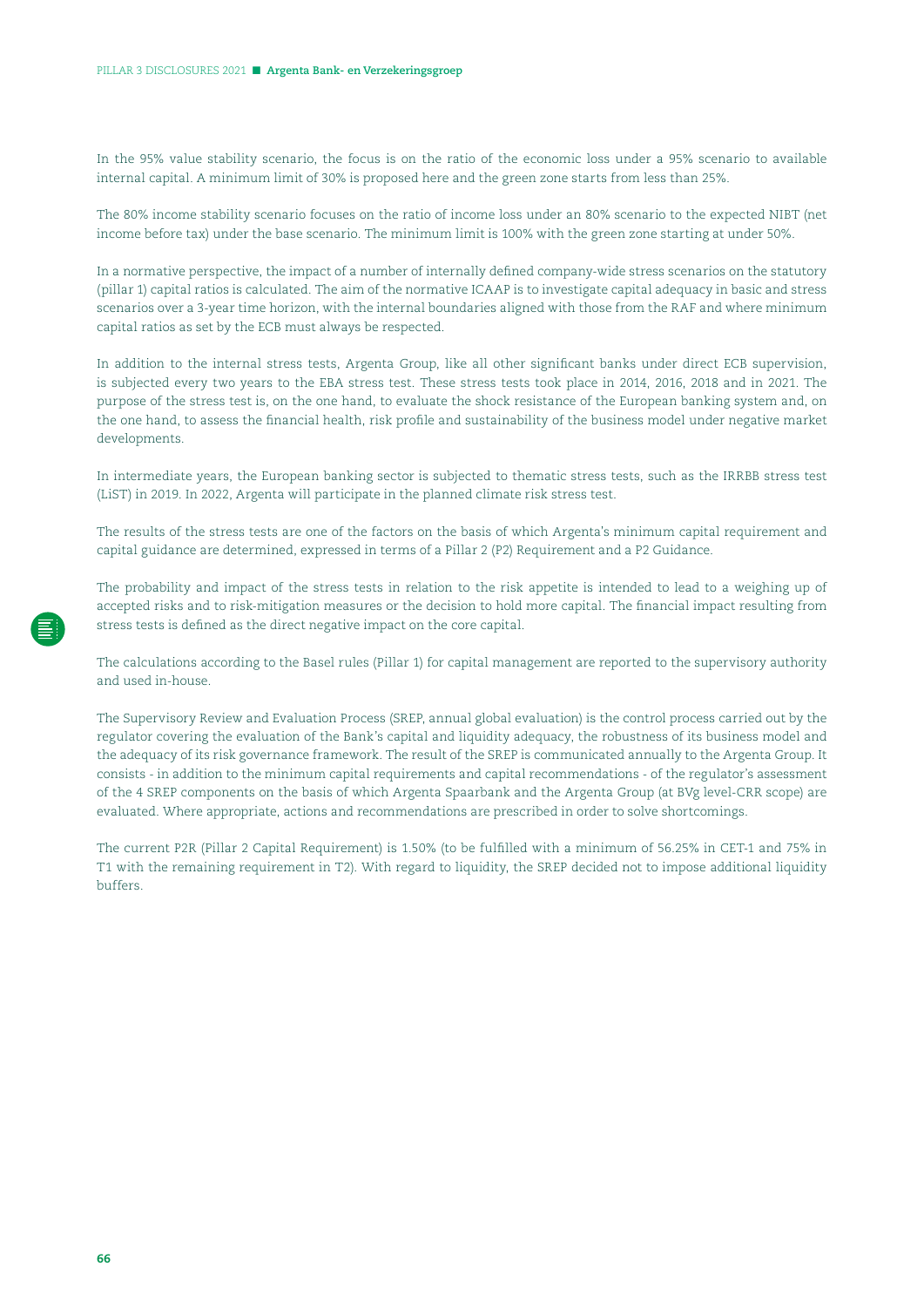### **Liquidity management**

Liquidity risk is the risk of an adverse change in the financial situation, as a direct or indirect consequence of insufficient liquidity being available to meet financial obligations.

The Company's strategy is to raise mainly short or medium term funds and to reinvest these through various types of mainly longer-term loans and investments.

#### **Liquidity sources of the Bank Pool**

Argenta Group's liquidity model can be summarised as follows:

- a substantial base of customer deposits;
- $\blacksquare$  a wide presence across the Belgian and Dutch markets;
- diversification towards wholesale funding;
- a liquid securities portfolio.

Funding policy is directed first and foremost at obtaining funding from retail customers through payments and savings accounts. Customer deposits constitute the largest and most important primary funding source of the Company's banking activities.

Subsidiary Argenta Spaarbank also goes to the interbank or professional market to fund itself. This it does to diversify its sources of financing (RMBS securitisation) and to meet new legal requirements (MREL) or support the S&P rating (EMTN programme with the possibility to issue Tier-2, Senior Non-Preferred (SNP) or Senior Preferred (SP) instruments). Since 2021 the Company may, after first obtaining a licence from the regulatory authority, issue Belgian Covered Bonds (*Pandbrieven*). Repurchase agreements (repos) are also concluded periodically in the context of liquidity management, and in the past years the Company also took part in the ECB's TLTRO-III operations.

The deposits by retail customers can be considered as both sources of liquidity and sources of liquidity risk. Amounts held in private individuals' current and savings accounts can be withdrawn on demand or at short notice, but nevertheless provide an important contribution to the stability of the long-term funding base. This stability therefore depends on maintaining the account holders' confidence in the Company's solvency, profitability and risk management.

### **Risk Management in the Bank Pool**

Argenta has a continuous internal risk-based assessment of both current and future funding and liquidity requirements to ensure that sufficient liquidity and funding resources are available to cover the risks arising from Argenta's business strategy. All this is contained in the Internal Liquidity Adequacy Assessment Process (ILAAP). The ILAAP policy, which has been approved by the Board of Directors, provides an overview and description of the key elements of ILAAP and their interaction, and explains how ILAAP is integrated into Argenta's operations and how its findings are used.

Alco monitors the liquidity indicators on a systematic basis. First line responsibility for the measuring, monitoring, checking and reporting of the liquidity risk lies with the ALM department. The liquidity risk is monitored both from a market liquidity risk perspective (liquidation value of assets) and from a refinancing risk perspective (funding stability). The second-line responsibility lies with the Risk department. Management of the liquidity position falls under the authority of the Treasury & Investment Management department.

For measuring, monitoring, checking and reporting on the liquidity risk, the Company has a specially adapted management information system, including a contingency plan, in order to be able to adequately manage its liquidity in both normal and exceptional circumstances. In addition to the extensive regulatory reporting, extensive internal reporting has also been developed. In this way, management and other stakeholders are fully aware of the evolving situation. Daily financing reports are distributed to a broad target group within the Company.

The daily liquidity management, the definition of additional Early Warning Indicators (EWIs), operational limits or flashing lights, and the organisation of stress tests are included in the Liquidity Framework.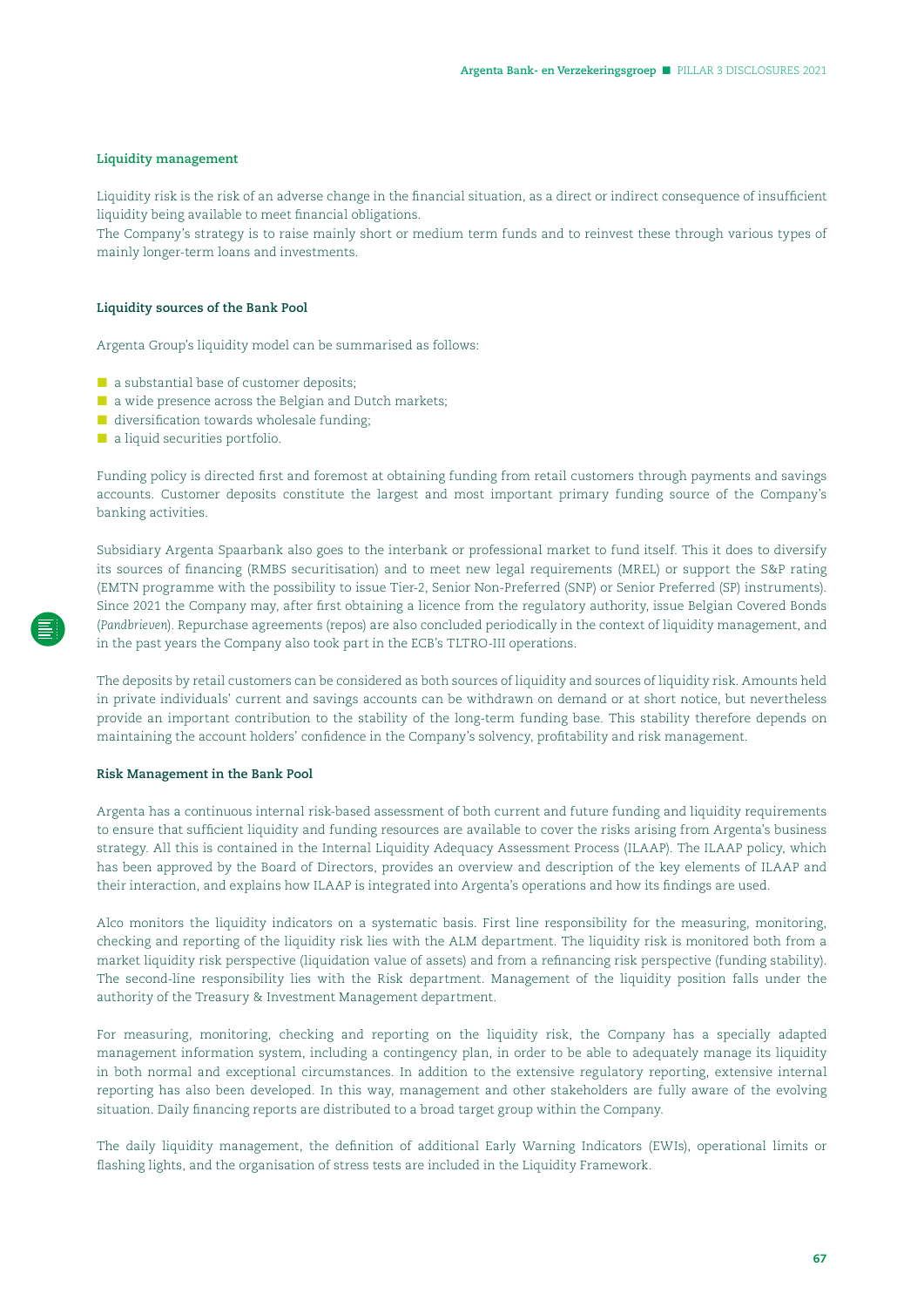The liquidity risk appetite is managed in the Bank Pool's RAF by limits and flashing light levels on the following risk indicators:

- LCR (Liquidity Coverage Ratio): this ratio tests the liquidity buffer against a pre-defined outflow of financial liabilities over a 30 day period;
- The NSFR (Net Stable Funding Ratio): this ratio compares available liquidity against required liquidity over an at least one-year period:
- **The AER (Asset Encumbrance Ratio): this ratio compares the amount of unencumbered assets against the volume of** protected deposits and;
- Wholesale funding ratios: these ratios track the proportion of institutional funding and refinancing risk within set limits.

With respect to the regulatory ratios, the company applies a minimum of 105% (border of red zone) for the Liquidity Coverage Ratio (LCR) within the RAF, with a (pro-active) target ratio of 137.5% (green zone from 125% upwards). For the NSFR (Net Stable Funding Ratio) the minimum is 105% (border of red zone), with a target ratio of 132% (green zone from 120% upwards).

The LCR and the underlying components can be found in table **LIQ1** appended to this report.

The immediately available liquidity sources consist of high-quality assets. These consist mainly of a diversified portfolio of central bank reserves, government bonds, securitisations and corporate bonds. In addition to the liquid assets eligible for the LCR, Argenta Group also has a portfolio of ECB-eligible securities.

All liabilities and assets are denominated in euros, so that there is no currency mismatch between the liquidity and financing sources.

Argenta maintains a derivatives portfolio merely with a view to hedging the interest rate risk. The value of this portfolio is hedged with collateral. The assets used as collateral are excluded from the LCR liquid buffer. The LCR also takes into account potential collateral outflows due to fluctuations in the valuation of the portfolio and a negative rating evolution of Argenta Spaarbank. The evolution of the collateral is closely monitored.